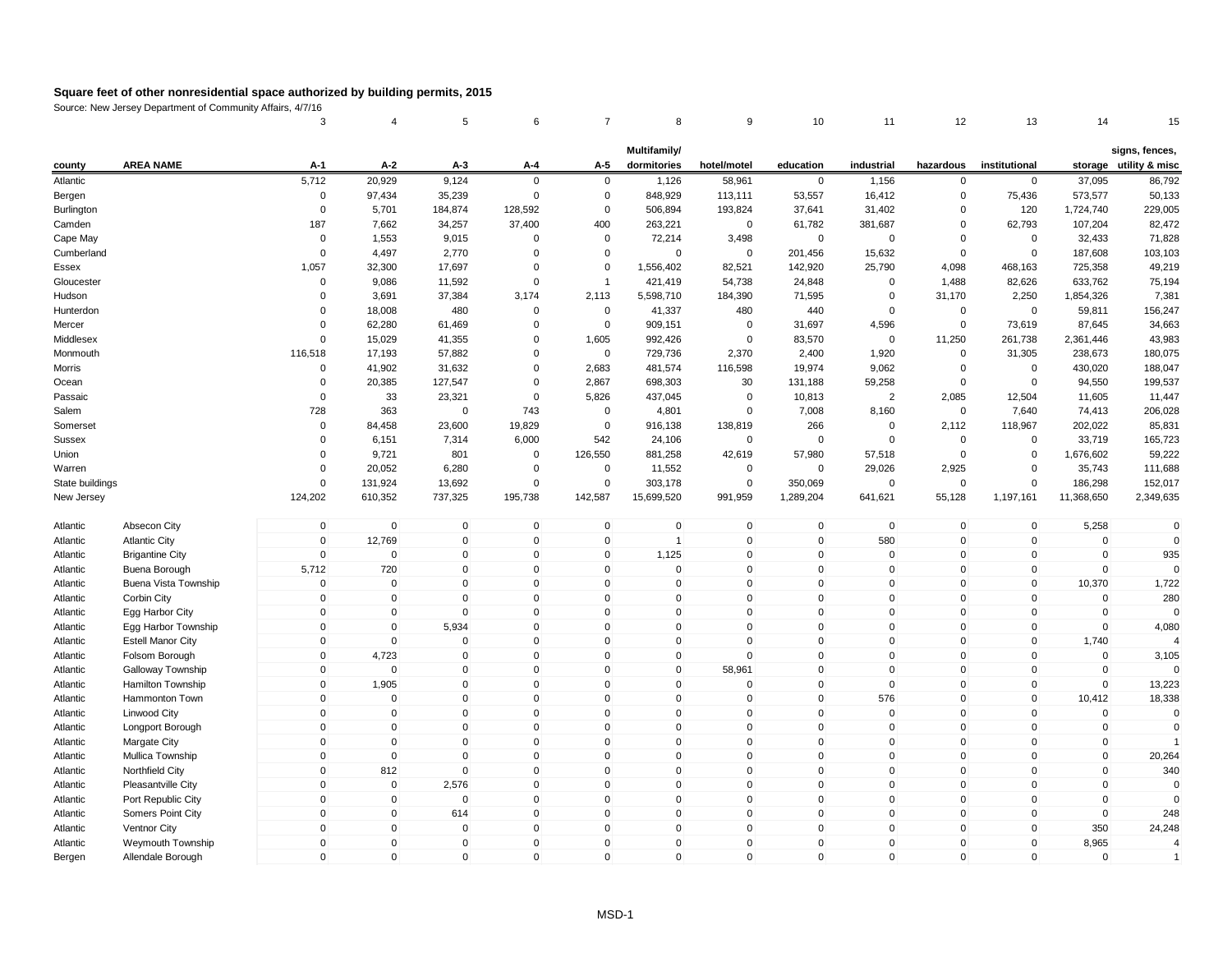|        |                                       | 3                          | 4                             | 5                           | 6                            | 7                           | 8                           | 9                             | 10              | 11                          | 12                | 13                          | 14                         | 15                                       |
|--------|---------------------------------------|----------------------------|-------------------------------|-----------------------------|------------------------------|-----------------------------|-----------------------------|-------------------------------|-----------------|-----------------------------|-------------------|-----------------------------|----------------------------|------------------------------------------|
| county | <b>AREA NAME</b>                      | $A-1$                      | $A-2$                         | $A-3$                       | A-4                          | A-5                         | Multifamily/<br>dormitories | hotel/motel                   | education       | industrial                  | hazardous         | institutional               |                            | signs, fences,<br>storage utility & misc |
| Bergen | Alpine Borough                        | $\mathsf 0$                | $\mathbf 0$                   | $\mathbf 0$                 | $\mathbf 0$                  | $\mathsf 0$                 | 0                           | $\mathbf 0$                   | 13,500          | $\mathbf 0$                 | 0                 | $\mathbf 0$                 | $\mathbf 0$                | 618                                      |
| Bergen | Bergenfield Borough                   | $\mathsf 0$                | $\overline{0}$                | 303                         | $\mathbf 0$                  | $\mathbf 0$                 | $\mathbf 0$                 | $\mathbf 0$                   | $\mathbf 0$     | 0                           | $\mathbf 0$       | $\mathbf 0$                 | $\Omega$                   | $\mathbf 0$                              |
| Bergen | Bogota Borough                        | $\mathbf 0$                | $\mathbf 0$                   | 0                           | $\mathbf{0}$                 | 0                           | 0                           | $\pmb{0}$                     | $\mathbf{0}$    | 0                           | $\Omega$          | 0                           | $\Omega$                   | $\mathbf{0}$                             |
| Bergen | Carlstadt Borough                     | $\mathsf 0$                | 168                           | $\Omega$                    | $\mathbf{0}$                 | $\mathbf 0$                 | $\mathbf{0}$                | $\mathbf 0$                   | $\mathbf{0}$    | $\Omega$                    | $\mathbf{0}$      | $\mathbf 0$                 | 53,152                     | $\mathbf{0}$                             |
| Bergen | Cliffside Park Borough                | $\mathbf 0$                | $\overline{0}$                | 10,226                      | $\mathbf 0$                  | $\mathbf 0$                 | 56,345                      | $\mathbf 0$                   | $\mathbf{0}$    | $\mathbf 0$                 | $\mathbf 0$       | $\mathbf 0$                 | $\mathbf 0$                | $\mathbf{0}$                             |
| Bergen | Closter Borough                       | $\mathsf 0$                | 81,332                        | 186                         | $\mathbf{0}$                 | $\mathbf{0}$                | $\Omega$                    | $\mathbf 0$                   | $\Omega$        | $\mathbf{0}$                | $\mathbf{0}$      | $\mathbf 0$                 | 6,000                      | $\mathbf{0}$                             |
| Bergen | Cresskill Borough                     | $\mathbf 0$                | $\mathbf 0$                   | $\mathbf 0$                 | $\mathbf 0$                  | $\mathbf{0}$                | $\Omega$                    | $\mathbf{0}$                  | $\mathbf{0}$    | $\mathbf 0$                 | $\mathbf{0}$      | $\mathbf{0}$                | $\Omega$                   | 60                                       |
| Bergen | Demarest Borough                      | $\mathsf 0$                | $\mathbf 0$                   | 12,572                      | $\mathbf 0$                  | $\mathbf 0$                 | 0                           | $\mathbf 0$                   | $\mathbf 0$     | $\mathbf 0$                 | 0                 | $\mathbf 0$                 | $\mathbf 0$                | $\mathbf 0$                              |
| Bergen | Dumont Borough                        | $\mathsf 0$                | $\mathbf 0$                   | $\mathbf 0$                 | $\mathbf{0}$                 | $\mathbf 0$                 | $\mathbf{0}$                | $\mathbf 0$                   | $\mathbf{0}$    | $\mathbf 0$                 | $\mathbf 0$       | $\mathbf 0$                 | $\mathbf 0$                | $\mathbf 0$                              |
| Bergen | Elmwood Park Borough                  | $\mathsf 0$                | $\mathbf 0$                   | $\mathbf 0$                 | $\mathbf 0$                  | $\mathbf 0$                 | 15,512                      | $\mathbf 0$                   | $\mathbf 0$     | $\mathbf 0$                 | $\mathbf 0$       | $\mathbf 0$                 | $\mathbf 0$                | 766                                      |
| Bergen | East Rutherford Borough               | $\mathsf 0$                | $\mathbf 0$                   | $\mathbf 0$                 | $\Omega$                     | 0                           | $\mathbf 0$                 | $\mathbf 0$                   | $\mathbf 0$     | $\Omega$                    | $\mathbf 0$       | $\mathbf 0$                 | $\Omega$                   | $\mathbf 0$                              |
| Bergen | Edgewater Borough                     | $\mathbf 0$                | $\mathbf{0}$                  | $\mathbf 0$                 | $\mathbf{0}$                 | $\mathbf 0$                 | 89,340                      | 73,532                        | $\mathbf{0}$    | $\mathbf 0$                 | $\mathbf{0}$      | $\mathbf{0}$                | $\mathbf 0$                | $\mathbf{0}$                             |
|        | Emerson Borough                       | $\mathsf 0$                | $\mathbf 0$                   | $\mathbf 0$                 | $\mathbf 0$                  | $\mathbf 0$                 | $\overline{0}$              | $\mathbf 0$                   | $\mathbf 0$     | $\mathbf 0$                 | $\mathbf 0$       | $\mathbf 0$                 | $\mathbf 0$                | $\mathbf{0}$                             |
| Bergen | Englewood City                        | $\mathbf 0$                | 742                           | $\mathbf{0}$                | $\Omega$                     | $\mathbf 0$                 | 1,850                       | 33,723                        | $\Omega$        | $\mathbf 0$                 | $\overline{0}$    | 74,812                      | $\mathbf{1}$               | 1,228                                    |
| Bergen | Englewood Cliffs Borough              | $\mathbf 0$                | $\mathbf 0$                   | $\Omega$                    | $\mathbf{0}$                 | $\mathbf 0$                 | $\Omega$                    | $\overline{0}$                | $\mathbf{0}$    | $\mathbf{0}$                | 0                 | $\Omega$                    | $\mathbf 0$                | 420                                      |
| Bergen |                                       | $\mathsf 0$                | $\overline{0}$                | $\mathbf 0$                 | $\mathbf{0}$                 | $\mathbf 0$                 | 7,837                       | $\mathbf 0$                   | 17,825          | 1,012                       | $\mathbf 0$       | $\mathbf 0$                 | $\mathbf 0$                | 3,810                                    |
| Bergen | Fair Lawn Borough<br>Fairview Borough | $\mathsf 0$                | $\mathbf 0$                   | $\mathbf 0$                 | $\mathbf 0$                  | $\mathbf 0$                 | $\mathbf 0$                 | $\mathbf 0$                   | $\Omega$        | $\mathbf 0$                 | $\mathbf 0$       | $\mathbf 0$                 | $\Omega$                   | $\mathbf{0}$                             |
| Bergen |                                       | $\mathsf 0$                | $\mathbf 0$                   | $\mathbf 0$                 | $\mathbf 0$                  | $\mathbf 0$                 |                             |                               | $\mathbf 0$     | $\mathbf 0$                 | $\mathbf 0$       | $\mathbf 0$                 | $\mathbf 0$                | $\mathbf{0}$                             |
| Bergen | Fort Lee Borough                      | 0                          | $\mathbf 0$                   |                             | $\mathbf 0$                  | $\mathbf 0$                 | 188,135                     | 4,356                         | $\mathbf 0$     | 0                           | 0                 | $\Omega$                    | $\Omega$                   |                                          |
| Bergen | Franklin Lakes Borough                | $\mathsf 0$                | 1,848                         | 0<br>$\mathbf{0}$           | $\mathbf{0}$                 | $\mathbf{0}$                | 146,682<br>82,501           | $\mathbf 0$<br>$\mathbf 0$    | $\mathbf{0}$    | $\mathbf{0}$                | $\mathbf{0}$      | $\mathbf{0}$                | $\Omega$                   | 432                                      |
| Bergen | Garfield City                         | $\mathsf 0$                |                               |                             |                              |                             |                             |                               | $\mathbf{0}$    |                             |                   |                             | $\mathbf 0$                | 1,316                                    |
| Bergen | Glen Rock Borough                     | $\mathbf 0$                | $\mathbf 0$<br>$\mathbf{0}$   | $\mathbf 0$<br>$\Omega$     | $\mathbf 0$<br>$\mathbf{0}$  | $\mathbf 0$<br>$\mathbf{0}$ | 0<br>$\Omega$               | $\mathbf 0$<br>$\overline{0}$ | $\Omega$        | $\mathbf 0$<br>$\mathbf{0}$ | $\mathbf 0$<br>0  | $\mathbf 0$<br>$\mathbf{0}$ | 170,040                    | 576                                      |
| Bergen | Hackensack City                       | $\Omega$                   |                               |                             | $\mathbf{0}$                 | $\mathbf{0}$                |                             |                               |                 |                             |                   | $\mathbf{0}$                |                            | 480                                      |
| Bergen | Harrington Park Borough               |                            | $\mathbf 0$                   | $\mathbf 0$                 |                              |                             | 0                           | $\mathbf 0$                   | 600<br>$\Omega$ | 0                           | $\mathbf{0}$      | $\Omega$                    | $\mathbf{0}$<br>$\Omega$   | $\mathbf 0$                              |
| Bergen | Hasbrouck Heights Borough             | $\mathbf 0$<br>$\mathsf 0$ | $\mathbf 0$<br>$\overline{0}$ | $\mathbf 0$<br>$\mathbf{1}$ | $\mathbf 0$<br>$\mathbf{0}$  | $\mathbf 0$<br>$\mathbf{0}$ | $\mathbf 0$<br>$\mathbf{0}$ | 1,500<br>$\mathbf 0$          | $\mathbf{0}$    | $\mathbf 0$<br>$\mathbf 0$  | 0<br>$\mathbf{0}$ | $\mathbf{0}$                | $\overline{1}$             | $\mathbf 0$<br>$\mathbf{0}$              |
| Bergen | Haworth Borough                       |                            |                               |                             |                              |                             |                             |                               |                 |                             |                   |                             |                            |                                          |
| Bergen | Hillsdale Borough                     | $\mathsf 0$                | $\overline{0}$                | $\mathbf 0$                 | $\mathbf 0$                  | $\mathbf 0$                 | $\mathbf 0$                 | $\mathbf 0$                   | $\mathbf 0$     | $\mathbf 0$                 | $\mathbf 0$       | $\mathbf 0$                 | $\mathbf 0$                | $\mathbf 0$                              |
| Bergen | Ho-Ho-Kus Borough                     | $\mathsf 0$                | $\mathbf 0$                   | $\mathbf 0$                 | $\mathbf{0}$<br>$\mathbf{0}$ | $\mathbf 0$                 | 0                           | $\mathbf 0$                   | $\mathbf 0$     | $\mathbf 0$                 | $\mathbf 0$       | $\mathbf 0$                 | $\mathbf 0$<br>$\mathbf 0$ | $\mathbf 0$<br>$\mathbf{0}$              |
| Bergen | Leonia Borough                        | $\mathsf 0$                | $\mathbf 0$                   | $\mathbf 0$                 |                              | $\mathbf 0$                 | $\mathbf 0$                 | $\mathbf 0$                   | $\mathbf{0}$    | $\mathbf 0$                 | $\mathbf{0}$      | $\mathbf{0}$                |                            |                                          |
| Bergen | Little Ferry Borough                  | $\mathsf 0$                | $\overline{0}$                | $\mathbf 0$                 | $\mathbf 0$                  | $\mathbf 0$                 | 0                           | $\mathbf 0$                   | $\mathbf{0}$    | $\mathbf 0$                 | $\mathbf 0$       | $\mathbf 0$                 | $\mathbf 0$                | 833                                      |
| Bergen | Lodi Borough                          | $\mathbf 0$                | $\mathbf 0$                   | $\mathbf 0$                 | $\mathbf 0$                  | $\mathbf 0$                 | 9,032                       | $\mathbf 0$                   | $\Omega$        | $\mathbf 0$                 | 0                 | $\mathbf 0$                 | $\mathbf 0$                | 175                                      |
| Bergen | Lyndhurst Township                    | $\mathsf 0$                | $\mathbf 0$                   | $\mathbf 0$                 | $\mathbf{0}$                 | $\mathbf 0$                 | 0                           | $\mathbf 0$                   | $\mathbf{0}$    | $\mathbf 0$                 | $\mathbf{0}$      | $\Omega$                    | $\mathbf{0}$               | 880                                      |
| Bergen | Mahwah Township                       | $\mathbf 0$                | $\mathbf 0$                   | 1,411                       | $\mathbf{0}$                 | $\mathbf 0$                 | 4,220<br>$\Omega$           | $\mathbf{0}$                  | $\mathbf{0}$    | $\mathbf 0$                 | $\mathbf{0}$      | $\mathbf{0}$                | $\mathbf 0$                | 2,731                                    |
| Bergen | Maywood Borough                       | $\mathsf 0$                | $\mathbf 0$                   | $\mathbf 0$                 | $\mathbf{0}$                 | $\mathbf 0$                 |                             | $\mathbf 0$                   | $\mathbf{0}$    | $\mathbf 0$                 | 0                 | $\mathbf 0$                 | $\mathbf 0$                | $\mathbf{0}$                             |
| Bergen | Midland Park Borough                  | $\mathsf 0$                | $\mathbf 0$                   | $\mathbf 0$                 | $\mathbf{0}$                 | $\mathbf 0$                 | $\mathbf 0$                 | $\mathbf 0$                   | $\mathbf{0}$    | $\mathbf 0$                 | $\mathbf 0$       | $\mathbf 0$                 | $\mathbf 0$                | $\mathbf{0}$                             |
| Bergen | Montvale Borough                      | $\mathsf 0$                | $\mathbf 0$                   | $\mathbf 0$                 | $\mathbf 0$                  | $\mathbf 0$                 | 126,823                     | $\mathbf 0$                   | $\mathbf 0$     | $\mathbf 0$                 | $\mathbf 0$       | $\mathbf 0$                 | $\mathbf 0$                | 1,695                                    |
| Bergen | Moonachie Borough                     | $\mathsf 0$                | $\overline{0}$                | $\mathbf 0$                 | $\mathbf{0}$                 | $\mathbf 0$                 | $\Omega$                    | $\mathbf 0$                   | $\mathbf{0}$    | $\mathbf{0}$                | $\mathbf{0}$      | $\mathbf 0$                 | $\mathbf{0}$               | $\mathbf{0}$                             |
| Bergen | New Milford Borough                   | $\mathsf 0$                | $\mathbf 0$                   | $\overline{0}$              | $\mathbf{0}$                 | $\mathbf 0$                 | 0                           | $\mathbf 0$                   | $\mathbf{0}$    | $\mathbf 0$                 | 0                 | $\mathbf 0$                 | $\mathbf 0$                | $\mathbf{0}$                             |
| Bergen | North Arlington Borough               | $\mathbf 0$                | $\mathbf 0$                   | $\mathbf 0$                 | $\mathbf 0$                  | $\mathbf 0$                 | 0                           | $\mathbf 0$                   | $\mathbf{0}$    | $\mathbf 0$                 | 0                 | $\mathbf 0$                 | $\mathbf 0$                | $\mathbf 0$                              |
| Bergen | Northvale Borough                     | $\Omega$                   | $\Omega$                      | $\mathbf{0}$                | $\mathbf{0}$                 | $\mathbf{0}$                | 48,096                      | $\mathbf{0}$                  | $\Omega$        | $\mathbf 0$                 | $\mathbf{0}$      | $\Omega$                    | $\mathbf{0}$               | $\mathbf{0}$                             |
| Bergen | Norwood Borough                       | $\mathsf 0$                | $\mathbf 0$                   | $\mathbf 0$                 | $\mathbf 0$                  | $\mathbf 0$                 | $\Omega$                    | $\mathbf 0$                   | $\mathbf{0}$    | $\mathbf 0$                 | 0                 | $\Omega$                    | $\mathbf 0$                | $\mathbf{0}$                             |
| Bergen | Oakland Borough                       | $\mathbf 0$                | $\mathbf{0}$                  | $\mathbf{0}$                | $\mathbf{0}$                 | $\mathbf{0}$                | $\mathbf{0}$                | $\mathbf{0}$                  | 12,540          | $\mathbf{0}$                | $\mathbf{0}$      | $\mathbf{0}$                | $\mathbf{0}$               | $\mathbf{0}$                             |
| Bergen | Old Tappan Borough                    | $\mathbf 0$                | $\overline{0}$                | $\mathbf 0$                 | $\mathbf 0$                  | $\mathbf 0$                 | $\mathbf 0$                 | $\pmb{0}$                     | $\mathbf 0$     | $\mathbf 0$                 | $\mathbf 0$       | $\mathbf 0$                 | $\mathbf 0$                | $\mathbf 0$                              |
| Bergen | Oradell Borough                       | $\mathbf 0$                | $\mathbf 0$                   | $\mathbf 0$                 | $\Omega$                     | $\mathbf 0$                 | 0                           | $\mathbf 0$                   | $\mathbf 0$     | $\mathbf 0$                 | $\mathbf 0$       | $\mathbf 0$                 | $\mathbf 0$                | $\mathbf{0}$                             |
| Bergen | Palisades Park Borough                | $\mathbf 0$                | $\mathbf 0$                   | $\mathbf 0$                 | $\mathbf{0}$                 | $\mathbf 0$                 | 34,424                      | $\pmb{0}$                     | $\mathbf{0}$    | 0                           | $\mathbf{0}$      | $\mathbf 0$                 | $\mathbf 0$                |                                          |
| Bergen | Paramus Borough                       | $\mathsf 0$                | $\mathbf 0$                   | $\mathbf 0$                 | $\mathbf{0}$                 | $\mathbf 0$                 | $\Omega$                    | $\mathbf 0$                   | 8,802           | $\mathbf 0$                 | $\mathbf 0$       | $\mathbf 0$                 | $\mathbf{0}$               | 11,411                                   |
| Bergen | Park Ridge Borough                    | $\mathbf 0$                | $\overline{0}$                | $\mathbf 0$                 | $\mathbf 0$                  | $\mathbf 0$                 | $\mathbf 0$                 | $\mathbf 0$                   | $\mathbf{0}$    | $\mathbf 0$                 | $\mathbf 0$       | $\mathbf 0$                 | $\mathbf 0$                | $\mathbf{0}$                             |
| Bergen | Ramsey Borough                        | $\mathbf 0$                | $\mathbf{0}$                  | $\mathbf 0$                 | $\mathbf{0}$                 | $\mathbf{0}$                | 1,856                       | $\mathbf 0$                   | $\mathbf{0}$    | $\mathbf{0}$                | $\mathbf{0}$      | $\Omega$                    | $\mathbf{0}$               | $\mathbf{0}$                             |
| Bergen | Ridgefield Borough                    | $\Omega$                   | $\mathbf{0}$                  | $\mathbf 0$                 | $\mathbf{0}$                 | $\mathbf{0}$                | $\mathbf{0}$                | $\mathbf 0$                   | $\mathbf{0}$    | 15,400                      | 0                 | $\Omega$                    | $\Omega$                   | $\Omega$                                 |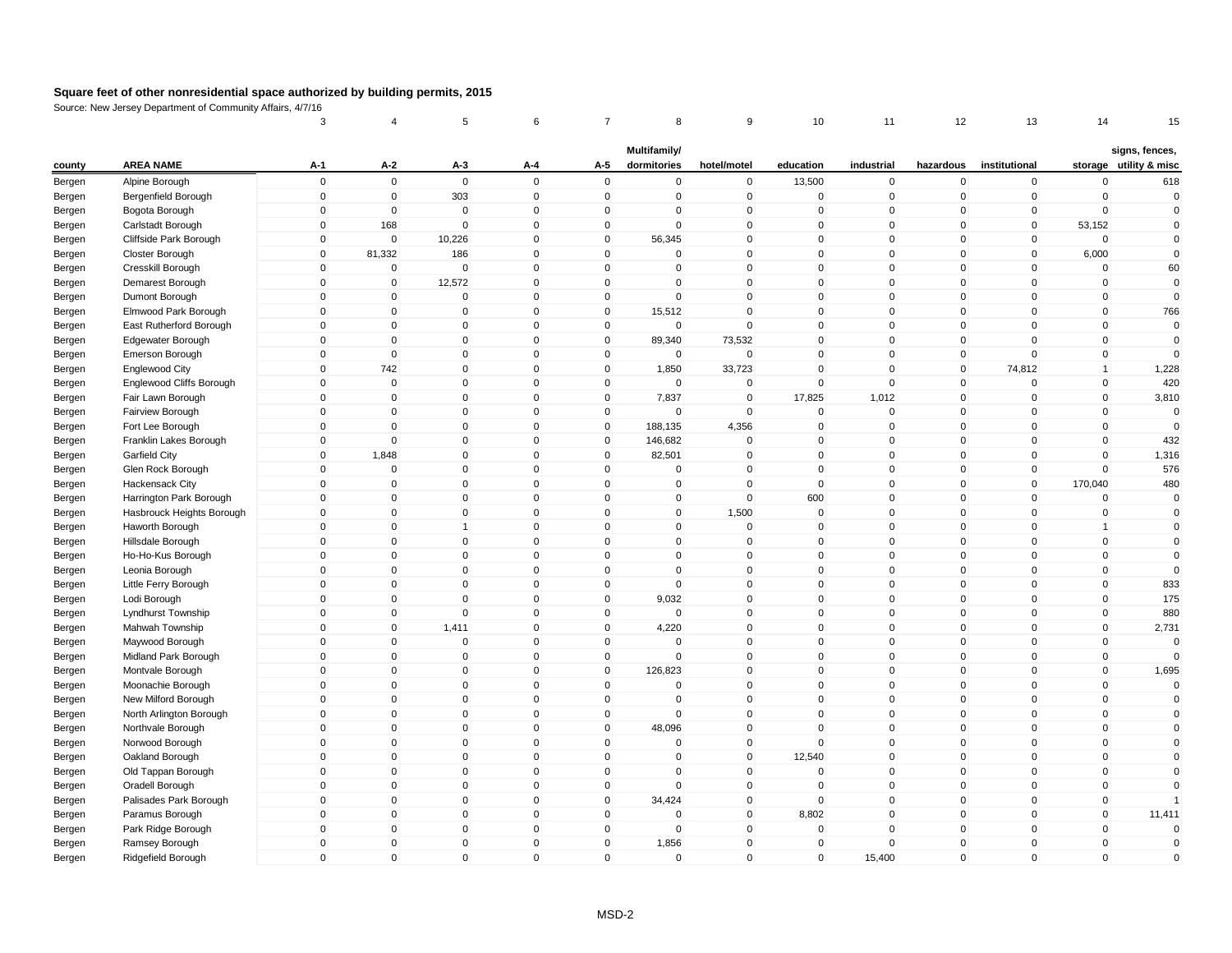|            |                              | 3                           | 4                          | 5                           | 6                           | 7                          | 8                           | 9                          | 10                          | 11                          | 12                            | 13                          | 14                      | 15                     |
|------------|------------------------------|-----------------------------|----------------------------|-----------------------------|-----------------------------|----------------------------|-----------------------------|----------------------------|-----------------------------|-----------------------------|-------------------------------|-----------------------------|-------------------------|------------------------|
|            | <b>AREA NAME</b>             | A-1                         | A-2                        |                             |                             | A-5                        | Multifamily/<br>dormitories | hotel/motel                |                             | industrial                  |                               | institutional               |                         | signs, fences,         |
| county     |                              |                             |                            | A-3                         | A-4<br>$\mathbf 0$          |                            |                             |                            | education                   |                             | hazardous                     |                             | $\Omega$                | storage utility & misc |
| Bergen     | Ridgefield Park Village      | $\mathbf 0$<br>$\mathbf 0$  | $\mathbf 0$<br>$\mathbf 0$ | $\mathbf 0$<br>$\mathbf 0$  | $\mathbf 0$                 | $\mathbf 0$<br>$\mathbf 0$ | 30,083<br>$\mathbf 0$       | $\pmb{0}$<br>$\mathbf 0$   | $\mathbf 0$<br>$\mathbf 0$  | $\mathbf 0$<br>$\mathbf 0$  | 0<br>$\mathbf 0$              | $\mathbf 0$<br>$\mathbf 0$  | $\mathbf 0$             | $\mathbf{0}$           |
| Bergen     | Ridgewood Village            |                             |                            |                             | $\mathbf 0$                 | $\mathbf 0$                |                             |                            | $\mathbf 0$                 |                             | 0                             | $\mathbf 0$                 | $\mathbf 0$             | 7,022<br>$\mathbf{0}$  |
| Bergen     | River Edge Borough           | $\mathbf 0$<br>$\mathbf 0$  | $\mathbf 0$<br>$\mathbf 0$ | $\mathbf 0$<br>$\mathbf{0}$ | $\Omega$                    | $\mathbf{0}$               | $\mathbf 0$<br>$\Omega$     | $\mathbf 0$<br>$\mathsf 0$ | $\Omega$                    | $\mathbf 0$<br>$\mathbf{0}$ | $\mathbf{0}$                  | $\mathbf 0$                 | $\Omega$                | $\mathbf{0}$           |
| Bergen     | River Vale Township          | $\mathbf 0$                 | $\mathbf 0$                | $\mathbf 0$                 | $\mathbf{0}$                | $\mathbf 0$                | $\mathbf 0$                 | $\mathsf 0$                | $\mathbf{0}$                | $\mathbf 0$                 | $\overline{0}$                | $\mathbf{0}$                | $\Omega$                | 440                    |
| Bergen     | Rochelle Park Township       | $\mathbf 0$                 | $\mathbf 0$                | $\mathbf 0$                 | $\mathbf 0$                 | $\mathbf 0$                | $\mathbf 0$                 | $\mathbf 0$                | $\Omega$                    | $\mathbf 0$                 | $\mathbf 0$                   | $\mathbf 0$                 | $\Omega$                |                        |
| Bergen     | Rockleigh Borough            | $\mathbf{0}$                | $\mathbf 0$                | $\mathbf{0}$                | $\mathbf{0}$                | $\mathbf{0}$               | 5,251                       | $\mathbf{0}$               | $\Omega$                    | $\mathbf{0}$                | $\mathbf{0}$                  | $\mathbf{0}$                | 25,416                  | 541                    |
| Bergen     | Rutherford Borough           | $\mathbf 0$                 | $\mathbf 0$                | $\mathbf 0$                 | $\mathbf 0$                 | $\mathbf 0$                | $\mathbf 0$                 | $\mathsf 0$                | $\Omega$                    | $\mathbf 0$                 | $\mathbf 0$                   | $\mathbf 0$                 | $\Omega$                | 4,074                  |
| Bergen     | Saddle Brook Township        |                             |                            |                             | $\mathbf 0$                 |                            |                             | $\mathsf 0$                |                             |                             |                               |                             | $\mathbf 0$             |                        |
| Bergen     | Saddle River Borough         | $\mathbf 0$                 | $\mathbf 0$                | $\mathbf 0$                 |                             | $\mathbf 0$                | $\mathbf 0$                 |                            | $\mathbf 0$                 | $\mathbf 0$                 | $\overline{0}$                | $\mathbf 0$                 |                         | 2,002<br>$\Omega$      |
| Bergen     | South Hackensack Twp         | $\mathbf 0$                 | $\mathbf 0$<br>$\mathbf 0$ | $\mathbf 0$<br>$\mathbf 0$  | $\mathbf 0$<br>$\Omega$     | $\mathbf 0$                | $\mathbf 0$<br>$\Omega$     | $\mathsf 0$<br>$\mathsf 0$ | $\mathbf 0$<br>$\Omega$     | $\mathbf 0$<br>$\mathbf 0$  | $\mathbf 0$<br>$\mathbf{0}$   | $\mathbf 0$                 | $\mathbf 0$<br>$\Omega$ | $\mathbf{0}$           |
| Bergen     | <b>Teaneck Township</b>      | $\mathbf 0$                 |                            |                             |                             | $\mathbf 0$                |                             |                            |                             |                             |                               | $\mathbf 0$                 |                         |                        |
| Bergen     | <b>Tenafly Borough</b>       | $\mathbf 0$                 | $\mathbf 0$                | 10,540                      | $\mathbf 0$                 | $\mathbf 0$                | $\mathbf 0$<br>$\Omega$     | $\pmb{0}$                  | $\mathbf 0$                 | $\mathbf 0$                 | $\overline{0}$                | $\mathbf 0$                 | $\mathbf 0$             | 745                    |
| Bergen     | <b>Teterboro Borough</b>     | $\mathbf 0$                 | 13,344                     | $\mathbf 0$                 | $\mathbf 0$                 | $\mathbf 0$                |                             | $\mathsf 0$                | $\mathbf{0}$                | $\mathbf 0$                 | $\mathbf 0$                   | $\mathbf 0$                 | 156,260                 | 971<br>$\Omega$        |
| Bergen     | Upper Saddle River Borough   | $\mathbf{0}$                | $\mathbf 0$                | $\mathbf 0$                 | $\mathbf{0}$                | $\mathbf 0$                | $\mathbf 0$                 | $\mathbf 0$                | $\mathbf{0}$                | $\mathbf 0$                 | $\mathbf 0$                   | $\mathbf{0}$                | $\mathbf 0$             |                        |
| Bergen     | Waldwick Borough             | $\mathbf 0$                 | $\mathbf 0$                | $\mathbf 0$<br>$\mathbf{0}$ | $\mathbf 0$<br>$\mathbf{0}$ | 0<br>$\mathbf{0}$          | $\mathbf 0$                 | $\mathbf 0$                | $\Omega$<br>$\mathbf{0}$    | $\mathbf 0$                 | $\mathbf 0$<br>$\overline{0}$ | $\mathbf 0$                 | $\mathbf 0$<br>$\Omega$ | 124<br>$\mathbf{0}$    |
| Bergen     | Wallington Borough           | $\mathbf 0$                 | $\mathbf 0$                |                             |                             |                            | 942                         | $\mathsf 0$                |                             | $\mathbf 0$                 |                               | $\mathbf 0$                 |                         |                        |
| Bergen     | <b>Washington Township</b>   | $\mathbf 0$                 | $\mathbf 0$                | $\mathbf 0$                 | $\mathbf 0$                 | $\mathbf 0$                | $\mathbf 0$                 | $\mathsf 0$                | $\mathbf 0$                 | $\mathbf 0$                 | $\overline{0}$                | $\mathbf 0$                 | $\mathbf 0$             | $\mathbf{0}$           |
| Bergen     | Westwood Borough             | $\mathbf 0$                 | $\mathbf 0$                | $\mathbf 0$                 | $\mathbf 0$<br>$\Omega$     | $\mathbf 0$                | $\mathbf 0$                 | $\mathbf 0$                | $\mathbf 0$<br>$\Omega$     | $\mathbf 0$                 | $\overline{0}$                | 624                         | 162,707<br>$\Omega$     | 1,441<br>$\Omega$      |
| Bergen     | Woodcliff Lake Borough       | $\mathbf 0$                 | $\mathbf 0$                | $\mathbf 0$                 |                             | $\mathbf{0}$               | $\mathbf 0$                 | $\mathsf 0$                |                             | $\mathbf 0$                 | $\mathbf{0}$                  | $\mathbf 0$                 |                         |                        |
| Bergen     | Wood-Ridge Borough           | $\mathbf 0$                 | $\mathbf 0$                | $\mathbf 0$                 | $\mathbf 0$                 | $\mathbf 0$                | 0                           | $\pmb{0}$                  | $\Omega$                    | $\mathbf 0$                 | $\overline{0}$                | $\mathbf 0$                 | $\mathbf 0$             | 582                    |
| Bergen     | Wyckoff Township             | $\mathbf 0$                 | $\mathbf 0$                | $\mathbf 0$                 | $\mathbf 0$                 | $\mathbf 0$                | $\mathbf 0$                 | $\mathbf 0$                | 290                         | $\mathbf 0$                 | $\overline{0}$                | $\mathbf 0$                 | $\mathbf 0$             | 4,758                  |
| Burlington | <b>Bass River Township</b>   | $\mathbf{0}$                | $\mathbf 0$                | $\mathbf 0$                 | $\mathbf{0}$                | $\mathbf{0}$               | $\Omega$                    | $\mathbf 0$                | $\mathbf{0}$                | 10,350                      | $\mathbf{0}$                  | $\Omega$                    | $\mathbf{0}$            |                        |
| Burlington | <b>Beverly City</b>          | $\mathbf{0}$                | $\mathbf{0}$               | $\mathbf{0}$                | $\Omega$                    | $\mathbf{0}$               | $\mathbf{0}$                | $\mathbf 0$                | $\Omega$                    | $\mathbf{0}$                | $\mathbf{0}$                  | $\Omega$                    | $\Omega$                | 1,080                  |
| Burlington | Bordentown City              | $\mathbf 0$                 | $\overline{2}$             | $\mathbf 0$                 | $\mathbf 0$                 | $\mathbf 0$                | 0                           | $\mathsf 0$                | $\mathbf 0$                 | $\mathbf 0$                 | $\mathbf 0$                   | $\mathbf 0$                 | $\mathbf 0$             |                        |
| Burlington | Bordentown Township          | $\mathbf 0$                 | $\mathbf 0$                | 94,800                      | 116,092                     | $\mathbf 0$                | $\mathbf{0}$                | 51,750                     | $\mathbf{0}$                | $\mathbf 0$                 | $\mathbf{0}$                  | $\mathbf 0$                 | $\Omega$                | 2,240                  |
| Burlington | <b>Burlington City</b>       | $\mathbf 0$                 | $\overline{0}$             | $\mathbf 0$                 | $\mathbf 0$                 | $\mathbf 0$                | 10 <sup>°</sup>             | $\mathbf 0$                | $\overline{7}$              | $\mathbf 0$                 | $\overline{0}$                | $\mathbf 0$                 | $\Omega$                | 752                    |
| Burlington | <b>Burlington Township</b>   | $\mathbf 0$                 | 3,957                      | $\mathbf 0$                 | $\mathbf 0$<br>$\Omega$     | $\mathbf 0$                | $\mathbf 0$                 | $\mathbf 0$                | $\Omega$<br>$\Omega$        | $\mathbf 0$                 | $\mathbf{0}$                  | $\mathbf 0$                 | 774,273                 | 17,600                 |
| Burlington | <b>Chesterfield Township</b> | $\mathbf{0}$                | $\mathbf 0$                | $\mathbf 0$                 |                             | $\mathbf 0$                | $\mathbf 0$                 | $\mathsf 0$                |                             | $\mathbf 0$                 | $\overline{0}$                | $\mathbf{0}$                | 16,064                  | 8,192                  |
| Burlington | Cinnaminson Township         | $\mathbf 0$                 | $\mathbf 0$                | $\mathbf 0$                 | $\mathbf 0$                 | $\mathbf 0$                | 0                           | $\mathsf 0$                | 36,194                      | $\mathbf 0$                 | $\mathbf 0$                   | $\mathbf 0$                 | $\Omega$                | 5,582                  |
| Burlington | Delanco Township             | $\mathbf 0$                 | $\mathbf 0$                | $\mathbf 0$                 | $\mathbf 0$                 | $\mathbf 0$                | 0                           | $\mathbf 0$                | $\Omega$                    | $\mathbf 0$                 | $\mathbf 0$                   | $\mathbf 0$                 | $\mathbf 0$             | 1,593                  |
| Burlington | Delran Township              | $\mathbf 0$                 | $\mathsf 0$                | 3,500                       | $\mathbf{0}$                | $\mathbf 0$                | $\Omega$                    | $\mathsf 0$                | $\Omega$                    | $\mathbf{0}$                | $\mathbf{0}$                  | $\mathbf 0$                 | 199,139                 | 192                    |
| Burlington | Eastampton Township          | $\mathbf 0$                 | $\mathbf 0$                | $\mathbf 0$                 | $\mathbf 0$                 | $\mathbf 0$                | $\mathbf 0$                 | $\mathsf 0$                | $\Omega$                    | $\mathbf 0$                 | $\overline{0}$                | $\mathbf 0$                 | $\Omega$                | 3,338<br>$\Omega$      |
| Burlington | Edgewater Park Township      | 0                           | $\mathbf 0$                | $\mathbf 0$                 | $\mathbf 0$<br>$\Omega$     | 0                          | 0                           | $\mathbf 0$                | $\mathbf 0$<br>$\Omega$     | $\mathbf 0$                 | $\overline{0}$                | $\mathbf 0$                 | 799<br>$\Omega$         |                        |
| Burlington | Evesham Township             | $\mathbf 0$                 | $\mathbf 0$                | $\mathbf 0$                 |                             | $\mathbf{0}$               | 108,697                     | $\mathbf 0$                |                             | $\mathbf 0$                 | $\mathbf{0}$                  | $\mathbf 0$                 |                         | 9,471                  |
| Burlington | Fieldsboro Borough           | $\mathbf 0$                 | $\mathbf 0$                | $\mathbf 0$                 | $\mathbf 0$                 | $\mathbf 0$                | 0                           | $\mathsf 0$                | $\mathbf 0$                 | $\mathbf 0$                 | $\mathbf 0$                   | $\mathbf 0$                 | $\Omega$                | $\Omega$               |
| Burlington | Florence Township            | $\mathbf 0$<br>$\mathbf{0}$ | $\mathbf 0$                | $\mathbf 0$                 | $\mathbf 0$<br>$\mathbf{0}$ | $\mathbf 0$                | $\mathbf 0$                 | $\mathbf 0$                | $\mathbf 0$<br>$\mathbf{0}$ | $\mathbf 0$                 | $\overline{0}$                | $\mathbf 0$<br>$\mathbf{0}$ | 614,497                 | 3,652                  |
| Burlington | Hainesport Township          |                             | $\mathbf 0$                | $\mathbf 0$                 |                             | $\mathbf 0$                | $\mathbf 0$                 | $\mathsf 0$                |                             | $\mathbf 0$                 | $\mathbf{0}$                  |                             | 22,176                  | 5,172                  |
| Burlington | Lumberton Township           | $\mathbf 0$                 | $\mathbf 0$                | $\mathbf 0$                 | $\mathbf 0$                 | $\mathbf 0$                | $\mathbf 0$                 | $\mathbf 0$                | $\Omega$                    | $\mathbf 0$                 | $\mathbf 0$                   | $\mathbf 0$                 | 4,125                   | 520                    |
| Burlington | Mansfield Township           | $\mathbf 0$                 | $\mathbf 0$                | $\mathbf 0$                 | $\mathbf 0$                 | $\mathbf 0$                | $\mathbf 0$                 | $\mathsf 0$                | $\mathbf 0$                 | $\mathbf 0$                 | $\overline{0}$                | $\mathbf 0$                 | 6,028                   | 8,500<br>$\Omega$      |
| Burlington | Maple Shade Township         | $\mathbf 0$                 | $\mathbf 0$                | $\mathbf 0$                 | $\mathbf 0$                 | $\mathbf 0$                | $\mathbf 0$                 | $\mathsf 0$                | $\mathbf{0}$                | $\mathbf 0$                 | $\mathbf 0$                   | $\mathbf 0$                 | $\Omega$                |                        |
| Burlington | Medford Township             | $\mathbf 0$                 | 1,742                      | 67,080                      | $\mathbf 0$                 | $\mathbf 0$                | 645                         | $\mathsf 0$                | $\mathbf{0}$                | $\mathbf 0$                 | $\overline{0}$                | $\mathbf 0$                 | $\Omega$                | 9,067<br>$\Omega$      |
| Burlington | Medford Lakes Borough        | 0                           | $\mathbf 0$                | $\mathbf 0$                 | $\mathbf 0$                 | 0                          | $\mathbf 0$                 | $\mathbf 0$                | $\mathbf 0$                 | $\mathbf 0$                 | $\mathbf 0$                   | $\mathbf 0$                 | $\mathbf 0$             |                        |
| Burlington | Moorestown Township          | $\mathbf 0$                 | $\mathbf 0$                | 5,052                       | $\mathbf 0$                 | $\mathbf 0$                | $\mathbf 0$                 | $\mathsf 0$                | $\mathbf{0}$                | $\mathbf{0}$                | $\mathbf{0}$                  | $\mathbf 0$                 | 3,790                   | 4,247                  |
| Burlington | Mount Holly Township         | $\mathbf 0$                 | $\mathbf 0$                | $\mathbf 0$                 | $\mathbf 0$                 | $\mathbf 0$                | $\mathbf 0$                 | $\mathsf 0$                | $\mathbf{0}$                | $\mathbf 0$                 | $\mathbf 0$                   | $\mathbf 0$                 | $\Omega$                | 5,757                  |
| Burlington | Mount Laurel Township        | $\mathbf 0$                 | $\pmb{0}$                  | 14,442                      | 12,500                      | $\mathbf 0$                | 219,025                     | 142,074                    | $\mathbf 0$                 | 1,344                       | 0                             | $\mathbf 0$                 | $\mathbf 0$             | 1,815                  |
| Burlington | New Hanover Township         | $\mathbf{0}$                | $\mathbf 0$                | $\mathbf 0$                 | $\Omega$                    | $\mathbf{0}$               | $\mathbf{0}$                | $\mathbf 0$                | $\Omega$                    | $\mathbf{0}$                | $\mathbf{0}$                  | $\Omega$                    | 800                     | 161                    |
| Burlington | North Hanover Township       | $\mathbf 0$                 | $\mathbf 0$                | $\mathbf 0$                 | $\Omega$                    | $\mathbf 0$                | 0                           | $\mathbf 0$                | $\Omega$                    | $\mathbf 0$                 | 0                             | $\Omega$                    | $\mathbf 0$             | 2,860                  |
| Burlington | Palmyra Borough              | $\mathbf 0$                 | $\mathsf 0$                | $\mathbf 0$                 | $\mathbf 0$                 | $\mathbf 0$                | $\mathbf 0$                 | $\mathbf 0$                | $\mathbf{0}$                | $\mathbf 0$                 | $\mathbf 0$                   | $\mathbf 0$                 | $\Omega$                | $\mathbf 0$            |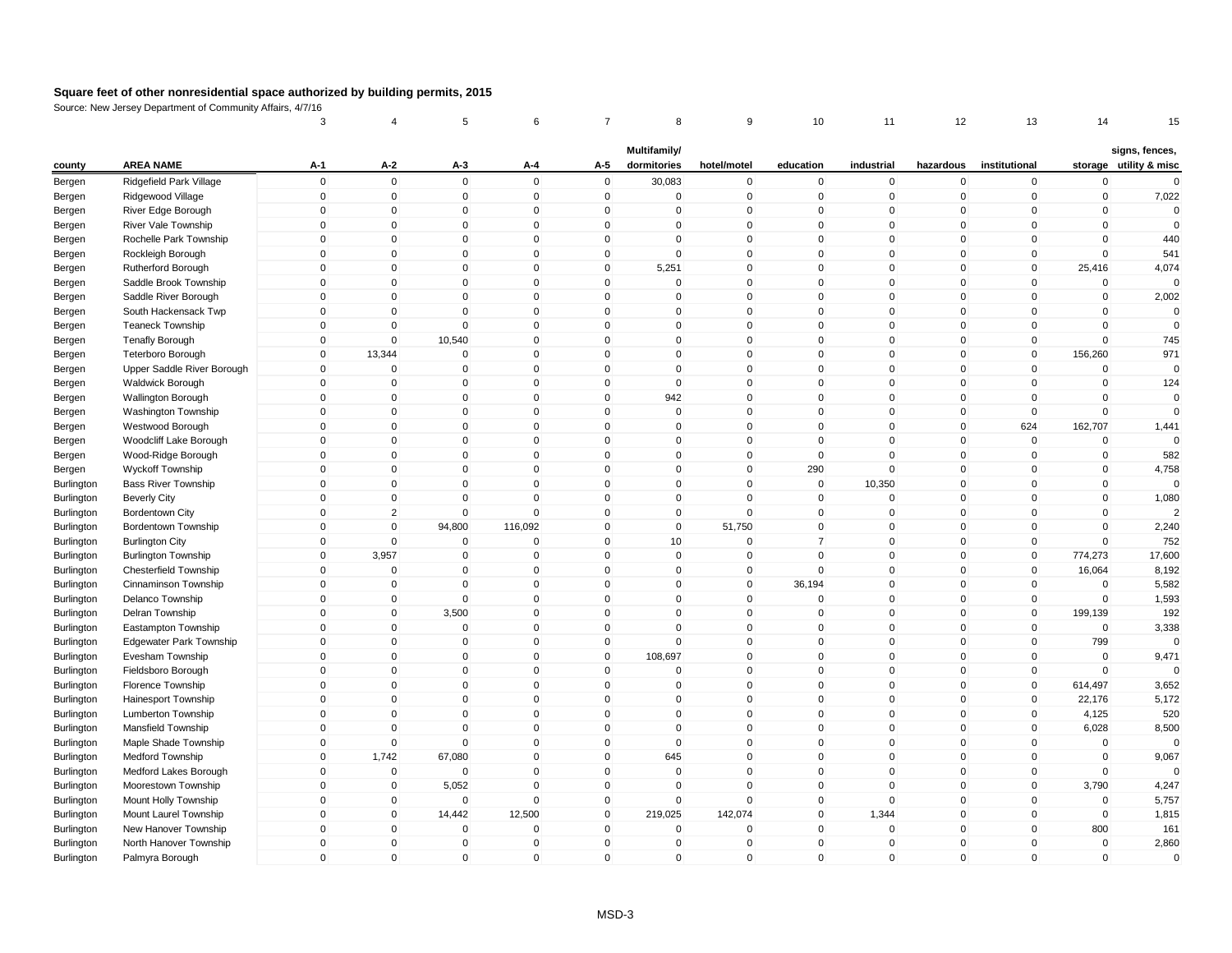|            |                            | 3            | 4            | 5            | 6            | 7            | 8                           | 9            | 10           | 11          | 12           | 13            | 14          | 15                     |
|------------|----------------------------|--------------|--------------|--------------|--------------|--------------|-----------------------------|--------------|--------------|-------------|--------------|---------------|-------------|------------------------|
|            | <b>AREA NAME</b>           |              | $A-2$        |              |              | A-5          | Multifamily/<br>dormitories |              |              | industrial  |              | institutional |             | signs, fences,         |
| county     |                            | A-1          |              | A-3          | A-4          |              |                             | hotel/motel  | education    |             | hazardous    |               |             | storage utility & misc |
| Burlington | Pemberton Borough          | $\mathbf 0$  | $\mathbf 0$  | $\mathsf 0$  | $\mathbf 0$  | $\mathbf 0$  | $\mathbf 0$                 | $\mathbf 0$  | $\mathbf 0$  | $\mathbf 0$ | $\mathbf 0$  | $\mathbf 0$   | $\mathbf 0$ | 680                    |
| Burlington | Pemberton Township         | $\mathbf 0$  | $\mathbf 0$  | $\mathbf 0$  | $\mathbf 0$  | $\mathbf 0$  | $\mathbf 0$                 | $\mathbf 0$  | $\mathbf 0$  | $\mathbf 0$ | $\mathbf 0$  | 120           | 4,076       | 4,992<br>$\Omega$      |
| Burlington | Riverside Township         | $\Omega$     | $\pmb{0}$    | 0            | $\mathsf 0$  | $\Omega$     | 0                           | $\pmb{0}$    | $\mathbf{0}$ | 288         | 0            | 0             | $\Omega$    |                        |
| Burlington | Riverton Borough           | $\mathbf{0}$ | $\mathbf 0$  | $\mathbf 0$  | $\mathbf 0$  | $\mathbf{0}$ | $\Omega$                    | $\mathsf 0$  | $\mathbf{0}$ | $\mathbf 0$ | $\mathbf{0}$ | $\mathbf 0$   | $\mathbf 0$ | 1,609                  |
| Burlington | Shamong Township           | $\mathbf{0}$ | $\mathbf 0$  | $\mathbf 0$  | $\mathbf 0$  | $\mathbf 0$  | $\mathbf 0$                 | $\mathbf 0$  | $\mathbf 0$  | $\mathbf 0$ | $\mathbf 0$  | $\mathbf 0$   | 12,000      | 13,176                 |
| Burlington | Southampton Township       | $\mathbf{0}$ | $\mathbf 0$  | $\mathbf{0}$ | $\mathbf 0$  | $\mathbf 0$  | $\Omega$                    | $\mathsf 0$  | $\mathbf{0}$ | 5,000       | $\mathbf 0$  | $\Omega$      | $\mathbf 0$ | 93,372                 |
| Burlington | Springfield Township       | $\mathbf{0}$ | $\mathbf 0$  | $\mathbf 0$  | $\mathbf{0}$ | $\mathbf{0}$ | $\Omega$                    | $\mathbf{0}$ | $\mathbf{0}$ | $\mathbf 0$ | $\mathbf{0}$ | $\Omega$      | $\mathbf 0$ | 1,200                  |
| Burlington | <b>Tabernacle Township</b> | $\mathbf 0$  | $\mathbf 0$  | $\mathbf 0$  | $\mathbf 0$  | $\mathbf 0$  | 0                           | $\mathbf 0$  | $\mathbf 0$  | $\mathbf 0$ | $\mathbf 0$  | $\mathbf 0$   | $\mathbf 0$ | 15,183                 |
| Burlington | Washington Township        | $\mathbf{0}$ | $\mathbf 0$  | $\mathbf{0}$ | $\mathbf{0}$ | $\mathbf 0$  | $\mathbf{0}$                | $\mathsf 0$  | $\mathbf{0}$ | $\mathbf 0$ | $\mathbf{0}$ | $\mathbf 0$   | 6,391       | 160                    |
| Burlington | Westampton Township        | $\mathbf 0$  | $\pmb{0}$    | $\mathbf 0$  | $\mathbf 0$  | $\mathbf 0$  | 15,652                      | $\mathbf 0$  | $\mathbf 0$  | 14,420      | $\mathbf 0$  | $\mathbf 0$   | 60,582      | 1,768                  |
| Burlington | Willingboro Township       | 0            | $\pmb{0}$    | $\mathbf 0$  | $\mathbf 0$  | 0            | 162,865                     | $\mathbf 0$  | $\Omega$     | $\Omega$    | 0            | $\mathbf 0$   | $\pmb{0}$   | 1,712                  |
| Burlington | <b>Woodland Township</b>   | $\mathbf{0}$ | $\pmb{0}$    | $\mathbf 0$  | $\mathbf 0$  | $\mathbf 0$  | $\mathbf 0$                 | $\pmb{0}$    | 1,440        | $\mathbf 0$ | $\mathbf 0$  | $\mathbf{0}$  | $\mathbf 0$ | 3,360                  |
| Burlington | Wrightstown Borough        | $\mathbf 0$  | $\pmb{0}$    | $\mathbf 0$  | $\mathbf 0$  | $\mathbf 0$  | 0                           | $\mathsf 0$  | $\mathbf 0$  | $\mathbf 0$ | $\mathbf 0$  | $\mathbf 0$   | $\mathbf 0$ | $\mathbf 0$            |
| Camden     | Audubon Borough            | $\Omega$     | $\mathbf 0$  | $\mathbf 0$  | $\mathbf{0}$ | $\mathbf{0}$ | $\Omega$                    | $\mathbf{0}$ | $\Omega$     | $\mathbf 0$ | $\mathbf{0}$ | $\Omega$      | $\mathbf 0$ | 2,012                  |
| Camden     | Audubon Park Borough       | $\Omega$     | $\mathbf 0$  | $\mathbf 0$  | $\mathbf 0$  | $\mathbf 0$  | $\mathbf 0$                 | $\mathbf 0$  | $\Omega$     | $\Omega$    | $\mathbf 0$  | 0             | $\mathbf 0$ | $\Omega$               |
| Camden     | <b>Barrington Borough</b>  | $\mathbf 0$  | $\mathbf 0$  | $\mathbf 0$  | $\mathbf 0$  | $\mathbf 0$  | $\mathbf 0$                 | $\mathsf 0$  | $\mathbf 0$  | $\mathbf 0$ | $\mathbf 0$  | 0             | $\mathbf 0$ | 408                    |
| Camden     | Bellmawr Borough           | $\mathbf 0$  | $\mathbf 0$  | 1,504        | $\mathbf 0$  | $\mathbf 0$  | $\mathbf 0$                 | $\mathsf 0$  | 10,074       | $\mathbf 0$ | $\mathbf 0$  | 0             | $\mathbf 0$ | $\Omega$               |
| Camden     | Berlin Borough             | $\mathbf 0$  | $\mathbf 0$  | $\mathbf 0$  | $\mathbf 0$  | $\mathbf 0$  | 0                           | $\mathsf 0$  | $\mathbf{0}$ | $\mathbf 0$ | $\mathbf 0$  | $\mathbf 0$   | $\mathbf 0$ | 788                    |
| Camden     | <b>Berlin Township</b>     | 0            | $\mathbf 0$  | 12,915       | $\mathbf 0$  | 0            | 0                           | $\mathbf 0$  | $\Omega$     | $\mathbf 0$ | 0            | $\Omega$      | $\mathbf 0$ | $\Omega$               |
| Camden     | Brooklawn Borough          | $\mathbf{0}$ | $\mathbf 0$  | $\mathbf 0$  | $\mathbf{0}$ | $\mathbf 0$  | $\Omega$                    | $\mathsf 0$  | $\mathbf{0}$ | $\Omega$    | $\mathbf{0}$ | $\mathbf{0}$  | $\mathbf 0$ | $\mathbf 0$            |
| Camden     | Camden City                | $\mathbf 0$  | $\mathbf 0$  | $\mathbf 0$  | $\mathbf 0$  | $\mathbf 0$  | 37,135                      | $\mathsf 0$  | 26,446       | 377,948     | $\mathbf 0$  | $\mathbf 0$   | $\mathbf 0$ | 594                    |
| Camden     | Cherry Hill Township       | $\mathbf{0}$ | 4,448        | 17,873       | $\mathbf{0}$ | 0            | 52,372                      | $\pmb{0}$    | $\mathbf{0}$ | $\Omega$    | $\mathbf 0$  | 27,000        | 39,668      | 10,033                 |
| Camden     | <b>Chesilhurst Borough</b> | $\mathbf{0}$ | $\mathbf 0$  | $\mathbf 0$  | $\mathbf{0}$ | $\mathbf 0$  | $\mathbf 0$                 | $\mathsf 0$  | $\mathbf{0}$ | $\mathbf 0$ | $\mathbf 0$  | $\mathbf 0$   | 1,200       | $\Omega$               |
| Camden     | Clementon Borough          | $\mathbf 0$  | $\mathbf 0$  | $\mathbf 0$  | $\mathbf 0$  | 0            | $\mathbf 0$                 | $\mathbf 0$  | $\mathbf{0}$ | $\mathbf 0$ | 0            | 0             | $\mathbf 0$ | 2,064                  |
| Camden     | Collingswood Borough       | $\mathbf{0}$ | $\mathbf 0$  | $\mathbf{0}$ | $\mathbf{0}$ | $\mathbf{0}$ | $\mathbf{0}$                | $\mathsf 0$  | $\mathbf{0}$ | $\Omega$    | $\mathbf{0}$ | $\mathbf{0}$  | $\mathbf 0$ | 1,916                  |
| Camden     | Gibbsboro Borough          | $\mathbf 0$  | $\pmb{0}$    | $\mathbf 0$  | $\mathbf 0$  | $\mathbf 0$  | 0                           | $\pmb{0}$    | $\mathbf 0$  | $\mathbf 0$ | $\mathbf 0$  | $\mathbf 0$   | $\mathbf 0$ | $\mathbf 0$            |
| Camden     | Gloucester City            | $\mathbf 0$  | $\pmb{0}$    | $\mathbf 0$  | $\mathbf 0$  | $\mathbf 0$  | 0                           | $\mathbf 0$  | $\mathbf{0}$ | $\mathbf 0$ | $\mathbf 0$  | $\pmb{0}$     | $\mathbf 0$ | $\Omega$               |
| Camden     | Gloucester Township        | 187          | $\pmb{0}$    | $\mathbf 0$  | $\mathbf 0$  | $\mathbf 0$  | 109,465                     | $\mathsf 0$  | $\mathbf{0}$ | $\mathbf 0$ | $\mathbf 0$  | $\mathbf 0$   | 2,400       | 9,454                  |
| Camden     | <b>Haddon Township</b>     | $\mathbf 0$  | $\mathbf 0$  | $\mathbf 0$  | $\mathbf 0$  | $\mathbf 0$  | 0                           | $\mathsf 0$  | 18,665       | $\mathbf 0$ | $\mathbf 0$  | $\mathbf 0$   | 0           | 1,440                  |
| Camden     | Haddonfield Borough        | $\mathbf 0$  | $\mathbf 0$  | 1,965        | $\mathbf 0$  | $\mathbf 0$  | $\mathbf 0$                 | $\mathbf 0$  | 340          | $\Omega$    | $\mathbf 0$  | $\mathbf 0$   | $\mathbf 0$ | 4,230                  |
| Camden     | Haddon Heights Borough     | $\Omega$     | $\mathbf 0$  | $\mathbf 0$  | $\mathbf 0$  | 400          | 0                           | $\mathbf 0$  | $\mathbf 0$  | 3,739       | $\mathbf 0$  | 0             | $\mathbf 0$ | 120                    |
| Camden     | Hi-nella Borough           | $\mathbf{0}$ | $\mathbf 0$  | $\mathbf 0$  | $\mathbf 0$  | $\mathbf 0$  | $\mathbf 0$                 | $\mathsf 0$  | $\mathbf{0}$ | $\mathbf 0$ | 0            | $\mathbf{0}$  | $\mathbf 0$ | $\mathbf 0$            |
| Camden     | Laurel Springs Borough     | $\mathbf 0$  | $\mathbf 0$  | $\mathbf 0$  | $\mathbf 0$  | $\mathbf 0$  | $\mathbf 0$                 | $\mathsf 0$  | $\mathbf{0}$ | $\mathbf 0$ | $\mathbf 0$  | $\mathbf 0$   | $\Omega$    | $\Omega$               |
| Camden     | Lawnside Borough           | $\mathbf 0$  | $\mathbf 0$  | $\mathbf 0$  | $\mathbf 0$  | $\mathbf 0$  | 0                           | $\mathsf 0$  | $\mathbf{0}$ | $\mathbf 0$ | $\mathbf 0$  | $\mathbf 0$   | $\mathbf 0$ | $\Omega$               |
| Camden     | Lindenwold Borough         | $\mathbf 0$  | $\pmb{0}$    | $\mathbf 0$  | $\mathbf 0$  | 0            | 0                           | $\mathbf 0$  | $\mathbf 0$  | $\mathbf 0$ | $\mathbf 0$  | $\pmb{0}$     | 5,000       | 604                    |
| Camden     | Magnolia Borough           | $\mathbf{0}$ | $\mathbf 0$  | $\mathbf{0}$ | $\Omega$     | $\mathbf{0}$ | $\Omega$                    | $\mathbf 0$  | $\mathbf{0}$ | $\Omega$    | $\mathbf{0}$ | $\mathbf{0}$  | 54,340      | 120                    |
| Camden     | Merchantville Borough      | $\mathbf{0}$ | $\mathbf 0$  | $\mathbf 0$  | $\mathbf 0$  | $\mathbf 0$  | $\mathbf 0$                 | $\mathsf 0$  | $\mathbf{0}$ | $\mathbf 0$ | $\mathbf 0$  | $\mathbf 0$   | $\mathbf 0$ | $\mathbf 0$            |
| Camden     | Mount Ephraim Borough      | $\mathbf 0$  | $\mathbf 0$  | $\mathbf 0$  | $\mathbf 0$  | $\mathbf 0$  | 0                           | $\mathbf 0$  | $\mathbf{0}$ | $\mathbf 0$ | $\mathbf 0$  | $\mathbf 0$   | $\mathbf 0$ | 0                      |
| Camden     | Oaklyn Borough             | $\mathbf{0}$ | $\mathbf 0$  | $\mathbf 0$  | $\mathbf{0}$ | $\mathbf 0$  | 0                           | $\mathbf 0$  | $\mathbf{0}$ | $\mathbf 0$ | $\mathbf{0}$ | $\Omega$      | $\mathbf 0$ | $\Omega$               |
| Camden     | Pennsauken Township        | $\mathbf 0$  | $\mathbf 0$  | $\mathbf 0$  | $\mathbf 0$  | $\mathbf 0$  | $\mathbf 0$                 | $\mathsf 0$  | 209          | $\mathbf 0$ | $\mathbf 0$  | 0             | 96          | 6,489                  |
| Camden     | Pine Hill Borough          | $\mathbf{0}$ | $\mathbf{0}$ | $\mathbf{0}$ | $\mathbf{0}$ | $\mathbf{0}$ | $\mathbf{0}$                | $\mathbf 0$  | $\mathbf{0}$ | $\Omega$    | $\mathbf 0$  | $\mathbf{0}$  | $\mathbf 0$ | 336                    |
| Camden     | Pine Valley Borough        | $\mathbf 0$  | $\pmb{0}$    | $\mathbf 0$  | $\mathbf 0$  | $\mathbf 0$  | $\mathbf 0$                 | $\mathsf 0$  | $\mathbf 0$  | $\mathbf 0$ | $\mathbf 0$  | $\mathbf 0$   | $\mathbf 0$ | $\mathbf 0$            |
| Camden     | Runnemede Borough          | $\mathbf 0$  | $\pmb{0}$    | $\mathbf 0$  | $\mathbf 0$  | $\mathbf 0$  | 0                           | $\mathbf 0$  | $\mathbf 0$  | $\mathbf 0$ | $\mathbf 0$  | $\mathbf 0$   | $\mathbf 0$ | $\mathbf 0$            |
| Camden     | Somerdale Borough          | $\Omega$     | $\pmb{0}$    | $\mathbf 0$  | $\mathbf 0$  | $\mathbf 0$  | 0                           | $\mathsf 0$  | $\mathbf{0}$ | $\mathbf 0$ | $\mathbf 0$  | $\Omega$      | $\mathbf 0$ | $\Omega$               |
| Camden     | <b>Stratford Borough</b>   | $\mathbf 0$  | $\mathbf 0$  | $\mathbf 0$  | $\mathbf 0$  | $\mathbf 0$  | $\mathbf 0$                 | $\mathsf 0$  | $\mathbf{0}$ | $\mathbf 0$ | $\mathbf 0$  | $\mathbf 0$   | $\mathbf 0$ | $\mathbf 0$            |
| Camden     | <b>Tavistock Borough</b>   | $\mathbf{0}$ | $\mathbf 0$  | $\mathbf 0$  | $\mathbf 0$  | $\mathbf 0$  | $\mathbf 0$                 | $\mathbf 0$  | $\mathbf{0}$ | $\mathbf 0$ | $\mathbf 0$  | $\mathbf 0$   | $\mathbf 0$ | $\Omega$               |
| Camden     | Voorhees Township          | $\mathbf{0}$ | $\mathbf 0$  | $\mathbf 0$  | 37,400       | $\mathbf 0$  | 0                           | $\mathsf 0$  | 504          | $\Omega$    | $\mathbf 0$  | 28,642        | $\Omega$    | $\Omega$               |
| Camden     | <b>Waterford Township</b>  | $\mathbf{0}$ | $\mathsf 0$  | $\mathbf 0$  | $\mathbf 0$  | $\mathbf{0}$ | $\mathbf{0}$                | $\mathbf 0$  | $\mathbf{0}$ | $\Omega$    | 0            | $\mathbf{0}$  | 3,840       | 17,828                 |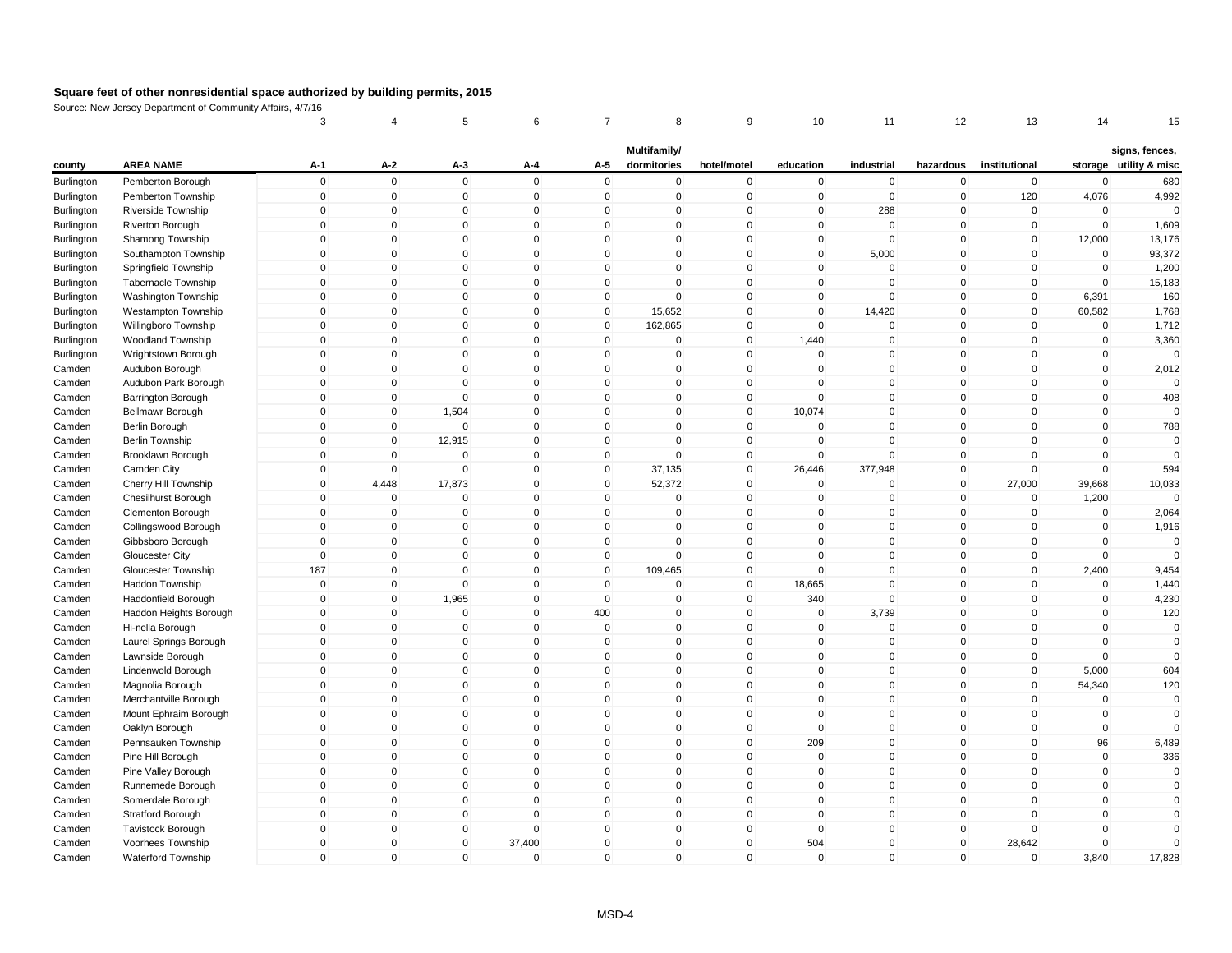|            |                            | 3                          | 4              | 5                          | 6                       | 7                          | 8                           | 9                          | 10                       | 11                         | 12                         | 13                       | 14                 | 15                      |
|------------|----------------------------|----------------------------|----------------|----------------------------|-------------------------|----------------------------|-----------------------------|----------------------------|--------------------------|----------------------------|----------------------------|--------------------------|--------------------|-------------------------|
|            | <b>AREA NAME</b>           | A-1                        | $A-2$          |                            |                         | A-5                        | Multifamily/<br>dormitories | hotel/motel                |                          | industrial                 |                            | institutional            |                    | signs, fences,          |
| county     |                            |                            |                | A-3                        | A-4<br>$\mathbf 0$      |                            |                             |                            | education                |                            | hazardous                  |                          |                    | storage utility & misc  |
| Camden     | <b>Winslow Township</b>    | $\mathbf 0$<br>$\mathbf 0$ | 3,214          | $\mathsf 0$<br>$\mathbf 0$ | $\mathbf 0$             | $\mathbf 0$<br>$\mathbf 0$ | 64,249<br>$\mathbf 0$       | $\mathsf 0$<br>$\mathbf 0$ | 5,544<br>$\mathbf 0$     | $\mathbf 0$<br>$\mathbf 0$ | $\mathbf 0$<br>$\mathbf 0$ | 7,151<br>$\mathbf 0$     | 660<br>$\mathbf 0$ | 24,036<br>$\Omega$      |
| Camden     | Woodlynne Borough          | $\mathbf 0$                | $\mathbf 0$    |                            | $\mathbf 0$             |                            |                             |                            | $\mathbf{0}$             |                            |                            |                          |                    |                         |
| Cape May   | Avalon Borough             |                            | $\pmb{0}$      | $\mathbf 0$<br>$\Omega$    | $\Omega$                | $\mathbf 0$                | 0<br>$\Omega$               | $\pmb{0}$                  |                          | $\mathbf 0$<br>$\Omega$    | $\mathbf 0$                | $\mathbf 0$              | $\mathbf 0$        | 17,792                  |
| Cape May   | Cape May City              | $\mathbf{0}$               | $\mathbf 0$    |                            | $\mathbf{0}$            | $\mathbf{0}$               | $\Omega$                    | $\mathsf 0$                | $\mathbf{0}$<br>$\Omega$ |                            | $\mathbf{0}$               | $\mathbf{0}$<br>$\Omega$ | $\mathbf 0$        | $\mathbf 0$<br>$\Omega$ |
| Cape May   | Cape May Point Borough     | $\mathbf{0}$               | $\mathbf 0$    | $\mathbf 0$<br>$\Omega$    |                         | $\mathbf 0$                |                             | $\mathsf 0$                |                          | $\mathbf 0$                | $\mathbf 0$                |                          | $\mathbf 0$        |                         |
| Cape May   | Dennis Township            | $\mathbf{0}$               | $\mathbf 0$    |                            | $\mathbf 0$<br>$\Omega$ | $\mathbf 0$                | $\mathbf 0$                 | $\mathbf 0$                | $\mathbf{0}$<br>$\Omega$ | $\mathbf 0$<br>$\Omega$    | $\mathbf 0$                | $\mathbf 0$<br>$\Omega$  | $\mathbf 0$        | 17,446                  |
| Cape May   | Lower Township             | $\Omega$                   | $\mathbf 0$    | $\mathbf{0}$               |                         | $\mathbf{0}$               | $\mathbf 0$                 | $\mathbf 0$                |                          |                            | $\mathbf{0}$               |                          | 25,472             | 19,342                  |
| Cape May   | Middle Township            | $\mathbf 0$                | $\mathbf 0$    | 1,758                      | $\mathbf 0$             | $\mathbf 0$                | 36,279                      | 3,498                      | $\mathbf{0}$             | $\mathbf 0$                | $\mathbf 0$                | $\mathbf 0$              | 4,561              | $\Omega$                |
| Cape May   | North Wildwood City        | $\mathbf 0$                | $\pmb{0}$      | $\mathbf 0$                | $\mathbf 0$             | $\mathbf 0$                | $\mathbf 0$                 | $\mathbf 0$                | $\mathbf{0}$             | $\mathbf 0$                | $\mathbf 0$                | $\mathbf 0$              | $\mathbf 0$        | 1,192                   |
| Cape May   | Ocean City                 | $\mathbf 0$                | $\pmb{0}$      | 4,856                      | $\mathbf 0$             | $\mathbf 0$                | 16,825                      | $\mathsf 0$                | $\mathbf{0}$             | $\mathbf 0$                | $\mathbf 0$                | $\mathbf 0$              | $\mathbf 0$        | 3,546                   |
| Cape May   | Sea Isle City              | $\mathbf{0}$               | $\mathbf 0$    | $\mathbf 0$                | $\mathbf 0$             | $\mathbf 0$                | 19,110                      | $\mathsf 0$                | $\mathbf{0}$             | $\mathbf 0$                | $\mathbf{0}$               | $\mathbf 0$              | $\mathbf 0$        | 600                     |
| Cape May   | Stone Harbor Borough       | $\mathbf 0$                | $\mathbf 0$    | $\mathbf 0$                | $\mathbf 0$             | $\mathbf 0$                | 0                           | $\mathsf 0$                | $\mathbf{0}$             | $\mathbf 0$                | $\mathbf 0$                | $\mathbf 0$              | $\mathbf 0$        | $\Omega$                |
| Cape May   | <b>Upper Township</b>      | $\mathbf{0}$               | $\mathbf 0$    | 2,401                      | $\mathbf{0}$            | $\mathbf 0$                | $\Omega$                    | $\mathsf 0$                | $\Omega$                 | $\Omega$                   | $\mathbf{0}$               | $\Omega$                 | $\mathbf 0$        | 9,526                   |
| Cape May   | West Cape May Borough      | $\Omega$                   | 1,553          | $\mathbf 0$                | $\mathbf{0}$            | $\mathbf{0}$               | $\Omega$                    | $\mathbf 0$                | $\mathbf{0}$             | $\mathbf 0$                | $\mathbf{0}$               | $\overline{0}$           | $\mathbf 0$        | 2,100                   |
| Cape May   | West Wildwood Borough      | $\mathbf 0$                | $\mathbf 0$    | $\mathbf 0$                | $\mathbf 0$             | 0                          | 0                           | $\mathsf 0$                | $\mathbf{0}$             | $\mathbf 0$                | $\mathbf 0$                | 0                        | $\mathbf 0$        | $\mathbf 0$             |
| Cape May   | <b>Wildwood City</b>       | $\mathbf{0}$               | $\mathbf 0$    | $\mathbf{0}$               | $\Omega$                | $\mathbf{0}$               | $\mathbf{0}$                | $\mathbf 0$                | $\mathbf{0}$             | $\Omega$                   | $\mathbf{0}$               | $\Omega$                 | $\mathbf 0$        | $\Omega$                |
| Cape May   | Wildwood Crest Borough     | $\mathbf 0$                | $\pmb{0}$      | $\mathbf 0$                | $\mathbf 0$             | $\mathbf 0$                | 0                           | $\pmb{0}$                  | $\mathbf 0$              | $\mathbf 0$                | $\mathbf 0$                | $\mathbf 0$              | $\mathbf 0$        | $\mathbf 0$             |
| Cape May   | Woodbine Borough           | $\mathbf 0$                | $\pmb{0}$      | $\mathbf 0$                | $\mathbf 0$             | $\mathbf 0$                | 0                           | $\mathbf 0$                | $\mathbf 0$              | $\mathbf 0$                | $\mathbf 0$                | $\mathbf 0$              | 2,400              | 284                     |
| Cumberland | <b>Bridgeton City</b>      | $\mathbf{0}$               | $\mathbf 0$    | $\mathbf 0$                | $\mathbf{0}$            | $\mathbf{0}$               | 0                           | $\mathsf 0$                | $\mathbf{0}$             | 2,970                      | $\mathbf 0$                | $\Omega$                 | $\mathbf 0$        | 648                     |
| Cumberland | <b>Commercial Township</b> | $\mathbf{0}$               | $\mathbf 0$    | $\mathbf 0$                | $\mathbf 0$             | $\mathbf 0$                | $\mathbf 0$                 | $\mathsf 0$                | $\mathbf{0}$             | $\mathbf 0$                | $\mathbf 0$                | $\mathbf 0$              | $\mathbf 0$        | 2,196                   |
| Cumberland | Deerfield Township         | $\mathbf 0$                | $\mathbf 0$    | $\mathbf 0$                | $\mathbf 0$             | $\mathbf 0$                | $\mathbf 0$                 | $\mathbf 0$                | $\mathbf{0}$             | $\mathbf 0$                | $\mathbf 0$                | $\mathbf 0$              | 5,098              | 6,120                   |
| Cumberland | Downe Township             | $\mathbf{0}$               | $\mathbf 0$    | $\mathbf{0}$               | $\mathbf{0}$            | $\mathbf{0}$               | $\Omega$                    | $\mathbf 0$                | $\Omega$                 | $\Omega$                   | $\mathbf{0}$               | 0                        | 820                | 252                     |
| Cumberland | <b>Fairfield Township</b>  | $\mathbf{0}$               | $\mathbf 0$    | 2,770                      | $\mathbf{0}$            | $\mathbf{0}$               | $\mathbf{0}$                | $\mathbf 0$                | $\mathbf{0}$             | $\Omega$                   | $\mathbf{0}$               | $\Omega$                 | $\mathbf 0$        | 3,498                   |
| Cumberland | Greenwich Township         | $\mathbf 0$                | $\pmb{0}$      | $\mathbf 0$                | $\mathbf 0$             | $\mathbf 0$                | 0                           | $\mathsf 0$                | $\mathbf{0}$             | $\mathbf 0$                | $\mathbf 0$                | 0                        | $\mathbf 0$        | 2,328                   |
| Cumberland | <b>Hopewell Township</b>   | $\mathbf{0}$               | $\mathbf 0$    | $\mathbf 0$                | $\mathbf 0$             | $\mathbf 0$                | $\Omega$                    | $\mathsf 0$                | $\mathbf{0}$             | $\mathbf 0$                | $\mathbf{0}$               | $\Omega$                 | $\mathbf 0$        | 7,556                   |
| Cumberland | Lawrence Township          | $\mathbf 0$                | $\pmb{0}$      | $\mathbf 0$                | $\mathbf 0$             | $\mathbf 0$                | 0                           | $\pmb{0}$                  | $\Omega$                 | $\mathbf 0$                | $\mathbf 0$                | 0                        | $\mathbf 0$        | $\Omega$                |
| Cumberland | Maurice River Township     | $\mathbf 0$                | $\pmb{0}$      | $\mathbf 0$                | $\mathbf 0$             | $\mathbf 0$                | 0                           | $\pmb{0}$                  | $\mathbf{0}$             | $\mathbf 0$                | $\mathbf 0$                | $\mathbf 0$              | $\mathbf 0$        | 5,462                   |
| Cumberland | <b>Millville City</b>      | $\mathbf{0}$               | $\mathbf 0$    | $\mathsf 0$                | $\mathbf{0}$            | $\mathbf 0$                | $\mathbf 0$                 | $\mathsf 0$                | 201,456                  | 12,662                     | $\mathbf 0$                | $\mathbf{0}$             | 23,700             | 20,424                  |
| Cumberland | Shiloh Borough             | $\mathbf{0}$               | $\mathbf 0$    | $\mathbf 0$                | $\mathbf 0$             | $\mathbf 0$                | 0                           | $\mathsf 0$                | $\mathbf{0}$             | $\mathbf 0$                | $\mathbf 0$                | $\mathbf 0$              | $\mathbf 0$        | $\Omega$                |
| Cumberland | Stow Creek Township        | $\mathbf{0}$               | $\mathbf 0$    | $\mathbf 0$                | $\mathbf{0}$            | $\mathbf 0$                | 0                           | $\mathsf 0$                | $\mathbf{0}$             | $\mathbf 0$                | $\mathbf{0}$               | $\Omega$                 | $\mathbf 0$        | 7,280                   |
| Cumberland | Upper Deerfield Township   | $\Omega$                   | $\overline{0}$ | $\Omega$                   | $\mathbf{0}$            | $\mathbf{0}$               | $\Omega$                    | $\mathbf 0$                | $\mathbf{0}$             | $\Omega$                   | $\mathbf{0}$               | $\mathbf{0}$             | 9,600              | 21,524                  |
| Cumberland | Vineland City              | $\mathbf 0$                | 4,497          | $\mathbf 0$                | $\mathbf 0$             | $\mathbf 0$                | $\mathbf 0$                 | $\mathsf 0$                | $\mathbf{0}$             | $\mathbf 0$                | $\mathbf 0$                | $\mathbf 0$              | 148,390            | 25,815                  |
| Essex      | <b>Belleville Township</b> | $\mathbf 0$                | $\mathbf 0$    | $\mathbf 0$                | $\mathbf 0$             | $\mathbf 0$                | 0                           | $\mathbf 0$                | $\mathbf{0}$             | $\mathbf 0$                | $\mathbf 0$                | $\pmb{0}$                | 0                  | 216                     |
| Essex      | <b>Bloomfield Township</b> | 1,057                      | 22,260         | 4,080                      | $\mathbf 0$             | $\mathbf 0$                | 607,909                     | $\mathsf 0$                | $\Omega$                 | $\mathbf 0$                | $\mathbf{0}$               | $\mathbf 0$              | $\mathbf 0$        | 2,368                   |
| Essex      | Caldwell Borough           | $\Omega$                   | $\mathbf 0$    | $\mathbf 0$                | $\Omega$                | $\mathbf 0$                | $\Omega$                    | $\mathsf 0$                | $\mathbf{0}$             | $\mathbf 0$                | $\mathbf{0}$               | $\Omega$                 | $\mathbf 0$        | $\Omega$                |
| Essex      | Cedar Grove Township       | $\mathbf 0$                | $\mathbf 0$    | $\mathbf 0$                | $\mathbf 0$             | $\mathbf 0$                | $\mathbf 0$                 | $\mathbf 0$                | $\mathbf{0}$             | $\mathbf 0$                | $\mathbf 0$                | $\mathbf 0$              | $\mathbf 0$        | $\Omega$                |
| Essex      | East Orange City           | $\mathbf{0}$               | $\mathbf 0$    | $\mathbf{0}$               | $\mathbf{0}$            | $\mathbf 0$                | 114,005                     | $\mathbf{0}$               | 11,206                   | $\Omega$                   | $\mathbf{0}$               | $\Omega$                 | $\mathbf 0$        | 1,283                   |
| Essex      | Essex Fells Borough        | $\Omega$                   | $\Omega$       | $\mathbf 0$                | $\mathbf 0$             | $\mathbf 0$                | $\mathbf 0$                 | $\mathbf 0$                | $\Omega$                 | $\mathbf 0$                | $\mathbf 0$                | 0                        | $\mathbf 0$        |                         |
| Essex      | Fairfield Township         | $\mathbf 0$                | 9,620          | $\mathbf 0$                | $\mathbf 0$             | $\mathbf 0$                | 2,154                       | $\mathsf 0$                | $\mathbf 0$              | $\mathbf 0$                | 1,830                      | $\mathbf 0$              | $\mathbf 0$        | 11,250                  |
| Essex      | Glen Ridge Borough         | $\mathbf 0$                | $\mathbf 0$    | $\mathbf 0$                | $\mathbf 0$             | $\mathbf 0$                | $\mathbf 0$                 | $\mathsf 0$                | $\mathbf{0}$             | $\mathbf 0$                | $\mathbf 0$                | $\Omega$                 | $\mathbf 0$        | $\Omega$                |
| Essex      | Irvington Township         | $\mathbf 0$                | $\mathbf 0$    | $\mathbf 0$                | $\mathbf 0$             | $\mathbf 0$                | $\Omega$                    | $\mathsf 0$                | $\mathbf{0}$             | $\mathbf 0$                | $\mathbf 0$                | $\Omega$                 | $\Omega$           | $\Omega$                |
| Essex      | Livingston Township        | $\mathbf 0$                | $\pmb{0}$      | $\mathbf 0$                | $\mathbf 0$             | $\mathbf 0$                | 61,896                      | $\pmb{0}$                  | $\mathbf{0}$             | $\mathbf 0$                | 1,290                      | 467,979                  | 143,915            | 3,410                   |
| Essex      | Maplewood Township         | $\mathbf{0}$               | $\pmb{0}$      | $\mathbf{0}$               | $\Omega$                | $\mathbf 0$                | 197,238                     | $\mathsf 0$                | $\mathbf{0}$             | $\mathbf{0}$               | $\mathbf 0$                | $\mathbf 0$              | $\mathbf 0$        | 2,289                   |
| Essex      | Millburn Township          | $\mathbf{0}$               | $\mathbf 0$    | 7,893                      | $\mathbf 0$             | $\mathbf 0$                | 26,016                      | $\mathsf 0$                | $\Omega$                 | $\mathbf 0$                | $\mathbf 0$                | $\mathbf 0$              | $\mathbf 0$        | 1,016                   |
| Essex      | Montclair Township         | $\mathbf 0$                | $\mathbf 0$    | $\mathbf 0$                | 0                       | $\mathbf 0$                | 12,676                      | 2,860                      | $\mathbf{0}$             | $\mathbf 0$                | 0                          | $\mathbf 0$              | 5,650              | 5,866                   |
| Essex      | Newark City                | $\Omega$                   | 420            | 5,724                      | $\mathbf{0}$            | $\mathbf{0}$               | 253,680                     | $\mathbf 0$                | 125,405                  | 25,789                     | 978                        | 184                      | 540,272            | $\Omega$                |
|            |                            | $\mathbf{0}$               | $\mathbf 0$    | $\Omega$                   | $\mathbf 0$             | $\mathbf 0$                | $\mathbf 0$                 | $\mathbf 0$                | $\Omega$                 | $\Omega$                   | $\mathbf 0$                | $\Omega$                 | $\mathbf 0$        | $\Omega$                |
| Essex      | North Caldwell Borough     |                            |                |                            |                         |                            |                             |                            |                          |                            |                            |                          |                    |                         |
| Essex      | Nutley Township            | $\mathbf 0$                | $\mathbf 0$    | $\mathbf 0$                | $\mathbf 0$             | $\mathbf 0$                | 49,235                      | $\mathbf 0$                | $\mathbf{0}$             | $\mathbf{1}$               | $\mathbf 0$                | $\mathbf 0$              | $\mathbf 0$        | 4,477                   |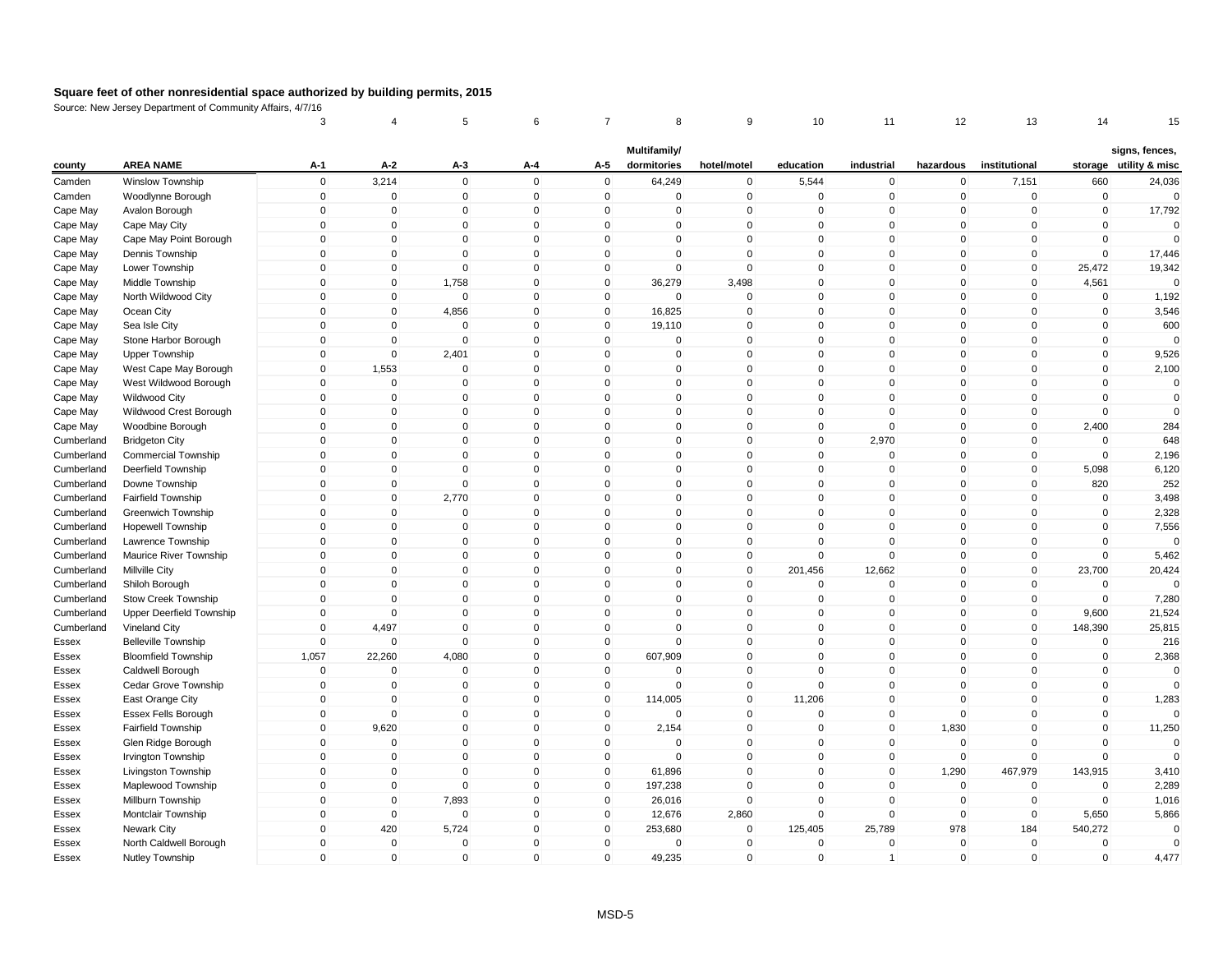|            |                           | 3            | 4              | 5            | 6            | 7              | 8            | 9           | 10           | 11           | 12             | 13             | 14           | 15                     |
|------------|---------------------------|--------------|----------------|--------------|--------------|----------------|--------------|-------------|--------------|--------------|----------------|----------------|--------------|------------------------|
|            |                           |              |                |              |              |                | Multifamily/ |             |              |              |                |                |              | signs, fences,         |
| county     | <b>AREA NAME</b>          | A-1          | A-2            | A-3          | A-4          | A-5            | dormitories  | hotel/motel | education    | industrial   | hazardous      | institutional  |              | storage utility & misc |
| Essex      | City of Orange Township   | $\mathbf 0$  | $\mathbf 0$    | $\mathbf 0$  | $\mathbf 0$  | $\mathbf 0$    | 114,742      | $\mathbf 0$ | $\mathbf 0$  | $\mathbf 0$  | 0              | $\mathbf 0$    | 35,521       | 400                    |
| Essex      | Roseland Borough          | $\mathbf 0$  | $\mathbf 0$    | $\mathbf 0$  | $\mathbf 0$  | $\mathbf 0$    | 7,956        | $\mathbf 0$ | $\mathbf 0$  | $\mathbf 0$  | $\overline{0}$ | $\mathbf 0$    | $\mathbf 0$  | $\Omega$               |
| Essex      | South Orange Village      | 0            | $\pmb{0}$      | $\mathbf 0$  | $\mathbf 0$  | 0              | $\mathbf 0$  | $\pmb{0}$   | $\Omega$     | 0            | $\Omega$       | $\mathbf 0$    | $\mathbf 0$  | 3,400                  |
| Essex      | Verona Township           | $\mathbf 0$  | $\mathbf 0$    | $\Omega$     | $\Omega$     | $\mathbf 0$    | 40,226       | $\mathsf 0$ | 2,643        | $\mathbf{0}$ | $\Omega$       | $\mathbf 0$    | $\Omega$     | 60                     |
| Essex      | West Caldwell Township    | $\mathbf 0$  | $\mathbf 0$    | $\mathbf 0$  | $\mathbf 0$  | $\mathbf 0$    | 68,669       | $\mathbf 0$ | $\Omega$     | $\mathbf 0$  | $\mathbf 0$    | $\mathbf 0$    | $\mathbf 0$  | 252                    |
| Essex      | West Orange Township      | $\mathbf 0$  | $\mathbf 0$    | $\Omega$     | $\mathbf{0}$ | $\mathbf 0$    | $\Omega$     | 79,661      | 3,666        | $\mathbf{0}$ | $\mathbf{0}$   | $\Omega$       | $\mathbf{0}$ | 12,932                 |
| Gloucester | Clayton Borough           | $\mathbf{0}$ | $\mathbf 0$    | $\mathbf 0$  | $\Omega$     | $\mathbf 0$    | $\mathbf 0$  | $\mathbf 0$ | $\Omega$     | $\mathbf 0$  | $\mathbf{0}$   | $\Omega$       | 186          | 720                    |
| Gloucester | Deptford Township         | $\mathbf 0$  | $\pmb{0}$      | 2,450        | $\mathbf 0$  | $\mathbf 0$    | 6,956        | $\mathbf 0$ | 20,000       | $\mathbf 0$  | 0              | $\mathbf 0$    | $\mathbf 0$  | 3,534                  |
| Gloucester | East Greenwich Township   | $\mathbf{0}$ | $\mathbf 0$    | $\mathbf 0$  | $\Omega$     | $\mathbf 0$    | $\mathbf 0$  | $\mathsf 0$ | $\Omega$     | $\mathbf 0$  | $\mathbf{0}$   | $\mathbf 0$    | $\Omega$     | 7,200                  |
| Gloucester | Elk Township              | $\mathbf 0$  | $\mathbf 0$    | 1,080        | $\mathbf 0$  | $\mathbf 0$    | $\mathbf 0$  | $\mathbf 0$ | $\mathbf 0$  | $\mathbf 0$  | $\overline{0}$ | $\mathbf 0$    | 9,116        | 4,300                  |
| Gloucester | Franklin Township         | 0            | $\mathbf 0$    | $\mathbf 0$  | $\Omega$     | 0              | $\mathbf 0$  | $\mathbf 0$ | 4,848        | $\mathbf 0$  | $\mathbf 0$    | $\mathbf 0$    | 33,750       | 11,260                 |
| Gloucester | Glassboro Borough         | $\mathbf 0$  | 1,200          | 7,166        | $\mathbf 0$  | $\mathbf 0$    | 414,463      | $\mathsf 0$ | $\mathbf 0$  | $\mathbf 0$  | $\mathbf{0}$   | $\mathbf 0$    | $\Omega$     | 3,696                  |
| Gloucester | Greenwich Township        | $\mathbf 0$  | $\pmb{0}$      | $\mathbf 0$  | $\mathbf 0$  | $\mathbf 0$    | 0            | $\mathsf 0$ | $\mathbf 0$  | $\mathbf 0$  | 1,488          | $\mathbf 0$    | 74,574       | 2,784                  |
| Gloucester | Harrison Township         | $\mathbf{0}$ | $\mathbf 0$    | $\mathbf 0$  | $\mathbf{0}$ | $\overline{1}$ | $\mathbf 0$  | $\mathbf 0$ | $\Omega$     | $\mathbf 0$  | $\mathbf{0}$   | $\mathbf{0}$   | $\Omega$     | 5,438                  |
| Gloucester | Logan Township            | $\mathbf 0$  | $\Omega$       | $\mathbf 0$  | $\mathbf 0$  | $\mathbf 0$    | 0            | 54,738      | $\Omega$     | $\mathbf 0$  | 0              | $\mathbf 0$    | 392,200      | $\Omega$               |
| Gloucester | Mantua Township           | $\mathbf 0$  | $\mathbf 0$    | $\mathbf 0$  | $\mathbf 0$  | $\mathbf 0$    | $\mathbf 0$  | $\mathbf 0$ | $\Omega$     | $\mathbf 0$  | 0              | $\mathbf 0$    | $\mathbf 0$  | $\Omega$               |
| Gloucester | Monroe Township           | $\mathbf 0$  | 5,900          | $\mathbf 0$  | $\mathbf 0$  | $\mathbf 0$    | 0            | $\mathsf 0$ | $\Omega$     | $\mathbf 0$  | $\mathbf 0$    | $\mathbf 0$    | 10,692       | 4,788                  |
| Gloucester | National Park Borough     | $\mathbf 0$  | $\mathbf 0$    | $\mathbf 0$  | $\mathbf 0$  | $\mathbf 0$    | $\mathbf 0$  | $\mathbf 0$ | $\mathbf 0$  | $\mathbf 0$  | $\overline{0}$ | $\mathbf 0$    | $\Omega$     | 3,198                  |
| Gloucester | Newfield Borough          | 0            | $\mathbf 0$    | 0            | $\mathbf 0$  | $\Omega$       | 0            | $\mathbf 0$ | $\Omega$     | 0            | $\mathbf 0$    | $\mathbf 0$    | $\Omega$     | $\Omega$               |
| Gloucester | Paulsboro Borough         | $\mathbf 0$  | $\mathbf 0$    | $\mathbf 0$  | $\Omega$     | $\mathbf{0}$   | $\Omega$     | $\mathsf 0$ | $\Omega$     | $\mathbf 0$  | $\mathbf{0}$   | $\mathbf 0$    | $\Omega$     | $\mathbf 0$            |
| Gloucester | Pitman Borough            | $\mathbf 0$  | $\mathbf 0$    | 896          | $\mathbf 0$  | $\mathbf 0$    | $\mathbf 0$  | $\mathsf 0$ | $\Omega$     | $\mathbf 0$  | 0              | $\mathbf 0$    | $\mathbf 0$  | $\mathbf{0}$           |
| Gloucester | South Harrison Township   | $\mathbf{0}$ | $\mathbf 0$    | 0            | $\mathbf{0}$ | $\mathbf 0$    | $\Omega$     | $\pmb{0}$   | $\mathbf{0}$ | $\mathbf{0}$ | 0              | $\overline{0}$ | 29,392       | 5,732                  |
| Gloucester | Swedesboro Borough        | $\mathbf{0}$ | $\mathbf 0$    | $\mathbf 0$  | $\mathbf{0}$ | $\mathbf{0}$   | $\Omega$     | $\mathsf 0$ | $\Omega$     | $\mathbf{0}$ | $\mathbf{0}$   | $\Omega$       | $\Omega$     | 1,328                  |
| Gloucester | Washington Township       | $\mathbf 0$  | $\overline{0}$ | $\mathbf 0$  | $\mathbf 0$  | 0              | 0            | $\mathbf 0$ | $\Omega$     | $\mathbf 0$  | 0              | $\mathbf 0$    | $\mathbf 0$  | 5,416                  |
| Gloucester | Wenonah Borough           | $\mathbf 0$  | $\mathbf 0$    | $\mathbf{0}$ | $\Omega$     | $\mathbf{0}$   | $\mathbf{0}$ | $\mathsf 0$ | $\mathbf{0}$ | $\mathbf{0}$ | $\overline{0}$ | $\mathbf{0}$   | 2,880        | $\mathbf{0}$           |
| Gloucester | West Deptford Township    | $\mathbf 0$  | 1,986          | $\mathbf 0$  | $\mathbf 0$  | $\mathbf 0$    | 0            | $\mathsf 0$ | $\mathbf 0$  | $\mathbf 0$  | $\overline{0}$ | $\mathbf 0$    | $\mathbf 0$  | 4,680                  |
| Gloucester | Westville Borough         | $\mathbf 0$  | $\mathbf 0$    | $\mathbf 0$  | $\mathbf 0$  | $\mathbf 0$    | 0            | $\mathbf 0$ | $\Omega$     | $\mathbf 0$  | $\mathbf 0$    | $\mathbf 0$    | 3,224        | $\mathbf 0$            |
| Gloucester | <b>Woodbury City</b>      | $\mathbf 0$  | $\mathbf 0$    | $\mathbf 0$  | $\Omega$     | $\mathbf{0}$   | $\mathbf 0$  | $\mathsf 0$ | $\Omega$     | $\mathbf 0$  | $\mathbf{0}$   | 82,626         | $\Omega$     | $\Omega$               |
| Gloucester | Woodbury Heights Borough  | $\mathbf 0$  | $\mathbf 0$    | $\mathbf 0$  | $\mathbf 0$  | $\mathbf 0$    | 0            | $\mathsf 0$ | $\mathbf 0$  | $\mathbf 0$  | 0              | $\mathbf 0$    | $\mathbf 0$  | $\mathbf{0}$           |
| Gloucester | Woolwich Township         | $\mathbf 0$  | $\mathbf 0$    | $\mathbf 0$  | $\mathbf 0$  | $\mathbf 0$    | $\mathbf 0$  | $\mathbf 0$ | $\mathbf 0$  | $\mathbf 0$  | $\mathbf 0$    | $\mathbf 0$    | 77,748       | 11,120                 |
| Hudson     | <b>Bayonne City</b>       | $\mathbf 0$  | 762            | $\mathbf 0$  | $\mathbf 0$  | $\mathbf 0$    | 49,429       | $\mathbf 0$ | $\Omega$     | $\mathbf{0}$ | 31,170         | $\mathbf 0$    | 893          | 441                    |
| Hudson     | East Newark Borough       | $\mathbf 0$  | $\mathbf 0$    | $\mathbf 0$  | $\Omega$     | $\mathbf 0$    | $\mathbf 0$  | $\mathsf 0$ | $\Omega$     | $\mathbf{0}$ | 0              | $\mathbf{0}$   | $\Omega$     | $\Omega$               |
| Hudson     | Guttenberg Town           | $\mathbf 0$  | 900            | $\mathbf 0$  | $\mathbf 0$  | $\mathbf 0$    | 30,306       | $\mathsf 0$ | 47,515       | $\mathbf 0$  | $\mathbf 0$    | $\mathbf 0$    | $\Omega$     | $\Omega$               |
| Hudson     | Harrison Town             | $\mathbf 0$  | $\mathbf 0$    | $\mathbf 0$  | $\mathbf 0$  | $\mathbf 0$    | 76,432       | $\mathsf 0$ | $\Omega$     | $\mathbf 0$  | $\mathbf 0$    | $\mathbf 0$    | $\mathbf 0$  | $\Omega$               |
| Hudson     | Hoboken City              | $\mathbf 0$  | $\mathbf 0$    | $\mathbf 0$  | $\mathbf 0$  | $\mathbf 0$    | 897,507      | $\mathbf 0$ | 20,000       | $\mathbf 0$  | 0              | $\mathbf 0$    | 201,401      | 6,300                  |
| Hudson     | Jersey City               | $\mathbf 0$  | $\overline{0}$ | 37,384       | 3,174        | 2,113          | 2,878,454    | 184,390     | 4,080        | $\mathbf{0}$ | $\mathbf{0}$   | $\mathbf 0$    | 784,035      | $\Omega$               |
| Hudson     | Kearny Town               | $\mathbf 0$  | 2,029          | $\mathbf 0$  | $\mathbf 0$  | $\mathbf 0$    | 13,993       | $\mathbf 0$ | $\mathbf 0$  | $\mathbf 0$  | 0              | $\mathbf 0$    | 189,608      | $\mathbf{0}$           |
| Hudson     | North Bergen Township     | $\mathbf 0$  | $\pmb{0}$      | $\mathbf 0$  | $\mathbf 0$  | $\mathbf 0$    | $\mathbf 0$  | $\mathbf 0$ | $\mathbf 0$  | $\mathbf 0$  | $\mathbf 0$    | $\mathbf 0$    | $\mathbf 0$  | $\mathbf{0}$           |
| Hudson     | Secaucus Town             | $\mathbf{0}$ | $\mathbf 0$    | $\mathbf 0$  | $\Omega$     | $\mathbf 0$    | 66,296       | $\mathbf 0$ | $\Omega$     | $\mathbf 0$  | $\mathbf{0}$   | 2,250          | 311,027      | 540                    |
| Hudson     | Union City                | $\mathbf 0$  | $\overline{0}$ | $\mathbf 0$  | $\mathbf 0$  | $\mathbf 0$    | 353,118      | $\mathsf 0$ | $\Omega$     | $\mathbf 0$  | $\mathbf 0$    | $\mathbf 0$    | $\mathbf 0$  | 100                    |
| Hudson     | Weehawken Township        | $\mathbf{0}$ | $\mathbf{0}$   | $\mathbf{0}$ | $\Omega$     | $\mathbf{0}$   | 431,764      | $\mathbf 0$ | $\Omega$     | $\mathbf{0}$ | $\overline{0}$ | $\mathbf{0}$   | 367,362      | $\mathbf{0}$           |
| Hudson     | West New York Town        | $\mathbf 0$  | $\mathbf 0$    | $\mathbf 0$  | $\mathbf 0$  | $\mathbf 0$    | 801,411      | $\mathbf 0$ | $\mathbf 0$  | $\mathbf 0$  | $\overline{0}$ | $\mathbf 0$    | $\mathbf 0$  | $\Omega$               |
| Hunterdon  | Alexandria Township       | $\mathbf 0$  | $\mathbf 0$    | $\mathbf 0$  | $\mathbf 0$  | $\mathbf 0$    | 0            | $\mathbf 0$ | $\mathbf 0$  | $\mathbf 0$  | $\mathbf 0$    | $\mathbf 0$    | $\mathbf 0$  | 19,325                 |
| Hunterdon  | Bethlehem Township        | $\mathbf 0$  | $\mathbf 0$    | $\mathbf 0$  | $\mathbf 0$  | $\mathbf 0$    | $\mathbf 0$  | $\mathsf 0$ | $\Omega$     | $\mathbf 0$  | $\Omega$       | $\mathbf 0$    | 22,080       | 836                    |
| Hunterdon  | <b>Bloomsbury Borough</b> | $\mathbf 0$  | $\mathbf 0$    | $\mathbf 0$  | $\mathbf 0$  | $\mathbf 0$    | 0            | $\mathsf 0$ | $\mathbf 0$  | $\mathbf 0$  | 0              | $\mathbf 0$    | $\mathbf 0$  | $\overline{2}$         |
| Hunterdon  | Califon Borough           | $\mathbf 0$  | $\mathbf 0$    | $\mathbf 0$  | $\mathbf 0$  | $\mathbf 0$    | $\mathbf 0$  | $\mathbf 0$ | $\mathbf{0}$ | $\mathbf 0$  | $\mathbf 0$    | $\mathbf 0$    | $\mathbf 0$  | 706                    |
| Hunterdon  | Clinton Town              | $\mathbf{0}$ | $\mathbf 0$    | $\mathbf 0$  | $\mathbf 0$  | $\mathbf{0}$   | 0            | $\mathsf 0$ | $\Omega$     | $\mathbf{0}$ | $\Omega$       | $\Omega$       | $\Omega$     | $\Omega$               |
| Hunterdon  | Clinton Township          | $\mathbf{0}$ | $\mathbf{0}$   | $\mathbf 0$  | $\Omega$     | $\mathbf{0}$   | $\mathbf{0}$ | $\mathsf 0$ | 440          | $\mathbf{0}$ | $\mathbf{0}$   | $\mathbf{0}$   | $\Omega$     | 9,121                  |
|            |                           |              |                |              |              |                |              |             |              |              |                |                |              |                        |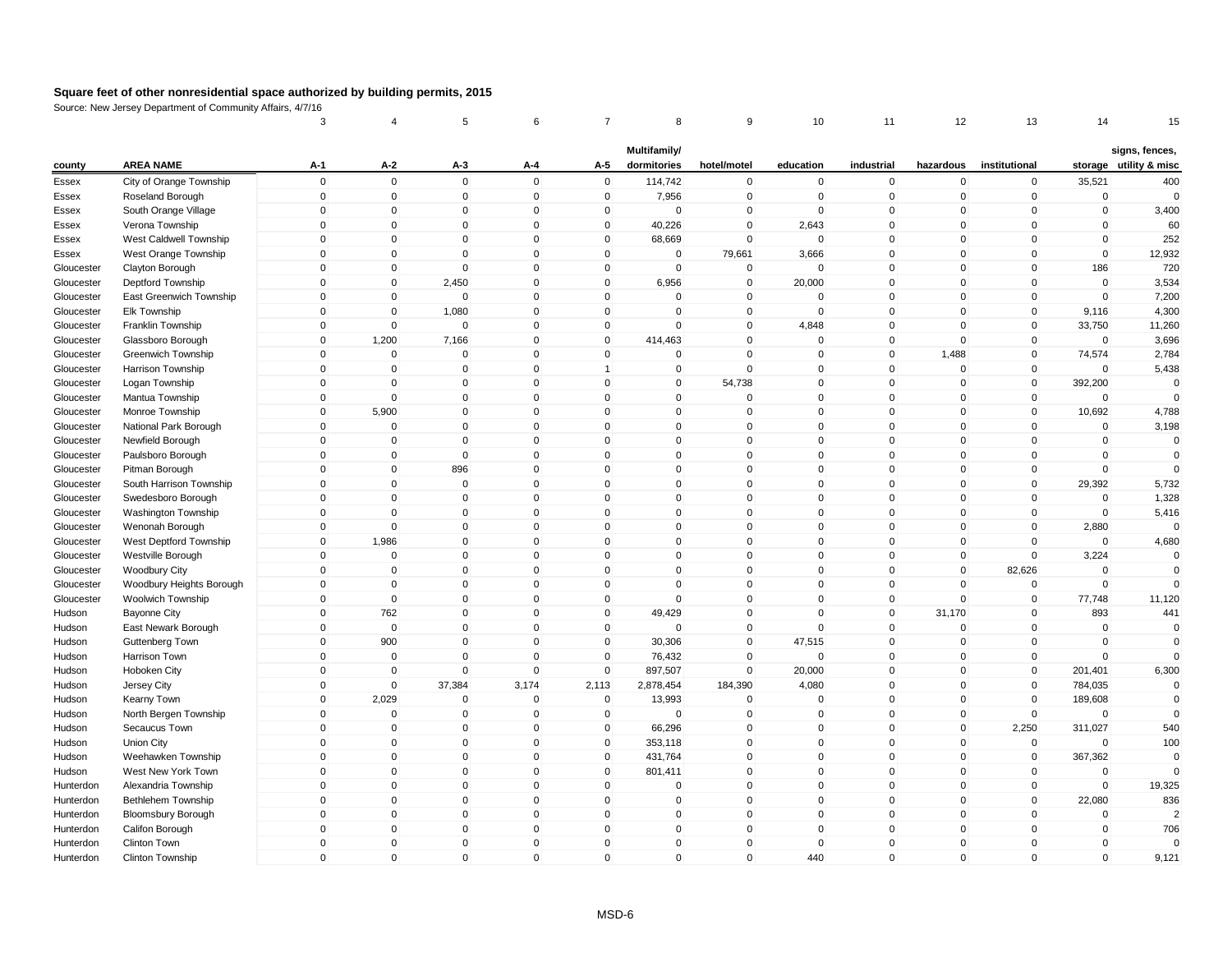|           |                               | 3                    | 4              | 5            | 6           |              | 8              | 9              | 10           | 11           | 12           | 13            | 14             | 15                     |
|-----------|-------------------------------|----------------------|----------------|--------------|-------------|--------------|----------------|----------------|--------------|--------------|--------------|---------------|----------------|------------------------|
|           |                               |                      |                |              |             |              | Multifamily/   |                |              |              |              |               |                | signs, fences,         |
| county    | <b>AREA NAME</b>              | A-1                  | A-2            | A-3          | A-4         | A-5          | dormitories    | hotel/motel    | education    | industrial   | hazardous    | institutional |                | storage utility & misc |
| Hunterdon | Delaware Township             | $\mathsf 0$          | $\mathbf 0$    | $\mathsf 0$  | $\mathbf 0$ | $\mathbf 0$  | $\mathbf 0$    | $\mathbf 0$    | $\mathbf 0$  | $\mathbf 0$  | $\mathbf 0$  | $\mathbf 0$   | 11,612         | 9,088                  |
| Hunterdon | East Amwell Township          | $\pmb{0}$            | $\mathbf 0$    | $\mathbf 0$  | $\mathbf 0$ | $\mathbf 0$  | 8              | $\mathbf 0$    | $\mathbf 0$  | $\Omega$     | $\mathbf 0$  | $\mathbf 0$   | $\mathbf 0$    | 12,244                 |
| Hunterdon | Flemington Borough            | 0                    | 4,877          | 0            | $\pmb{0}$   | 0            | 0              | $\mathbf 0$    | 0            | $\mathbf 0$  | 0            | 0             | $\mathbf 0$    | $\mathbf 0$            |
| Hunterdon | <b>Franklin Township</b>      | $\mathbf 0$          | $\Omega$       | $\Omega$     | $\mathbf 0$ | $\Omega$     | $\mathbf{0}$   | $\mathbf{0}$   | $\mathbf{0}$ | $\Omega$     | $\mathbf{0}$ | $\mathbf{0}$  | 8,352          | 13,755                 |
| Hunterdon | Frenchtown Borough            | $\mathbf 0$          | $\overline{0}$ | $\mathbf 0$  | $\mathbf 0$ | $\mathbf{0}$ | $\mathbf 0$    | $\mathbf 0$    | $\Omega$     | $\mathbf{0}$ | $\mathbf 0$  | $\mathbf{0}$  | $\mathbf{0}$   | $\mathbf 0$            |
| Hunterdon | Glen Gardner Borough          | $\mathbf 0$          | $\mathbf 0$    | 0            | $\mathbf 0$ | 0            | $\mathbf 0$    | 0              | $\Omega$     | $\Omega$     | 0            | 0             | 0              | 5                      |
| Hunterdon | Hampton Borough               | $\Omega$             | $\mathbf{0}$   | $\Omega$     | $\mathbf 0$ | $\mathbf{0}$ | $\mathbf{3}$   | $\mathbf{0}$   | $\Omega$     | $\mathbf{0}$ | $\mathbf{0}$ | $\Omega$      | $\mathbf{0}$   | 779                    |
| Hunterdon | High Bridge Borough           | $\mathsf 0$          | $\mathbf 0$    | $\mathbf{0}$ | $\mathbf 0$ | $\mathbf 0$  | 10,682         | $\mathbf 0$    | 0            | $\mathbf 0$  | $\mathbf 0$  | $\mathbf 0$   | $\mathbf 0$    |                        |
| Hunterdon | <b>Holland Township</b>       | $\mathsf 0$          | $\mathbf 0$    | $\mathbf 0$  | $\mathbf 0$ | $\mathbf 0$  | $\mathbf 0$    | 480            | $\mathbf 0$  | $\mathbf 0$  | $\mathbf 0$  | $\mathbf 0$   | 2,450          | 3,341                  |
| Hunterdon | Kingwood Township             | $\mathsf 0$          | $\mathbf 0$    | 480          | $\mathbf 0$ | $\mathbf 0$  | $\mathbf 0$    | $\mathbf 0$    | $\mathbf 0$  | $\mathbf 0$  | $\mathbf 0$  | $\mathbf 0$   | $\mathbf 0$    | 2,394                  |
| Hunterdon | Lambertville City             | $\mathbf 0$          | $\Omega$       | $\mathbf 0$  | $\mathbf 0$ | $\mathbf 0$  | $\mathbf 0$    | $\mathbf{0}$   | 0            | $\Omega$     | $\mathbf{0}$ | $\mathbf 0$   | $\mathbf 0$    | $\overline{1}$         |
| Hunterdon | Lebanon Borough               | $\mathsf 0$          | $\mathbf 0$    | $\mathbf 0$  | $\mathbf 0$ | $\mathbf 0$  | $\mathbf 0$    | $\mathbf 0$    | $\mathbf 0$  | $\mathbf 0$  | $\mathbf 0$  | $\mathbf 0$   | $\mathbf 0$    | 5                      |
| Hunterdon | Lebanon Township              | $\mathsf 0$          | $\mathbf{0}$   | $\mathbf{0}$ | $\mathbf 0$ | $\mathbf{0}$ | $\mathbf{0}$   | $\Omega$       | $\Omega$     | $\Omega$     | $\mathbf{0}$ | $\mathbf{0}$  | 192            | 5,968                  |
| Hunterdon | Milford Borough               | $\Omega$             | $\mathbf 0$    | $\mathbf 0$  | $\mathbf 0$ | $\mathbf{0}$ | $\mathbf 0$    | $\mathbf{0}$   | $\Omega$     | $\mathbf{0}$ | $\mathbf 0$  | $\Omega$      | $\mathbf 0$    |                        |
| Hunterdon | Raritan Township              | $\mathsf 0$          | 13,131         | 0            | $\mathbf 0$ | 0            | $\mathsf 0$    | 0              | $\Omega$     | $\mathbf 0$  | $\mathbf 0$  | $\mathbf 0$   | 436            | 20,019                 |
| Hunterdon | Readington Township           | $\mathsf 0$          | $\Omega$       | $\mathbf{0}$ | $\mathbf 0$ | $\mathbf{0}$ | 30,644         | $\overline{0}$ | $\Omega$     | $\mathbf{0}$ | $\mathbf{0}$ | $\mathbf{0}$  | $\mathbf{0}$   | 18,931                 |
| Hunterdon | Stockton Borough              | $\mathbf 0$          | $\mathbf 0$    | 0            | $\mathbf 0$ | $\mathbf 0$  | $\mathbf 0$    | $\mathbf 0$    | $\mathbf 0$  | $\mathbf 0$  | $\mathbf 0$  | $\mathbf 0$   | $\mathbf 0$    | $\Omega$               |
| Hunterdon | Tewksbury Township            | $\mathbf 0$          | $\mathbf 0$    | $\mathbf 0$  | $\mathbf 0$ | $\mathbf 0$  | $\mathbf 0$    | $\mathbf 0$    | $\mathbf 0$  | $\mathbf 0$  | $\mathbf 0$  | $\mathbf 0$   | 3,370          | 8,528                  |
| Hunterdon | Union Township                | $\Omega$             | $\Omega$       | $\mathbf 0$  | $\mathbf 0$ | $\mathbf{0}$ | $\mathbf 0$    | $\mathbf{0}$   | $\Omega$     | $\Omega$     | $\mathbf 0$  | $\mathbf{0}$  | $\overline{1}$ | 1,111                  |
| Hunterdon | West Amwell Township          | $\mathsf 0$          | $\Omega$       | $\mathbf 0$  | $\mathbf 0$ | $\mathbf 0$  | $\mathsf 0$    | $\mathbf 0$    | $\mathbf 0$  | $\Omega$     | $\mathbf 0$  | $\mathbf 0$   | 11,318         | 30,084                 |
| Mercer    | East Windsor Township         | $\mathbf 0$          | 40,598         | 2,861        | $\mathbf 0$ | $\mathbf 0$  | 90,884         | $\overline{0}$ | $\mathbf 0$  | 4,596        | $\mathbf 0$  | 9,940         | 20,037         | 5,457                  |
| Mercer    | Ewing Township                | $\mathbf 0$          | $\Omega$       | 6,125        | $\mathbf 0$ | $\mathbf{0}$ | 306,009        | $\Omega$       | $\Omega$     | $\Omega$     | $\mathbf 0$  | $\mathbf 0$   | 23,724         | $\Omega$               |
| Mercer    | Hamilton Township             | $\mathbf 0$          | $\mathbf 0$    | $\mathbf 0$  | $\mathbf 0$ | $\mathbf{0}$ | 11,950         | $\mathbf{0}$   | $\Omega$     | $\mathbf 0$  | $\mathbf{0}$ | 63,679        | $\mathbf 0$    | $\mathbf{0}$           |
| Mercer    | Hightstown Borough            | $\mathsf 0$          | $\mathbf 0$    | $\mathbf 0$  | $\mathbf 0$ | $\mathbf 0$  | 54,183         | 0              | $\mathbf 0$  | $\mathbf 0$  | $\mathbf 0$  | $\mathbf 0$   | $\mathbf 0$    | 624                    |
| Mercer    | Hopewell Borough              | $\mathsf 0$          | $\mathbf 0$    | $\Omega$     | $\mathbf 0$ | $\mathbf 0$  | $\mathbf 0$    | $\mathbf 0$    | $\Omega$     | $\mathbf{0}$ | $\mathbf 0$  | $\mathbf 0$   | $\mathbf 0$    | $\Omega$               |
| Mercer    | <b>Hopewell Township</b>      | $\mathbf 0$          | $\mathbf 0$    | 5,725        | $\pmb{0}$   | $\mathbf 0$  | $\pmb{0}$      | $\overline{0}$ | 504          | $\mathbf 0$  | $\mathbf 0$  | $\mathbf 0$   | $\mathbf 0$    | 8,371                  |
| Mercer    | Lawrence Township             | $\mathsf 0$          | 21,682         | 3,500        | $\pmb{0}$   | $\mathbf 0$  | $\pmb{0}$      | $\mathbf 0$    | 23,940       | $\mathbf 0$  | $\mathbf 0$  | $\mathbf 0$   | 5,700          | 6,568                  |
| Mercer    | Pennington Borough            | $\mathbf 0$          | $\mathbf{0}$   | $\mathbf 0$  | $\mathbf 0$ | $\mathbf{0}$ | $\mathbf{0}$   | $\mathbf 0$    | 3            | $\mathbf{0}$ | $\mathbf{0}$ | $\mathbf{0}$  | $\mathbf{0}$   | 868                    |
| Mercer    | Princeton Borough             | See Princeton (1114) |                |              |             |              |                |                |              |              |              |               |                |                        |
| Mercer    | Princeton (Consolidated 1114) | $\mathbf 0$          | $\mathbf 0$    | $\mathbf 0$  | $\pmb{0}$   | $\mathbf 0$  | 446,125        | $\overline{0}$ | 7,250        | $\mathbf 0$  | $\mathbf 0$  | $\mathbf 0$   | $\mathbf 0$    | 5,785                  |
| Mercer    | <b>Trenton City</b>           | $\Omega$             | $\mathbf 0$    | $\Omega$     | $\mathbf 0$ | $\mathbf{0}$ | $\mathbf{0}$   | $\mathbf 0$    | $\Omega$     | $\Omega$     | $\mathbf{0}$ | $\mathbf 0$   | 8,184          | $\Omega$               |
| Mercer    | Robbinsville Township         | $\mathsf 0$          | $\mathbf 0$    | $\mathbf 0$  | $\mathbf 0$ | $\mathbf 0$  | $\mathsf 0$    | $\mathbf 0$    | $\mathbf 0$  | $\mathbf{0}$ | $\mathbf 0$  | $\mathbf 0$   | 30,000         | 5,168                  |
| Mercer    | West Windsor Township         | $\pmb{0}$            | $\mathbf 0$    | 43,258       | $\pmb{0}$   | 0            | $\pmb{0}$      | $\overline{0}$ | 0            | $\mathbf 0$  | $\mathbf 0$  | 0             | $\mathbf 0$    | 1,822                  |
| Middlesex | Carteret Borough              | $\mathbf 0$          | $\Omega$       | $\mathbf 0$  | $\mathbf 0$ | $\mathbf 0$  | 14,666         | $\mathbf 0$    | $\mathbf 0$  | $\Omega$     | $\mathbf 0$  | $\mathbf 0$   | 20,984         | $\mathbf 0$            |
| Middlesex | Cranbury Township             | $\mathbf 0$          | $\mathbf 0$    | $\mathbf 0$  | $\mathbf 0$ | $\mathbf 0$  | $\mathbf 0$    | $\mathbf{0}$   | $\Omega$     | $\mathbf 0$  | $\mathbf 0$  | $\mathbf 0$   | 930,030        | 6,589                  |
| Middlesex | Dunellen Borough              | $\mathbf 0$          | $\mathbf 0$    | $\mathbf 0$  | $\mathbf 0$ | $\mathbf 0$  | $\mathbf 0$    | $\mathbf 0$    | $\mathbf 0$  | $\mathbf 0$  | $\mathbf 0$  | $\mathbf 0$   | $\mathbf 0$    | 1,124                  |
| Middlesex | East Brunswick Township       | $\mathbf 0$          | 1              | $\Omega$     | $\mathbf 0$ | $\mathbf{0}$ | $\overline{1}$ | $\mathbf 0$    | $\Omega$     | $\mathbf{0}$ | $\mathbf{0}$ | $\mathbf{0}$  | 1,192          | 252                    |
| Middlesex | Edison Township               | $\mathbf 0$          | $\mathbf 0$    | 0            | $\mathbf 0$ | $\Omega$     | $\mathbf 0$    | $\mathbf 0$    | 78,406       | $\Omega$     | $\mathbf 0$  | $\mathbf 0$   | 154,869        | 486                    |
| Middlesex | Helmetta Borough              | $\mathsf 0$          | $\mathbf 0$    | $\mathbf 0$  | $\mathbf 0$ | $\mathbf 0$  | $\mathsf 0$    | 0              | $\mathbf 0$  | $\mathbf 0$  | $\mathbf 0$  | $\mathbf 0$   | $\mathbf 0$    | $\mathbf 0$            |
| Middlesex | Highland Park Borough         | $\mathsf 0$          | $\mathbf 0$    | $\mathbf 0$  | $\mathbf 0$ | $\mathbf 0$  | $\mathsf 0$    | $\mathbf 0$    | $\mathbf 0$  | $\Omega$     | $\mathbf 0$  | $\mathbf 0$   | $\overline{0}$ | $\mathbf{0}$           |
| Middlesex | Jamesburg Borough             | $\mathsf 0$          | $\mathbf 0$    | $\mathbf 0$  | $\mathbf 0$ | $\mathbf 0$  | $\overline{1}$ | $\mathbf 0$    | $\mathbf 0$  | $\mathbf{0}$ | $\mathbf 0$  | $\mathbf 0$   | $\mathbf 0$    | 1,298                  |
| Middlesex | Old Bridge Township           | 0                    | $\mathbf 0$    | 0            | $\pmb{0}$   | $\mathbf 0$  | 261,695        | $\mathbf 0$    | 0            | $\mathbf 0$  | $\mathbf 0$  | 34,692        | $\mathbf 0$    | $\Omega$               |
| Middlesex | Metuchen Borough              | $\mathsf 0$          | 4,205          | 20,700       | $\mathbf 0$ | $\mathbf 0$  | 216,061        | $\mathbf{0}$   | $\mathbf{0}$ | $\Omega$     | $\mathbf 0$  | $\mathbf 0$   | 42,156         | 1,792                  |
| Middlesex | Middlesex Borough             | $\mathsf 0$          | $\overline{0}$ | $\mathbf 0$  | $\mathbf 0$ | $\mathbf 0$  | 66,509         | 0              | $\Omega$     | $\mathbf{0}$ | $\mathbf 0$  | $\mathbf 0$   | $\mathbf 0$    | 800                    |
| Middlesex | Milltown Borough              | $\mathbf 0$          | 0              | 5,622        | $\mathbf 0$ | 0            | $\mathbf 0$    | 0              | $\Omega$     | $\mathbf{0}$ | 0            | 0             | 0              | 5,430                  |
| Middlesex | Monroe Township               | $\Omega$             | $\mathbf 0$    | 5,622        | $\mathbf 0$ | $\mathbf{0}$ | 25,712         | $\Omega$       | $\Omega$     | $\mathbf{0}$ | $\mathbf{0}$ | 96,080        | $\mathbf 0$    | 13,806                 |
| Middlesex | New Brunswick City            | $\mathsf 0$          | 3,691          | 2,758        | $\mathbf 0$ | $\Omega$     | 75,795         | 0              | $\Omega$     | $\mathbf 0$  | $\mathbf 0$  | $\mathbf 0$   | $\mathbf 0$    | 580                    |
| Middlesex | North Brunswick Township      | $\mathbf 0$          | $\mathbf 0$    | $\mathbf 0$  | $\mathbf 0$ | $\mathbf 0$  | $\mathbf 0$    | $\mathbf 0$    | 0            | $\Omega$     | $\mathbf 0$  | $\mathbf 0$   | $\mathbf 0$    | 1,736                  |
|           |                               |                      |                |              |             |              |                |                |              |              |              |               |                |                        |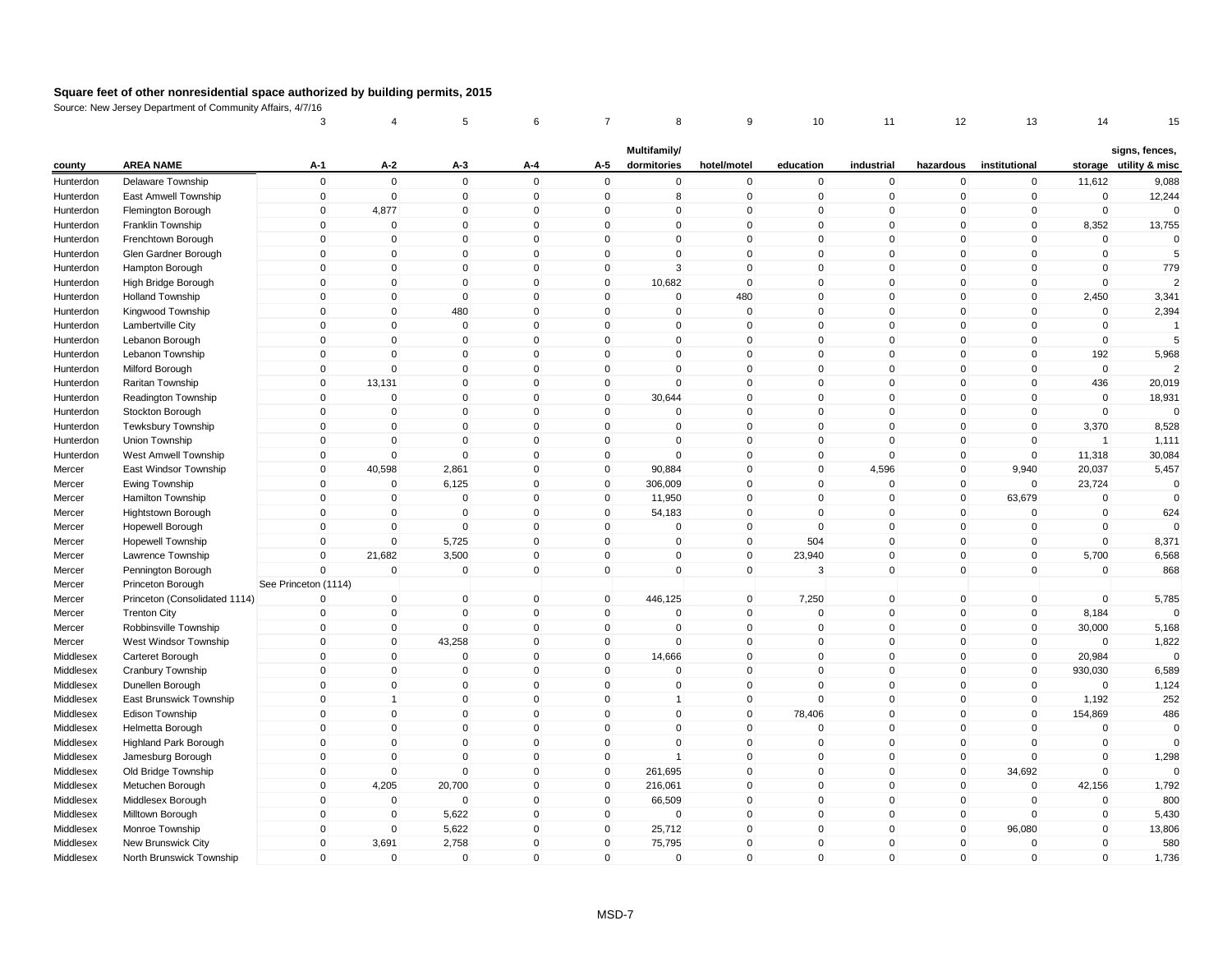|                        |                                                       | 3            | 4                        | 5                     | 6                          |                            | 8                           | 9                    | 10                         | 11             | 12           | 13            | 14             | 15                                       |
|------------------------|-------------------------------------------------------|--------------|--------------------------|-----------------------|----------------------------|----------------------------|-----------------------------|----------------------|----------------------------|----------------|--------------|---------------|----------------|------------------------------------------|
| county                 | <b>AREA NAME</b>                                      | A-1          | A-2                      | A-3                   | A-4                        | A-5                        | Multifamily/<br>dormitories | hotel/motel          | education                  | industrial     | hazardous    | institutional |                | signs, fences,<br>storage utility & misc |
|                        | Perth Amboy City                                      | $\mathsf 0$  | $\mathbf 0$              | $\mathbf 0$           | $\mathbf 0$                | $\mathbf 0$                | 95,464                      | $\mathbf 0$          | $\mathbf 0$                | 0              | $\pmb{0}$    | $\mathbf 0$   | $\mathbf 0$    | 2,000                                    |
| Middlesex<br>Middlesex | Piscataway Township                                   | $\mathbf 0$  | $\pmb{0}$                | $\mathbf 0$           | $\mathbf 0$                | 480                        | $\mathbf 0$                 | $\mathbf 0$          | 4,372                      | 0              | $\mathbf 0$  | $\mathbf 0$   | $\mathbf 0$    | 576                                      |
|                        |                                                       | $\mathbf 0$  | $\pmb{0}$                | $\Omega$              | $\mathsf{O}\xspace$        | $\mathbf 0$                | $\mathbf 0$                 | $\Omega$             | $\Omega$                   | 0              | $\mathbf 0$  | $\Omega$      | $\mathbf 0$    | $\Omega$                                 |
| Middlesex<br>Middlesex | Plainsboro Township                                   | $\mathbf 0$  | $\mathbf 0$              | 2,848                 | $\mathbf 0$                | $\mathbf 0$                | 138,794                     | $\Omega$             | $\mathbf{0}$               | $\mathbf{0}$   | $\mathbf 0$  | 130,966       | $\mathbf 0$    | $\mathbf 0$                              |
| Middlesex              | Sayreville Borough<br>South Amboy City                | $\mathbf 0$  | $\pmb{0}$                | $\mathbf 0$           | $\mathbf 0$                | $\mathbf 0$                | 10,756                      | $\mathbf 0$          | $\mathbf 0$                | 0              | $\mathbf 0$  | $\mathbf 0$   | $\mathbf 0$    | $\mathbf 0$                              |
| Middlesex              | South Brunswick Township                              | $\Omega$     | $\mathbf 0$              | 3,636                 | $\mathbf 0$                | $\mathbf 0$                | $\mathbf 0$                 | $\mathbf{0}$         | $\Omega$                   | $\Omega$       | $\mathbf 0$  | $\mathbf 0$   | 1,184,066      | 500                                      |
|                        | South Plainfield Borough                              | $\Omega$     | $\mathbf 0$              | $\Omega$              | $\mathbf{0}$               | $\mathbf 0$                | 46,428                      | $\mathbf{0}$         | $\Omega$                   | $\mathbf{0}$   | $\Omega$     | $\mathbf 0$   | $\mathbf 0$    | 331                                      |
| Middlesex<br>Middlesex | South River Borough                                   | 0            | $\mathbf 0$              | $\mathbf 0$           | $\mathbf 0$                | $\mathbf 0$                | $\mathbf 0$                 | $\mathbf 0$          | $\mathbf 0$                | 0              | $\mathbf 0$  | $\mathbf 0$   | 20,272         | 0                                        |
| Middlesex              | Spotswood Borough                                     | $\mathbf 0$  | $\mathbf 0$              | $\mathbf{0}$          | $\mathbf 0$                | $\mathsf 0$                | $\mathsf 0$                 | $\Omega$             | $\mathbf{0}$               | $\overline{0}$ | $\mathbf{0}$ | $\mathbf 0$   | $\mathbf 0$    | $\Omega$                                 |
|                        | Woodbridge Township                                   | $\mathbf 0$  | 7,132                    | 169                   | $\mathbf 0$                | 1,125                      | 40,544                      | $\mathbf 0$          | 792                        | 0              | 11,250       | $\mathbf 0$   | 7,877          | 6,683                                    |
| Middlesex              | Allenhurst Borough                                    | 0            | $\mathbf{3}$             | $\mathbf 0$           | $\mathbf 0$                | $\mathbf 0$                | 0                           | $\Omega$             | $\mathbf 0$                | $\Omega$       | $\Omega$     | $\Omega$      | $\Omega$       | 5                                        |
| Monmouth<br>Monmouth   | Allentown Borough                                     | $\mathbf 0$  | $\pmb{0}$                | $\mathbf 0$           | $\mathbf 0$                | $\mathbf 0$                | $\mathsf 0$                 | $\mathbf{0}$         | $\mathbf 0$                | 0              | $\mathbf 0$  | $\mathbf 0$   | $\pmb{0}$      | $\Omega$                                 |
|                        |                                                       | $\mathbf 0$  | $\mathbf 0$              | $\mathbf 0$           | $\mathbf 0$                | $\mathbf 0$                | 91,479                      | $\mathbf 0$          | $\mathbf 0$                | 0              | $\mathbf 0$  | $\mathbf 0$   | $\mathbf 0$    |                                          |
| Monmouth               | <b>Asbury Park City</b><br>Atlantic Highlands Borough | $\mathbf{0}$ | $\mathbf 0$              | $\mathbf 0$           | $\mathbf{0}$               | $\mathbf 0$                | $\mathbf 0$                 | $\mathbf{0}$         | $\Omega$                   | $\mathbf{0}$   | $\Omega$     | $\Omega$      | $\mathbf 0$    | 1,728<br>$\overline{2}$                  |
| Monmouth               | Avon-by-the-Sea Borough                               | 0            | $\mathbf 0$              | $\Omega$              | $\mathbf 0$                | $\mathbf 0$                | $\mathbf 0$                 | $\mathbf{0}$         | $\Omega$                   | $\Omega$       | $\mathbf 0$  | $\mathbf 0$   | $\mathbf 0$    | 12,473                                   |
| Monmouth               | <b>Belmar Borough</b>                                 | $\mathbf 0$  | $\mathbf 0$              | $\mathbf 0$           | $\mathbf 0$                | $\mathbf 0$                | $\mathbf 0$                 | $\mathbf 0$          | $\mathbf 0$                | 0              | $\mathbf 0$  | $\mathbf 0$   | $\mathbf 0$    | 3,348                                    |
| Monmouth<br>Monmouth   |                                                       | $\mathbf 0$  | $\mathbf 0$              | $\mathbf 0$           | $\mathbf 0$                | $\mathsf 0$                | $\mathbf 0$                 | $\mathbf 0$          | $\mathbf 0$                | 0              | $\mathbf 0$  | $\mathbf 0$   | 1,600          | 926                                      |
|                        | Bradley Beach Borough                                 | $\mathbf 0$  | $\mathbf 0$              | $\mathbf 0$           | $\mathbf 0$                | $\mathbf 0$                | $\mathbf 0$                 | $\mathbf 0$          | $\mathbf 0$                | 0              | $\mathbf 0$  | $\mathbf 0$   | $\mathbf 0$    |                                          |
| Monmouth               | <b>Brielle Borough</b><br><b>Colts Neck Township</b>  | $\mathbf 0$  | $\mathbf 0$              | $\Omega$              | 0                          | $\mathbf 0$                | 0                           | $\Omega$             | $\Omega$                   | 0              | $\mathbf 0$  | 0             | 2,696          | 3,219<br>1,538                           |
| Monmouth               |                                                       | $\mathbf 0$  | $\mathbf 0$              | 2,778                 | $\mathbf 0$                | $\mathsf 0$                | $\mathbf 0$                 | $\Omega$             | $\mathbf{0}$               | $\mathbf{0}$   | $\mathbf 0$  | $\mathbf 0$   | $\mathbf 0$    | $\Omega$                                 |
| Monmouth               | Deal Borough                                          | $\mathbf 0$  | $\mathbf 0$              | $\mathbf 0$           | $\mathbf 0$                | $\mathbf 0$                | 6,598                       | $\mathbf 0$          | $\mathbf 0$                | 0              | $\mathbf 0$  | $\mathbf 0$   | $\mathbf 0$    | 7,412                                    |
| Monmouth               | Eatontown Borough                                     | $\Omega$     | $\pmb{0}$                | $\Omega$              | $\mathsf{O}\xspace$        | $\pmb{0}$                  | $\Omega$                    | $\mathbf{0}$         | $\mathbf{0}$               | $\Omega$       | $\mathbf{0}$ | $\Omega$      | $\Omega$       | 1,489                                    |
| Monmouth<br>Monmouth   | Englishtown Borough<br>Fair Haven Borough             | $\Omega$     | $\mathbf 0$              | $\Omega$              | $\mathbf{0}$               | $\mathsf 0$                | $\mathbf 0$                 | $\mathbf{0}$         | $\Omega$                   | $\mathbf{0}$   | $\mathbf{0}$ | $\Omega$      | $\mathbf 0$    | $\mathbf 0$                              |
|                        |                                                       | 0            | $\mathbf 0$              | $\mathbf 0$           | $\mathbf 0$                | $\mathbf 0$                | $\mathbf 0$                 | $\mathbf 0$          | 0                          | 0              | $\mathbf 0$  | $\mathbf 0$   | $\overline{1}$ | $\Omega$                                 |
| Monmouth<br>Monmouth   | Farmingdale Borough<br>Freehold Borough               | $\mathbf 0$  | $\mathbf 0$              | $\mathbf{0}$          | $\mathbf{0}$               | $\mathbf 0$                | $\mathbf{0}$                | $\Omega$             | $\mathbf{0}$               | $\mathbf{0}$   | $\mathbf 0$  | $\mathbf 0$   | 1,230          | 1,235                                    |
|                        | Freehold Township                                     | $\mathbf 0$  | 3,396                    | $\mathbf 0$           | $\mathbf 0$                | $\mathbf 0$                | $\mathbf 0$                 | $\mathbf 0$          | $\mathbf 0$                | 0              | $\mathbf 0$  | 10,000        | $\mathbf 0$    | 866                                      |
| Monmouth<br>Monmouth   | <b>Highlands Borough</b>                              | $\mathbf 0$  | $\pmb{0}$                | $\mathbf 0$           | $\mathbf 0$                | $\mathbf 0$                | $\mathbf 0$                 | $\mathbf 0$          | $\mathbf 0$                | 0              | $\mathbf 0$  | $\mathbf 0$   | $\pmb{0}$      | $\cap$                                   |
| Monmouth               | <b>Holmdel Township</b>                               | $\mathbf{0}$ | $\pmb{0}$                | $\mathbf 0$           | $\mathbf{0}$               | $\mathsf 0$                | $\mathsf 0$                 | $\Omega$             | $\Omega$                   | $\mathbf{0}$   | $\mathbf 0$  | 8,921         | $\mathbf 0$    | 2,340                                    |
| Monmouth               | Howell Township                                       | 113,210      | $\pmb{0}$                | 1,230                 | $\mathbf 0$                | $\mathbf 0$                | 52,900                      | $\mathbf 0$          | $\mathbf 0$                | 0              | $\pmb{0}$    | $\mathbf 0$   | 19,288         | 30,927                                   |
|                        | Interlaken Borough                                    | $\mathbf 0$  | $\pmb{0}$                | $\mathbf 0$           | $\mathbf 0$                | $\mathbf 0$                | $\mathbf 0$                 | $\mathbf 0$          | $\mathbf 0$                | 0              | $\mathbf 0$  | $\mathbf 0$   | $\mathbf 0$    | 0                                        |
| Monmouth<br>Monmouth   | Keansburg Borough                                     | $\mathbf 0$  | $\mathbf 0$              | $\Omega$              | $\mathbf 0$                | $\mathbf 0$                | 3,294                       | $\mathbf 0$          | $\Omega$                   | $\Omega$       | $\mathbf 0$  | $\mathbf 0$   | $\mathbf 0$    | $\Omega$                                 |
| Monmouth               |                                                       | $\mathbf 0$  | $\mathbf 0$              | $\Omega$              | $\mathbf{0}$               | $\mathbf 0$                | $\mathbf 0$                 | $\Omega$             | $\mathbf 0$                | $\mathbf{0}$   | $\mathbf{0}$ | $\mathbf 0$   | $\mathbf 0$    | 1,632                                    |
| Monmouth               | Keyport Borough<br>Little Silver Borough              | $\mathbf 0$  | $\mathbf 0$              | $\mathbf 0$           | $\mathbf 0$                | $\mathbf 0$                | 51,169                      | $\mathbf 0$          | 2,400                      | 0              | $\mathbf 0$  | $\mathbf 0$   | $\mathbf 0$    | 400                                      |
| Monmouth               | Loch Arbour Village                                   | $\mathbf 0$  | $\mathbf 0$              | $\mathbf{0}$          | $\mathbf 0$                | $\mathsf 0$                | $\mathbf 0$                 | $\mathbf 0$          | $\mathbf 0$                | 0              | $\mathbf 0$  | $\mathbf 0$   | $\mathbf 0$    | $\Omega$                                 |
|                        | Long Branch City                                      | $\mathbf 0$  | $\pmb{0}$                | 0                     | $\mathbf 0$                | $\mathbf 0$                | 0                           | $\mathbf 0$          | 0                          | 0              | $\mathbf 0$  | 0             | 6,867          | 13,331                                   |
| Monmouth<br>Monmouth   | Manalapan Township                                    | $\mathbf{0}$ | $\mathbf 0$              | $\Omega$              | $\mathbf{0}$               | $\mathbf 0$                | $\Omega$                    | $\Omega$             | $\mathbf{0}$               | $\mathbf{0}$   | $\Omega$     | $\mathbf 0$   | $\mathbf 0$    | 936                                      |
| Monmouth               | Manasquan Borough                                     | $\mathbf 0$  | 144                      | $\mathbf 0$           | $\mathbf 0$                | $\mathbf 0$                | $\mathbf 0$                 | $\Omega$             | $\mathbf 0$                | 0              | $\mathbf 0$  | $\mathbf 0$   | $\mathbf 0$    | 3,427                                    |
|                        | Marlboro Township                                     | $\mathbf 0$  | 10,800                   | $\mathbf 0$           | $\mathbf 0$                | $\mathbf 0$                | 86,802                      | $\mathbf 0$          | $\mathbf 0$                | 0              | $\mathbf 0$  | $\mathbf 0$   | $\mathbf 0$    | 14,382                                   |
| Monmouth<br>Monmouth   | Matawan Borough                                       | $\Omega$     | $\mathbf 0$              | $\Omega$              | $\mathbf{0}$               | $\mathbf 0$                | 135,453                     | $\mathbf{0}$         | $\Omega$                   | $\Omega$       | $\mathbf{0}$ | $\Omega$      | $\mathbf 0$    | 775                                      |
| Monmouth               | Aberdeen Township                                     | $\mathbf 0$  | $\mathbf 0$              | $\mathbf 0$           | $\mathbf 0$                | $\mathbf 0$                | 81,421                      | $\mathbf{0}$         | $\Omega$                   | $\Omega$       | $\mathbf 0$  | $\mathbf 0$   | $\mathbf 0$    | 192                                      |
|                        |                                                       | $\mathbf{0}$ | $\mathbf 0$              | 150                   | $\mathbf{0}$               | $\mathbf{0}$               |                             | $\Omega$             | $\mathbf{0}$               | $\mathbf{0}$   | $\mathbf{0}$ | 8,704         | 135            | $\Omega$                                 |
| Monmouth<br>Monmouth   | Middletown Township<br>Millstone Township             | $\mathbf 0$  | $\pmb{0}$                | $\mathbf 0$           | $\mathbf 0$                | $\mathbf 0$                | 64,686<br>$\mathbf 0$       | $\mathbf 0$          | $\mathbf 0$                | 0              | $\mathbf 0$  | $\mathbf 0$   | $\mathbf 0$    | 22,683                                   |
|                        |                                                       | 3,308        | $\pmb{0}$                | $\mathbf 0$           | $\mathbf 0$                | $\mathbf 0$                | $\mathbf 0$                 | $\Omega$             | $\mathbf 0$                | 0              | $\mathbf 0$  | 0             | $\mathbf 0$    | 899                                      |
| Monmouth               | Monmouth Beach Borough                                | $\mathbf 0$  |                          |                       |                            |                            |                             |                      |                            | 0              | $\mathbf 0$  | $\mathbf 0$   | $\mathbf 0$    |                                          |
| Monmouth               | Neptune Township                                      | $\mathbf 0$  | $\pmb{0}$<br>$\mathbf 0$ | 53,474<br>$\mathbf 0$ | $\mathbf 0$<br>$\mathbf 0$ | $\pmb{0}$<br>$\mathbf 0$   | 46,712<br>$\mathbf 0$       | 2,370<br>$\mathbf 0$ | $\mathbf 0$<br>$\mathbf 0$ | 0              | $\mathbf 0$  | $\mathbf 0$   | $\mathbf 0$    | 1,104<br>1,486                           |
| Monmouth               | Neptune City Borough                                  | $\mathbf 0$  | $\mathbf 0$              | $\mathbf 0$           | $\mathbf 0$                |                            | $\mathbf 0$                 | $\Omega$             | 0                          | 0              | $\mathbf 0$  | $\mathbf 0$   | $\mathbf 0$    |                                          |
| Monmouth               | <b>Tinton Falls Borough</b>                           | $\mathbf{0}$ | 2,063                    | $\Omega$              | $\mathbf 0$                | $\mathbf 0$<br>$\mathbf 0$ | 93,883                      | $\Omega$             | $\Omega$                   | $\mathbf{0}$   | $\mathbf 0$  | $\Omega$      | $\mathbf 0$    | 400<br>5,207                             |
| Monmouth               | Ocean Township                                        | $\Omega$     | $\mathbf 0$              | $\mathbf{0}$          | $\mathbf{0}$               | $\mathbf 0$                | $\mathbf 0$                 | $\Omega$             | $\Omega$                   | $\mathbf{0}$   | $\mathbf 0$  | $\mathbf 0$   | $\mathbf 0$    | 160                                      |
| Monmouth               | Oceanport Borough                                     |              |                          |                       |                            |                            |                             |                      |                            |                |              |               |                |                                          |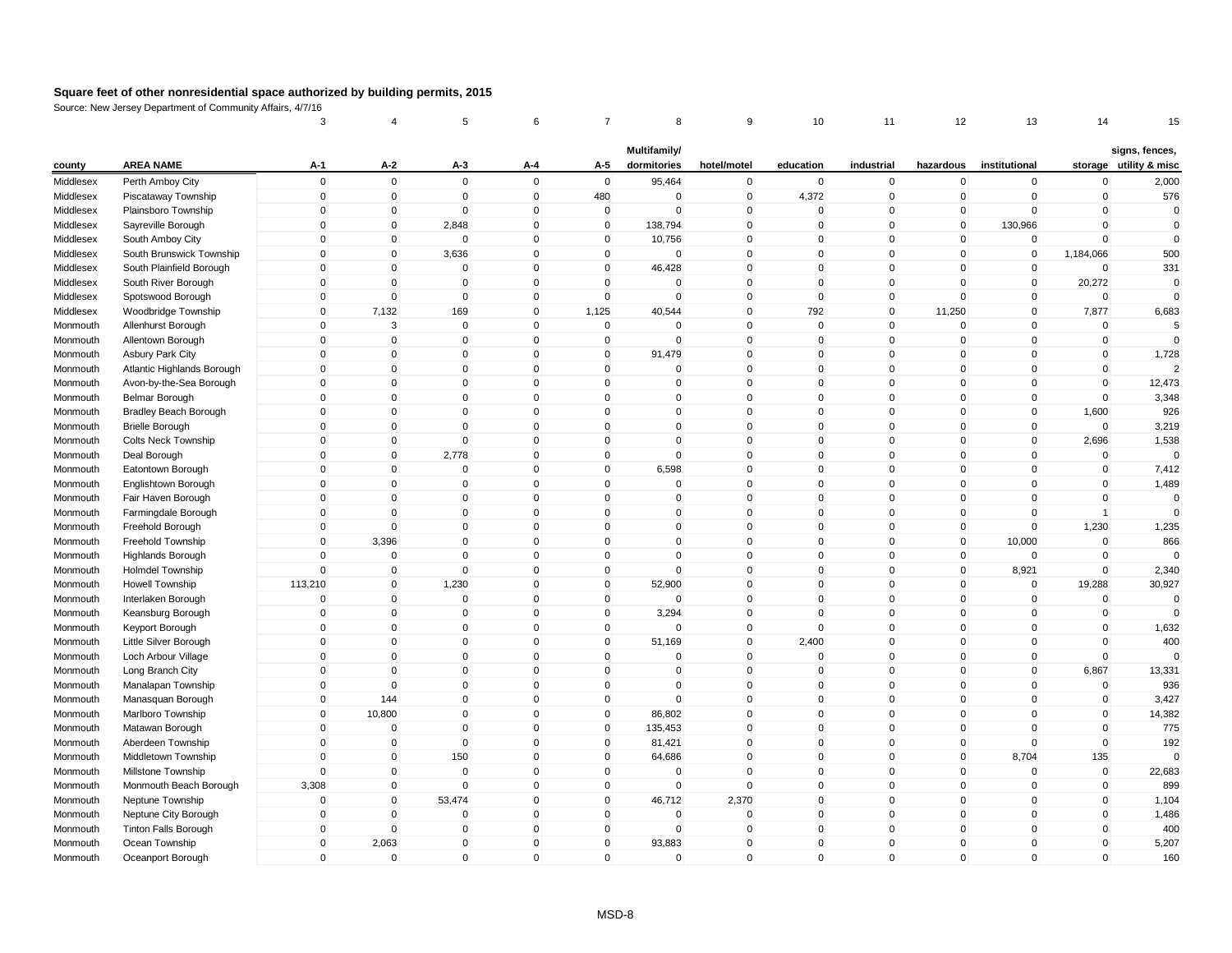|          |                           | 3           | 4              | 5              | 6            | 7            | 8                           | 9              | 10           | 11          | 12                  | 13             | 14          | 15                                       |
|----------|---------------------------|-------------|----------------|----------------|--------------|--------------|-----------------------------|----------------|--------------|-------------|---------------------|----------------|-------------|------------------------------------------|
| county   | <b>AREA NAME</b>          | $A-1$       | $A-2$          | $A-3$          | A-4          | A-5          | Multifamily/<br>dormitories | hotel/motel    | education    | industrial  | hazardous           | institutional  |             | signs, fences,<br>storage utility & misc |
| Monmouth | <b>Hazlet Township</b>    | $\mathsf 0$ | $\mathbf 0$    | $\mathbf 0$    | $\mathbf 0$  | $\mathbf 0$  | $\mathbf 0$                 | $\mathbf 0$    | $\mathbf 0$  | $\mathbf 0$ | $\mathbf 0$         | $\mathbf 0$    | 186,000     | $\mathbf 0$                              |
| Monmouth | Red Bank Borough          | $\mathsf 0$ | $\overline{0}$ | 249            | $\mathbf 0$  | $\mathbf 0$  | 15,339                      | $\mathbf 0$    | $\mathbf 0$  | $\mathbf 0$ | $\mathbf 0$         | 3,680          | 1,942       | 1,156                                    |
| Monmouth | Roosevelt Borough         | $\mathbf 0$ | $\mathbf{0}$   | 0              | $\pmb{0}$    | $\Omega$     | 0                           | $\mathbf 0$    | $\mathbf 0$  | $\mathbf 0$ | 0                   | 0              | $\pmb{0}$   | $\overline{2}$                           |
| Monmouth | Rumson Borough            | $\mathsf 0$ | $\mathbf{0}$   | $\Omega$       | $\mathbf{0}$ | $\mathbf{0}$ | $\mathbf{0}$                | $\mathbf 0$    | $\mathbf 0$  | $\Omega$    | $\mathbf 0$         | $\mathbf 0$    | $\mathbf 0$ | $\mathbf 0$                              |
| Monmouth | Sea Bright Borough        | $\mathsf 0$ | $\mathbf 0$    | $\overline{0}$ | $\mathbf 0$  | $\mathbf 0$  | $\mathbf 0$                 | $\mathbf 0$    | $\mathbf 0$  | $\mathbf 0$ | $\mathbf 0$         | $\mathbf 0$    | $\mathbf 0$ | $\mathbf 0$                              |
| Monmouth | Sea Girt Borough          | $\mathbf 0$ | $\mathbf{0}$   | $\Omega$       | $\mathbf{0}$ | $\Omega$     | $\mathbf{0}$                | $\mathbf 0$    | $\mathbf 0$  | $\mathbf 0$ | $\mathbf 0$         | $\Omega$       | $\mathbf 0$ | 550                                      |
| Monmouth | Shrewsbury Borough        | $\Omega$    | $\mathbf 0$    | $\mathbf 0$    | $\mathbf{0}$ | $\Omega$     | $\mathbf{0}$                | $\pmb{0}$      | $\mathbf 0$  | $\mathbf 0$ | $\mathbf 0$         | $\mathbf{0}$   | $\mathbf 0$ | $\Omega$                                 |
| Monmouth | Shrewsbury Township       | $\mathsf 0$ | $\mathbf 0$    | 0              | $\mathbf 0$  | $\mathbf 0$  | $\mathbf 0$                 | $\mathbf 0$    | $\mathbf 0$  | $\mathbf 0$ | $\mathbf 0$         | 0              | $\mathbf 0$ | $\mathbf 0$                              |
| Monmouth | Lake Como Borough         | $\mathsf 0$ | $\mathbf{0}$   | $\mathbf 0$    | $\mathbf{0}$ | $\Omega$     | $\mathbf{0}$                | $\mathbf 0$    | $\mathbf 0$  | $\mathbf 0$ | $\mathbf 0$         | $\mathbf{0}$   | $\mathbf 0$ | $\Omega$                                 |
| Monmouth | Spring Lake Borough       | $\mathbf 0$ | $\mathbf 0$    | 1              | $\mathbf 0$  | $\mathbf 0$  | $\mathbf 0$                 | $\mathbf 0$    | $\mathbf 0$  | $\mathbf 0$ | $\mathbf 0$         | $\mathbf 0$    | $\mathbf 0$ | 1,417                                    |
| Monmouth | Spring Lake Heights Boro  | $\Omega$    | $\mathbf 0$    | $\mathbf 0$    | $\mathbf 0$  | $\Omega$     | $\mathbf 0$                 | $\pmb{0}$      | 0            | $\Omega$    | 0                   | $\mathbf 0$    | $\mathbf 0$ | 1,024                                    |
| Monmouth | Union Beach Borough       | $\mathbf 0$ | $\overline{0}$ | $\overline{0}$ | $\mathbf 0$  | $\mathbf 0$  | $\mathbf 0$                 | $\mathbf 0$    | $\mathbf 0$  | $\mathsf 0$ | $\mathbf 0$         | $\mathbf{0}$   | $\mathbf 0$ | $\mathbf 0$                              |
| Monmouth | Upper Freehold Township   | $\mathsf 0$ | 787            | $\mathbf 0$    | $\mathbf 0$  | $\mathbf 0$  | $\mathbf 0$                 | $\mathbf 0$    | $\mathbf 0$  | $\mathsf 0$ | $\mathbf 0$         | $\mathbf 0$    | 12,164      | 30,566                                   |
| Monmouth | Wall Township             | $\Omega$    | $\overline{0}$ | $\mathbf 0$    | $\mathbf{0}$ | $\Omega$     | $\mathbf 0$                 | $\mathbf 0$    | $\mathbf 0$  | 1,920       | $\mathbf 0$         | $\mathbf{0}$   | 6,750       | 9,050                                    |
| Monmouth | West Long Branch Borough  | $\mathbf 0$ | $\mathbf 0$    | $\mathbf 0$    | $\mathbf{0}$ | $\Omega$     | $\mathbf{0}$                | $\pmb{0}$      | $\mathbf 0$  | $\mathbf 0$ | $\mathbf 0$         | $\mathbf 0$    | $\mathbf 0$ | 1,788                                    |
| Morris   | <b>Boonton Town</b>       | $\mathsf 0$ | $\mathbf 0$    | $\mathbf 0$    | $\mathbf 0$  | $\mathbf 0$  | $\mathbf 0$                 | $\mathbf 0$    | $\mathsf 0$  | $\mathbf 0$ | $\mathbf 0$         | $\mathbf 0$    | $\mathbf 0$ | 660                                      |
| Morris   | Boonton Township          | $\mathsf 0$ | $\mathbf 0$    | $\mathbf 0$    | $\mathbf 0$  | $\mathbf 0$  | $\mathbf 0$                 | $\mathbf 0$    | $\mathbf 0$  | $\mathbf 0$ | $\mathbf 0$         | $\mathbf 0$    | $\mathbf 0$ | $\mathbf 0$                              |
| Morris   | <b>Butler Borough</b>     | $\mathsf 0$ | $\mathbf 0$    | $\mathbf 0$    | $\mathbf 0$  | $\mathbf 0$  | $\mathbf 0$                 | $\mathbf 0$    | $\mathbf 0$  | $\mathbf 0$ | $\mathbf 0$         | $\mathbf 0$    | $\mathbf 0$ | 836                                      |
| Morris   | Chatham Borough           | 0           | $\Omega$       | 0              | $\mathbf 0$  | $\Omega$     | 0                           | $\mathbf 0$    | 0            | $\mathbf 0$ | 0                   | 0              | $\pmb{0}$   | 4,071                                    |
| Morris   | Chatham Township          | $\mathsf 0$ | $\mathbf{0}$   | $\mathbf 0$    | $\mathbf 0$  | $\mathbf{0}$ | $\mathbf{0}$                | $\mathbf 0$    | 19,974       | $\mathbf 0$ | $\mathbf 0$         | $\mathbf{0}$   | $\mathbf 0$ | 3,023                                    |
| Morris   | Chester Borough           | $\mathbf 0$ | $\mathbf 0$    | $\mathbf 0$    | $\mathbf 0$  | $\mathbf 0$  | $\mathbf 0$                 | $\mathbf 0$    | $\mathbf 0$  | $\mathbf 0$ | $\mathbf 0$         | $\mathbf{0}$   | $\mathbf 0$ | $\Omega$                                 |
| Morris   | <b>Chester Township</b>   | $\mathbf 0$ | $\mathbf{0}$   | 14,400         | $\mathbf{0}$ | $\mathbf{0}$ | $\mathbf{0}$                | $\mathbf 0$    | $\mathbf 0$  | $\Omega$    | $\mathsf{O}\xspace$ | $\mathbf{0}$   | $\mathbf 0$ | 3,504                                    |
| Morris   | Denville Township         | $\Omega$    | $\mathbf{0}$   | $\mathbf 0$    | $\mathbf{0}$ | $\Omega$     | $\mathbf{0}$                | $\pmb{0}$      | $\mathbf 0$  | $\mathbf 0$ | $\mathbf 0$         | $\mathbf{0}$   | $\mathbf 0$ | 3,176                                    |
| Morris   | Dover Town                | $\mathbf 0$ | $\mathbf 0$    | 0              | $\mathbf 0$  | 0            | $\mathbf 0$                 | 116,598        | $\mathbf 0$  | $\mathbf 0$ | $\mathbf 0$         | $\mathbf 0$    | 192         | 528                                      |
| Morris   | East Hanover Township     | $\mathbf 0$ | 4,572          | $\mathbf 0$    | $\mathbf{0}$ | $\Omega$     | $\mathbf{0}$                | $\mathbf 0$    | $\mathbf 0$  | $\mathbf 0$ | $\mathbf 0$         | $\mathbf 0$    | $\mathbf 0$ | $\mathbf 0$                              |
| Morris   | Florham Park Borough      | $\mathbf 0$ | $\mathbf 0$    | 0              | $\mathbf 0$  | $\mathbf 0$  | $\mathbf 0$                 | $\pmb{0}$      | $\mathbf 0$  | $\mathbf 0$ | $\mathbf 0$         | $\mathbf 0$    | 670         | 948                                      |
| Morris   | Hanover Township          | $\mathbf 0$ | 19,032         | $\mathbf 0$    | $\mathbf 0$  | $\mathbf 0$  | $\mathbf 0$                 | $\mathbf 0$    | $\mathbf 0$  | $\mathbf 0$ | $\mathbf 0$         | $\mathbf 0$    | 148,715     | 528                                      |
| Morris   | Harding Township          | $\mathbf 0$ | $\mathbf{0}$   | $\mathbf 0$    | $\mathbf{0}$ | $\Omega$     | $\mathbf{0}$                | $\mathbf 0$    | $\mathbf 0$  | $\mathbf 0$ | $\mathbf 0$         | $\mathbf{0}$   | $\mathbf 0$ | 72,785                                   |
| Morris   | Jefferson Township        | $\mathsf 0$ | $\overline{0}$ | $\mathbf 0$    | $\mathbf 0$  | 1,560        | 5,659                       | $\mathbf 0$    | $\mathbf 0$  | $\mathbf 0$ | $\mathbf 0$         | $\mathbf 0$    | 3,601       | 20,087                                   |
| Morris   | Kinnelon Borough          | $\mathsf 0$ | $\mathbf 0$    | $\mathbf 0$    | $\mathbf 0$  | $\mathbf 0$  | $\mathbf 0$                 | $\overline{0}$ | $\mathbf 0$  | $\mathbf 0$ | $\mathbf 0$         | $\mathbf 0$    | $\mathbf 0$ | 2,757                                    |
| Morris   | Lincoln Park Borough      | $\mathbf 0$ | $\Omega$       | 0              | $\mathbf 0$  | $\mathbf 0$  | $\mathbf{0}$                | $\mathbf 0$    | $\mathbf 0$  | 9,062       | $\mathbf 0$         | $\mathbf 0$    | $\mathbf 0$ |                                          |
| Morris   | Madison Borough           | $\Omega$    | $\mathbf 0$    | $\mathbf{0}$   | $\mathbf{0}$ | $\mathbf 0$  | 4,000                       | $\mathbf 0$    | $\mathbf 0$  | $\mathsf 0$ | $\mathbf 0$         | $\mathbf{0}$   | $\mathbf 0$ | 9,586                                    |
| Morris   | Mendham Borough           | $\mathsf 0$ | $\mathbf 0$    | $\mathbf 0$    | $\mathbf 0$  | $\mathbf 0$  | $\mathbf 0$                 | $\mathbf 0$    | $\mathbf 0$  | $\mathsf 0$ | $\mathbf 0$         | $\mathbf 0$    | $\mathbf 0$ | 381                                      |
| Morris   | Mendham Township          | $\mathsf 0$ | $\mathbf 0$    | $\mathbf 0$    | $\mathbf{0}$ | $\mathbf 0$  | $\mathbf 0$                 | $\mathbf 0$    | $\mathbf 0$  | $\mathbf 0$ | $\mathbf 0$         | $\mathbf 0$    | $\mathbf 0$ | $\mathbf 0$                              |
| Morris   | Mine Hill Township        | $\mathsf 0$ | 0              | $\mathbf 0$    | $\mathbf 0$  | 0            | 0                           | $\mathbf 0$    | 0            | $\mathbf 0$ | $\mathbf 0$         | $\mathbf 0$    | 24,000      | $\Omega$                                 |
| Morris   | Montville Township        | $\Omega$    | $\mathbf{0}$   | 585            | $\mathbf{0}$ | $\mathbf{0}$ | $\mathbf{0}$                | $\mathbf 0$    | $\mathbf 0$  | $\Omega$    | $\mathbf{0}$        | $\mathbf 0$    | $\mathbf 0$ | 21,368                                   |
| Morris   | Morris Township           | $\mathbf 0$ | $\mathbf 0$    | $\overline{0}$ | $\mathbf 0$  | $\mathbf 0$  | $\mathbf 0$                 | $\mathbf 0$    | $\mathbf 0$  | $\mathbf 0$ | $\mathbf 0$         | $\mathbf 0$    | 5,156       | 1,056                                    |
| Morris   | Morris Plains Borough     | $\mathbf 0$ | $\mathbf 0$    | $\mathbf 0$    | $\mathbf 0$  | $\mathbf 0$  | $\mathbf 0$                 | $\overline{0}$ | $\mathbf 0$  | $\mathbf 0$ | $\mathbf 0$         | $\mathbf 0$    | $\mathbf 0$ | $\Omega$                                 |
| Morris   | Morristown Town           | $\Omega$    | $\mathbf 0$    | $\mathbf 0$    | $\mathbf{0}$ | $\mathbf 0$  | 23,928                      | $\mathbf 0$    | $\mathbf 0$  | $\mathbf 0$ | $\mathbf 0$         | $\mathbf{0}$   | $\mathbf 0$ | 2,343                                    |
| Morris   | Mountain Lakes Borough    | $\mathsf 0$ | $\mathbf 0$    | $\mathbf 0$    | $\mathbf 0$  | $\mathbf 0$  | $\mathbf 0$                 | $\mathbf 0$    | $\mathbf 0$  | $\mathsf 0$ | $\mathbf 0$         | $\mathbf 0$    | $\mathbf 0$ |                                          |
| Morris   | Mount Arlington Borough   | $\mathbf 0$ | $\mathbf{0}$   | 10,381         | $\mathbf{0}$ | $\mathbf{0}$ | 368,335                     | $\mathbf{0}$   | $\mathbf 0$  | $\Omega$    | $\mathbf{0}$        | $\mathbf{0}$   | 24,296      | 2,380                                    |
| Morris   | Mount Olive Township      | $\mathbf 0$ | $\mathbf 0$    | 4,443          | $\mathbf 0$  | $\mathbf 0$  | $\mathbf 0$                 | $\overline{0}$ | $\mathbf 0$  | $\mathbf 0$ | $\mathbf 0$         | $\mathbf 0$    | 2,400       | 8,236                                    |
| Morris   | Netcong Borough           | 0           | $\mathbf 0$    | $\mathbf 0$    | $\mathbf 0$  | $\mathbf 0$  | $\mathbf 0$                 | $\mathbf 0$    | $\mathbf 0$  | $\mathbf 0$ | $\mathbf 0$         | $\mathbf 0$    | $\mathbf 0$ | 228                                      |
| Morris   | Parsippany-Troy Hills Twp | $\mathbf 0$ | 4,066          | $\mathbf 0$    | $\mathbf 0$  | 560          | $\mathbf 0$                 | $\pmb{0}$      | $\mathbf 0$  | $\mathsf 0$ | $\mathbf 0$         | $\mathbf 0$    | 214,090     | $\Omega$                                 |
| Morris   | Long Hill Township        | $\mathsf 0$ | $\mathbf 0$    | $\mathbf 0$    | $\mathbf 0$  | $\mathbf 0$  | $\mathbf 0$                 | $\mathbf 0$    | $\mathbf 0$  | $\mathbf 0$ | $\mathbf 0$         | $\overline{0}$ | $\mathbf 0$ | 6,649                                    |
| Morris   | Pequannock Township       | $\mathbf 0$ | 718            | $\overline{0}$ | $\mathbf 0$  | $\mathbf 0$  | 16,410                      | $\overline{0}$ | $\mathbf 0$  | $\mathbf 0$ | $\mathbf 0$         | $\overline{0}$ | $\mathbf 0$ | 5,217                                    |
| Morris   | Randolph Township         | $\mathsf 0$ | 13,514         | 860            | $\mathbf{0}$ | $\Omega$     | $\mathbf{0}$                | $\pmb{0}$      | $\mathbf 0$  | $\mathbf 0$ | $\mathbf 0$         | $\mathbf{0}$   | $\mathbf 0$ | 4,073                                    |
| Morris   | Riverdale Borough         | $\Omega$    | $\mathbf 0$    | $\overline{0}$ | $\mathbf 0$  | $\Omega$     | $\mathbf 0$                 | $\mathbf 0$    | $\mathbf{0}$ | $\mathbf 0$ | $\mathbf 0$         | $\mathbf{0}$   | $\mathbf 0$ | $\mathbf 0$                              |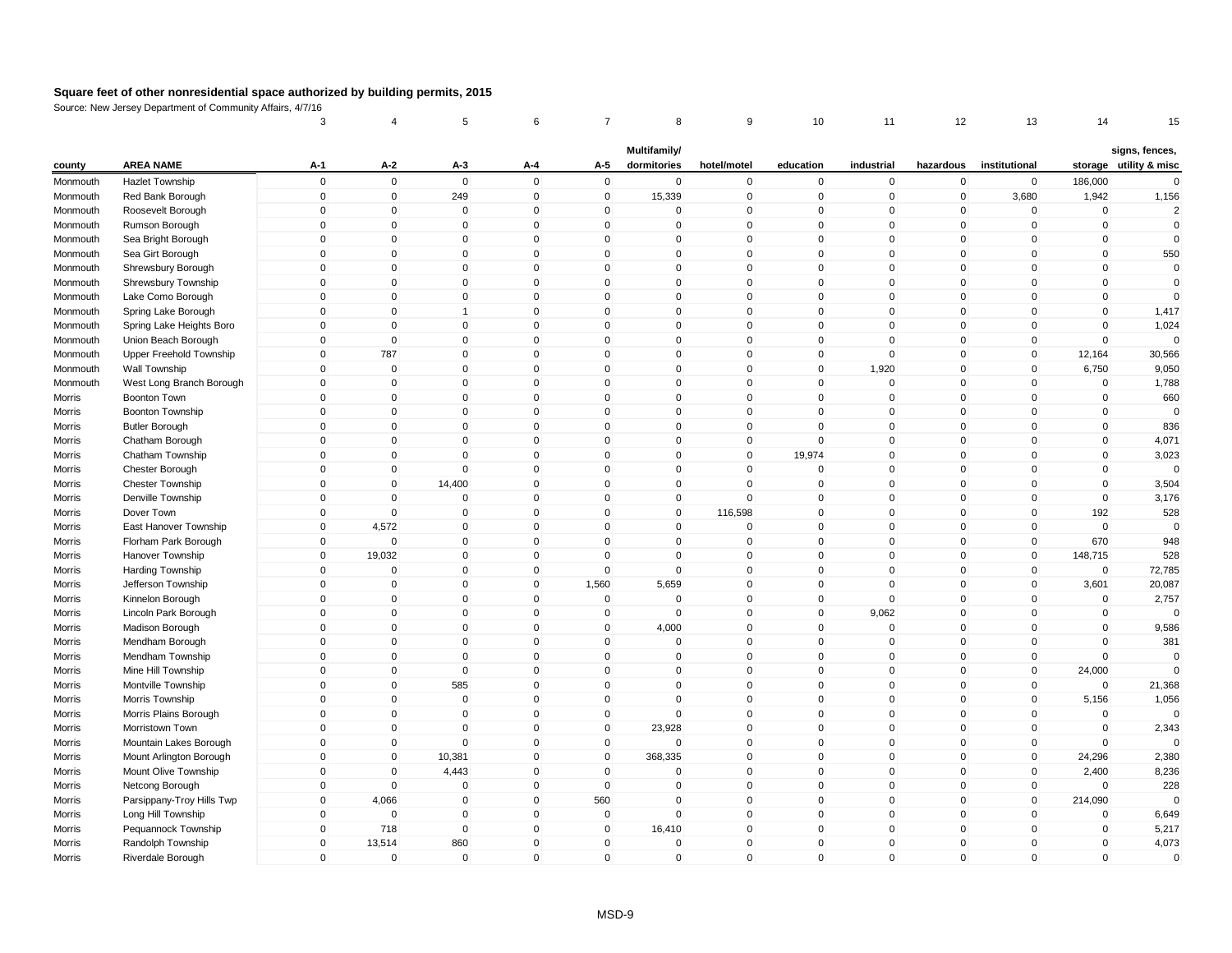|                    |                                                       | 3                          | 4                          | 5                          | 6            | 7                     | 8                           | 9            | 10                      | 11                            | 12                         | 13                         | 14          | 15                                       |
|--------------------|-------------------------------------------------------|----------------------------|----------------------------|----------------------------|--------------|-----------------------|-----------------------------|--------------|-------------------------|-------------------------------|----------------------------|----------------------------|-------------|------------------------------------------|
| county             | <b>AREA NAME</b>                                      | $A-1$                      | A-2                        | $A-3$                      | A-4          | A-5                   | Multifamily/<br>dormitories | hotel/motel  | education               | industrial                    | hazardous                  | institutional              |             | signs, fences,<br>storage utility & misc |
| Morris             | Rockaway Borough                                      | $\mathbf 0$                | $\mathbf 0$                | $\mathbf 0$                | $\mathbf 0$  | $\overline{0}$        | $\overline{1}$              | $\mathbf 0$  | $\mathbf 0$             | $\mathbf 0$                   | $\mathbf 0$                | $\mathbf 0$                | $\mathbf 0$ | 517                                      |
| Morris             | Rockaway Township                                     | $\mathbf 0$                | $\mathbf 0$                | 963                        | $\mathbf 0$  | $\mathbf 0$           | 63,241                      | $\mathbf 0$  | $\mathbf 0$             | $\mathbf 0$                   | $\mathbf 0$                | $\mathbf 0$                | $\mathbf 0$ | 6,725                                    |
| Morris             | Roxbury Township                                      | $\mathsf{O}\xspace$        | 0                          | 0                          | $\mathbf{0}$ | 563                   | $\Omega$                    | $\pmb{0}$    | $\mathbf{0}$            | $\mathbf 0$                   | $\mathbf 0$                | $\Omega$                   | $\mathbf 0$ | $\Omega$                                 |
| Morris             | Victory Gardens Borough                               | $\mathbf 0$                | $\mathbf 0$                | $\Omega$                   | $\Omega$     | $\mathbf 0$           | $\mathbf{0}$                | $\mathbf 0$  | $\mathbf{0}$            | $\Omega$                      | $\mathbf{0}$               | $\mathbf{0}$               | $\mathbf 0$ | $\Omega$                                 |
| Morris             | Washington Township                                   | $\mathbf 0$                | $\mathbf 0$                | $\mathbf 0$                | $\mathbf 0$  | $\mathbf 0$           | $\mathbf 0$                 | $\mathbf 0$  | $\mathbf{0}$            | $\mathbf 0$                   | $\mathbf 0$                | $\mathbf 0$                | $\mathbf 0$ | 6,385                                    |
| Morris             | Wharton Borough                                       | $\mathbf 0$                | $\mathbf 0$                | $\Omega$                   | $\mathbf{0}$ | $\mathbf{0}$          | $\Omega$                    | $\mathbf 0$  | $\Omega$                | $\Omega$                      | $\mathbf 0$                | $\mathbf{0}$               | 6,900       | $\mathbf 0$                              |
|                    |                                                       | $\mathbf{0}$               | $\mathbf 0$                | $\mathbf{0}$               | $\mathbf{0}$ | $\mathbf{0}$          | $\Omega$                    | 30           | $\mathbf{0}$            | $\mathbf 0$                   | $\mathbf 0$                | $\mathbf{0}$               | 3,004       | 10                                       |
| Ocean<br>Ocean     | Barnegat Light Borough<br>Bay Head Borough            | $\mathbf 0$                | $\mathbf 0$                | $\mathbf 0$                | $\mathbf 0$  | $\mathbf 0$           | 0                           | $\mathbf 0$  | 9,017                   | $\mathbf 0$                   | $\mathbf 0$                | $\mathbf 0$                | 0           | 0                                        |
| Ocean              | Beach Haven Borough                                   | $\mathbf 0$                | $\mathbf 0$                | $\mathbf 0$                | $\mathbf{0}$ | 573                   | $\mathbf{0}$                | $\mathbf 0$  | $\mathbf{0}$            | $\mathbf 0$                   | $\mathbf 0$                | $\mathbf{0}$               | $\mathbf 0$ | 19                                       |
| Ocean              | Beachwood Borough                                     | $\mathbf 0$                | $\mathbf 0$                | 3,720                      | $\mathbf 0$  | $\mathbf 0$           | $\mathbf 0$                 | $\mathbf 0$  | $\mathbf 0$             | $\mathbf 0$                   | $\mathbf 0$                | $\mathbf 0$                | $\mathbf 0$ | 3,756                                    |
| Ocean              |                                                       | $\mathbf 0$                | $\Omega$                   | $\mathbf 0$                | $\Omega$     | 0                     |                             | $\mathbf 0$  | $\mathbf 0$             | 17,930                        | 0                          | $\mathbf 0$                | $\mathbf 0$ | 1,780                                    |
| Ocean              | <b>Berkeley Township</b><br><b>Brick Township</b>     | $\mathbf 0$                | 3,423                      | 480                        | $\mathbf{0}$ | $\mathbf 0$           | 19,184<br>38,997            | $\mathbf 0$  | $\mathbf{0}$            | 11,250                        | $\mathbf 0$                | $\mathbf{0}$               | $\mathbf 0$ | 20,940                                   |
|                    |                                                       | $\mathbf 0$                |                            |                            | $\mathbf 0$  | $\mathbf 0$           |                             | $\mathbf 0$  | $\mathbf 0$             | 1,350                         | $\mathbf 0$                | $\mathbf 0$                | 33,539      | 3,596                                    |
| Ocean<br>Ocean     | <b>Toms River Township</b><br>Eagleswood Township     | $\mathbf{0}$               | 7,487<br>$\mathbf 0$       | 10,469<br>$\mathbf 0$      | $\mathbf{0}$ | $\mathbf{0}$          | 237,191<br>$\Omega$         | $\mathbf{0}$ | $\mathbf{0}$            | $\mathbf 0$                   | $\mathbf 0$                | $\mathbf{0}$               | $\mathbf 0$ | 900                                      |
|                    | Harvey Cedars Borough                                 | $\mathbf 0$                | $\mathbf 0$                | $\Omega$                   | $\mathbf{0}$ | $\mathbf{0}$          | $\Omega$                    | $\mathbf 0$  | $\mathbf{0}$            | $\mathbf 0$                   | $\mathbf 0$                | $\mathbf 0$                | $\mathbf 0$ |                                          |
| Ocean              |                                                       | $\mathbf 0$                | $\mathbf 0$                | $\mathbf 0$                | $\mathbf 0$  | $\mathbf 0$           | $\mathbf 0$                 | $\mathbf 0$  | $\mathbf{0}$            | $\mathbf 0$                   | $\mathbf 0$                | $\mathbf 0$                | 2,675       | 384                                      |
| Ocean<br>Ocean     | Island Heights Borough                                | $\mathbf 0$                | 7,525                      | 2,240                      | $\mathbf 0$  | 2,294                 | 268,269                     | $\mathbf 0$  | $\mathbf{0}$            | $\mathbf 0$                   | $\mathbf 0$                | $\mathbf 0$                | 7,200       | 21,070                                   |
|                    | Jackson Township                                      | $\mathbf 0$                |                            | $\mathbf 0$                | $\Omega$     | $\mathbf 0$           | $\mathbf 0$                 | $\mathbf 0$  | $\mathbf{0}$            | $\mathbf 0$                   | $\mathbf 0$                | $\mathbf 0$                | 7,200       |                                          |
| Ocean              | Lacey Township                                        |                            | 1,944                      | $\mathbf 0$                | $\mathbf 0$  |                       | $\mathbf 0$                 | $\mathbf 0$  | $\mathbf 0$             | $\pmb{0}$                     | 0                          |                            | $\Omega$    | 5,535                                    |
| Ocean              | Lakehurst Borough                                     | 0<br>$\mathbf 0$           | $\mathbf 0$<br>$\mathbf 0$ | 71,942                     | $\mathbf{0}$ | 0<br>$\mathbf 0$      | 125,332                     | $\mathsf 0$  |                         | 28,728                        | $\mathbf 0$                | $\mathbf 0$<br>$\mathbf 0$ | 12,960      | 2,136                                    |
| Ocean              | Lakewood Township                                     | $\mathbf 0$                | $\mathbf 0$                | $\mathbf 0$                | $\mathbf 0$  | $\mathbf 0$           | 0                           | $\mathbf 0$  | 122,171<br>$\mathbf{0}$ | $\mathbf 0$                   | $\mathbf 0$                | $\mathbf 0$                | $\mathbf 0$ | 2,196<br>386                             |
| Ocean              | Lavallette Borough                                    | $\mathbf{0}$               | $\mathbf 0$                | $\Omega$                   | $\mathbf{0}$ | $\mathbf{0}$          | $\Omega$                    | $\mathbf 0$  | $\mathbf{0}$            | $\Omega$                      | $\mathbf 0$                | $\mathbf{0}$               | $\mathbf 0$ | $\mathbf 0$                              |
| Ocean              | Little Egg Harbor Township                            | $\mathbf{0}$               | $\mathbf 0$                | $\mathbf 0$                | $\mathbf{0}$ | $\mathbf{0}$          | $\Omega$                    | $\mathbf{0}$ | $\mathbf{0}$            | $\mathbf 0$                   | $\mathbf{0}$               | $\Omega$                   | $\mathbf 0$ | $\mathbf 0$                              |
| Ocean              | Long Beach Township                                   | $\mathbf 0$                | $\mathbf 0$                | $\mathbf 0$                | $\mathbf 0$  | $\mathbf 0$           | 0                           | $\mathbf 0$  | $\mathbf{0}$            | $\mathbf 0$                   | $\mathbf 0$                | $\mathbf 0$                | $\mathbf 0$ | $\Omega$                                 |
| Ocean<br>Ocean     | Manchester Township<br>Mantoloking Borough            | $\mathbf 0$                | $\mathbf 0$                | $\mathbf{0}$               | $\mathbf{0}$ | $\mathbf{0}$          | $\mathbf{0}$                | $\mathbf 0$  | $\mathbf{0}$            | $\mathbf 0$                   | $\mathbf{0}$               | $\mathbf{0}$               | $\mathbf 0$ | 2,853                                    |
|                    |                                                       | $\mathbf 0$                |                            | $\mathbf 0$                | $\mathbf 0$  | $\mathbf 0$           | $\mathbf 0$                 | $\mathbf 0$  | $\mathbf 0$             | $\pmb{0}$                     | $\mathbf 0$                | $\mathbf 0$                | $\mathbf 0$ | 3,416                                    |
| Ocean              | Ocean Township                                        | $\mathbf 0$                | $\mathbf 0$<br>$\mathbf 0$ | $\mathbf 0$                | $\Omega$     | $\mathbf 0$           | $\mathbf 0$                 | $\mathbf 0$  | $\mathbf{0}$            | $\mathbf 0$                   | $\mathbf 0$                | $\mathbf 0$                | $\mathbf 0$ |                                          |
| Ocean<br>Ocean     | Ocean Gate Borough<br>Pine Beach Borough              | $\mathbf 0$                | $\mathbf 0$                | $\mathbf 0$                | $\mathbf{0}$ | $\mathbf{0}$          | $\mathbf{0}$                | $\mathbf 0$  | $\mathbf{0}$            | $\mathbf 0$                   | $\mathbf{0}$               | $\mathbf{0}$               | $\mathbf 0$ | $\overline{2}$<br>$\Omega$               |
|                    |                                                       | $\mathbf 0$                | $\mathbf 0$                | $\mathbf 0$                | $\mathbf 0$  | $\mathbf 0$           | $\mathbf 0$                 | $\mathbf 0$  | $\mathbf{0}$            | $\mathbf 0$                   | $\mathbf 0$                | $\mathbf 0$                | 12,976      |                                          |
| Ocean              | <b>Plumsted Township</b>                              | $\mathbf 0$                | $\mathbf 0$                |                            | $\mathbf 0$  | $\mathbf 0$           | $\mathbf 0$                 | $\mathbf 0$  | $\Omega$                |                               | $\mathbf 0$                | $\mathbf 0$                | $\mathbf 0$ | 17,134<br>2,032                          |
| Ocean<br>Ocean     | Point Pleasant Borough<br>Point Pleasant Beach Boro   | $\mathbf 0$                | $\mathbf 0$                | $\mathbf 0$<br>$\mathbf 0$ | $\mathbf{0}$ | $\mathbf{0}$          | $\Omega$                    | $\mathbf 0$  | $\mathbf{0}$            | $\pmb{0}$<br>$\mathbf 0$      | $\mathbf 0$                | $\mathbf 0$                | $\mathbf 0$ | 983                                      |
|                    |                                                       | $\mathbf{0}$               | $\mathbf 0$                | 27,200                     | $\mathbf{0}$ | $\mathbf{0}$          | 986                         | $\mathbf 0$  | $\mathbf{0}$            | $\mathbf 0$                   | $\mathbf 0$                | $\mathbf{0}$               | $\mathbf 0$ | $\mathbf 0$                              |
| Ocean<br>Ocean     | Seaside Heights Borough<br>Seaside Park Borough       | $\mathbf 0$                | $\mathbf 0$                | $\mathbf 0$                | $\mathbf{0}$ | $\mathbf 0$           | $\mathbf 0$                 | $\mathbf 0$  | $\mathbf{0}$            | $\pmb{0}$                     | $\mathbf 0$                | $\mathbf 0$                | $\mathbf 0$ | 53                                       |
| Ocean              | Ship Bottom Borough                                   | $\mathbf 0$                | 6                          | $\mathbf 0$                | $\Omega$     | $\mathbf 0$           | $\overline{2}$              | $\mathbf 0$  | $\mathbf{0}$            | $\mathbf 0$                   | $\mathbf 0$                | $\mathbf 0$                | 6,000       | $\Omega$                                 |
| Ocean              | South Toms River Borough                              | $\mathbf 0$                | $\mathbf 0$                | 0                          | $\mathbf 0$  | 0                     | $\mathbf 0$                 | $\mathbf 0$  | $\mathbf 0$             | $\mathbf 0$                   | $\mathbf 0$                | 0                          | $\mathbf 0$ | 1,671                                    |
| Ocean              | <b>Stafford Township</b>                              | $\mathbf{0}$               | $\mathbf 0$                | $\Omega$                   | $\Omega$     | $\mathbf{0}$          | 8,342                       | $\mathbf 0$  | $\mathbf{0}$            | $\Omega$                      | $\mathbf{0}$               | $\mathbf{0}$               | 4,160       | 11,696                                   |
| Ocean              | Surf City Borough                                     | $\mathbf 0$                | $\mathbf 0$                | $\mathbf 0$                | $\mathbf 0$  | $\mathbf 0$           | 0                           | $\mathbf 0$  | $\mathbf{0}$            | $\pmb{0}$                     | $\mathbf 0$                | $\mathbf 0$                | $\mathbf 0$ | $\overline{7}$                           |
| Ocean              | <b>Tuckerton Borough</b>                              | $\mathbf 0$                | $\mathbf 0$                | $\mathbf 0$                | $\mathbf 0$  | $\mathbf 0$           | 0                           | $\mathbf 0$  | $\mathbf{0}$            | $\mathbf 0$                   | $\mathbf 0$                | $\mathbf 0$                | $\mathbf 0$ | 94,222                                   |
| Ocean              | <b>Barnegat Township</b>                              | $\mathbf{0}$               | $\mathbf 0$                | 11,496                     | $\mathbf{0}$ | $\mathbf{0}$          | $\Omega$                    | $\mathbf{0}$ | $\Omega$                | $\mathbf 0$                   | $\mathbf{0}$               | $\mathbf{0}$               | 4,836       | 2,760                                    |
| Passaic            | Bloomingdale Borough                                  | $\mathbf 0$                | $\mathbf 0$                | $\Omega$                   | $\mathbf{0}$ | $\mathbf 0$           | $\mathbf 0$                 | $\mathbf 0$  | $\mathbf{0}$            | $\mathbf 0$                   | $\mathbf 0$                | $\mathbf 0$                | $\mathbf 0$ | 1,186                                    |
|                    |                                                       | $\mathbf{0}$               | $\mathbf 0$                | $\pmb{0}$                  | $\mathbf{0}$ | $\mathbf{0}$          | 29,086                      | $\mathbf{0}$ | 10,197                  | $\Omega$                      | $\mathbf{0}$               | $\mathbf{0}$               | $\mathbf 0$ | 735                                      |
| Passaic<br>Passaic | <b>Clifton City</b><br>Haledon Borough                | $\mathbf 0$                | $\mathbf 0$                | 4,765                      | $\mathbf 0$  | $\mathbf 0$           | 0                           | $\mathbf 0$  | $\mathbf 0$             | $\mathbf 0$                   | $\mathbf 0$                | $\mathbf 0$                | $\mathbf 0$ | $\Omega$                                 |
|                    |                                                       | $\mathbf 0$                | $\mathbf 0$                | $\mathbf 0$                | $\mathbf 0$  | $\mathbf 0$           | 0                           | $\mathbf 0$  | $\mathbf 0$             | $\mathbf 0$                   | 2,085                      | $\mathbf 0$                | $\mathbf 0$ | 376                                      |
| Passaic            | Hawthorne Borough                                     |                            | 33                         |                            | $\Omega$     | $\mathbf{0}$          |                             | $\mathbf 0$  | $\mathbf{0}$            |                               |                            |                            | 3,015       |                                          |
| Passaic<br>Passaic | <b>Little Falls Township</b><br>North Haledon Borough | $\mathbf 0$<br>$\mathbf 0$ | $\mathbf 0$                | $\mathbf 0$<br>$\mathbf 0$ | $\mathbf 0$  | $\mathbf 0$           | 49,790<br>$\Omega$          | $\mathbf 0$  | $\mathbf{0}$            | $\overline{2}$<br>$\mathbf 0$ | $\mathbf 0$<br>$\mathbf 0$ | $\mathbf 0$<br>$\mathbf 0$ | $\mathbf 0$ | 122<br>$\mathbf 0$                       |
|                    |                                                       | $\mathbf 0$                | $\mathbf 0$                |                            | $\mathbf 0$  |                       |                             | $\mathbf 0$  | $\mathbf{0}$            | $\mathbf 0$                   | $\mathbf 0$                | $\mathbf 0$                | $\mathbf 0$ | $\mathbf 0$                              |
| Passaic            | Passaic City                                          | $\mathbf 0$                | $\mathbf 0$                | $\mathbf 0$<br>$\mathbf 0$ | $\mathbf 0$  | 5,826<br>$\mathbf{0}$ | 30,288<br>39,234            | $\mathbf{0}$ | $\Omega$                | $\Omega$                      | $\mathbf 0$                | $\mathbf{0}$               | 1,500       | $\mathbf 0$                              |
| Passaic            | Paterson City                                         | $\mathbf{0}$               | $\mathbf{0}$               | $\mathbf{0}$               | $\mathbf{0}$ | $\mathbf{0}$          | 0                           | $\mathbf 0$  | $\mathbf{0}$            | $\mathbf 0$                   | $\mathbf 0$                | $\mathbf{0}$               | $\mathbf 0$ | $\Omega$                                 |
| Passaic            | Pompton Lakes Borough                                 |                            |                            |                            |              |                       |                             |              |                         |                               |                            |                            |             |                                          |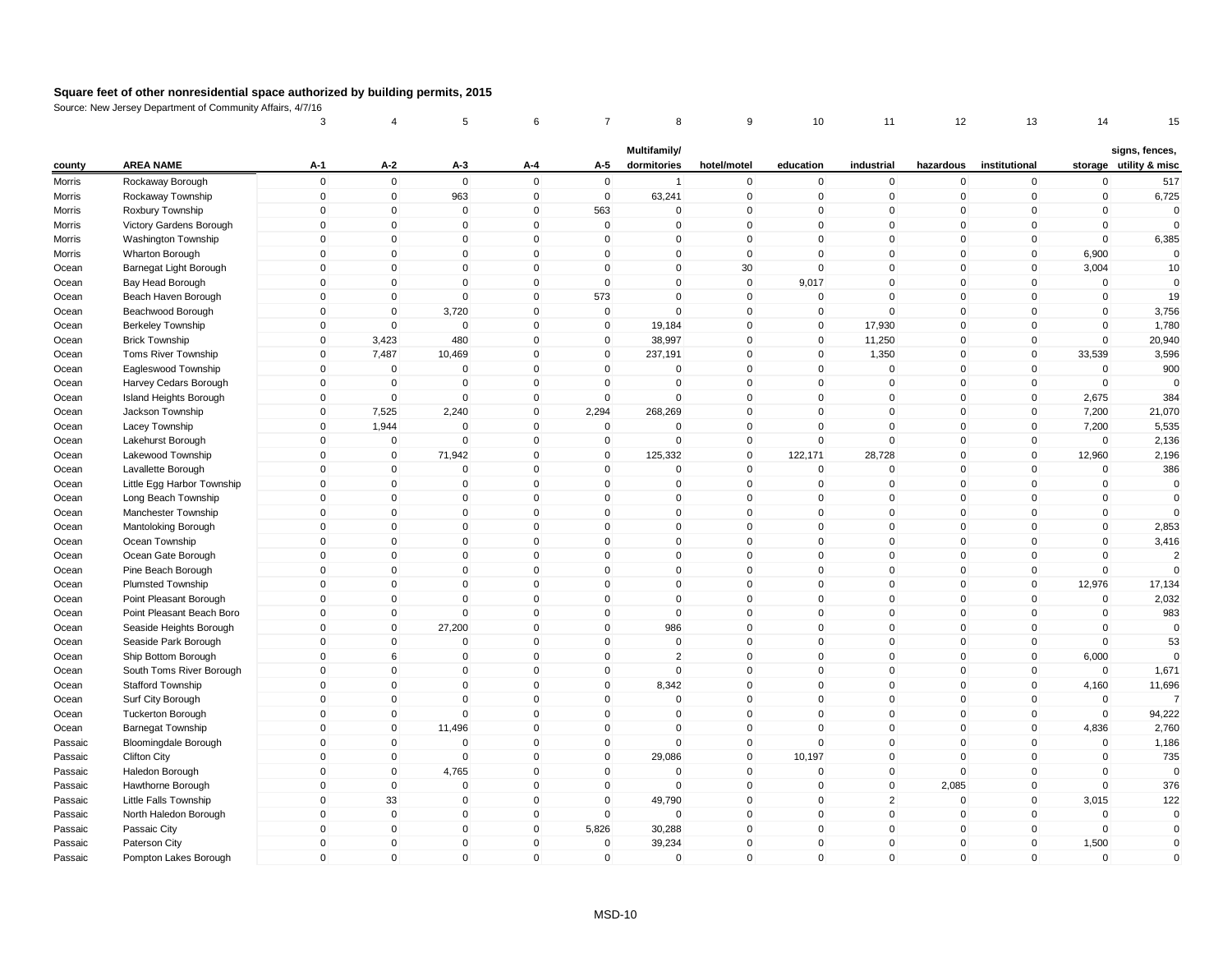|               |                             | 3                   | 4              | 5                   | 6            | 7            | 8                           | 9            | 10           | 11          | 12           | 13             | 14             | 15                                       |
|---------------|-----------------------------|---------------------|----------------|---------------------|--------------|--------------|-----------------------------|--------------|--------------|-------------|--------------|----------------|----------------|------------------------------------------|
| county        | <b>AREA NAME</b>            | $A-1$               | A-2            | $A-3$               | A-4          | A-5          | Multifamily/<br>dormitories | hotel/motel  | education    | industrial  | hazardous    | institutional  |                | signs, fences,<br>storage utility & misc |
| Passaic       | Prospect Park Borough       | $\mathbf 0$         | $\mathbf 0$    | $\mathbf 0$         | $\Omega$     | $\mathbf 0$  | 0                           | $\mathbf 0$  | $\mathbf 0$  | $\mathbf 0$ | $\mathbf 0$  | $\mathbf 0$    | $\mathbf 0$    | $\mathbf 0$                              |
| Passaic       | Ringwood Borough            | $\mathbf 0$         | $\mathbf 0$    | $\mathbf 0$         | $\mathbf 0$  | $\mathbf 0$  | $\mathbf 0$                 | $\mathbf 0$  | 616          | $\mathbf 0$ | $\mathbf 0$  | $\mathbf 0$    | 0              | 339                                      |
| Passaic       | <b>Totowa Borough</b>       | $\mathsf{O}\xspace$ | $\pmb{0}$      | $\mathbf 0$         | $\Omega$     | 0            | 39,471                      | $\mathbf 0$  | $\mathbf{0}$ | $\mathbf 0$ | 0            | $\mathbf 0$    | 7,090          | 660                                      |
| Passaic       | Wanaque Borough             | $\mathbf 0$         | $\mathbf 0$    | $\Omega$            | $\Omega$     | $\mathbf{0}$ | 96,570                      | $\mathbf 0$  | $\mathbf{0}$ | $\mathbf 0$ | $\mathbf 0$  | $\mathbf{0}$   | $\mathbf 0$    | $\Omega$                                 |
| Passaic       | Wayne Township              | $\mathbf 0$         | $\mathbf 0$    | $\mathbf 0$         | $\mathbf 0$  | $\mathbf 0$  | 0                           | $\mathbf 0$  | $\mathbf{0}$ | $\mathbf 0$ | $\mathbf 0$  | $\mathbf 0$    | $\mathbf 0$    | 3,747                                    |
| Passaic       | West Milford Township       | $\mathbf 0$         | $\mathbf 0$    | 18,556              | $\mathbf{0}$ | $\mathbf 0$  | $\Omega$                    | $\mathbf 0$  | $\Omega$     | $\mathbf 0$ | $\mathbf 0$  | 12,504         | $\mathbf 0$    | 4,282                                    |
| Passaic       | Woodland Park Borough       | $\mathbf{0}$        | $\mathbf 0$    | $\mathbf 0$         | $\mathbf{0}$ | $\mathbf 0$  | 152,606                     | $\mathbf 0$  | $\mathbf{0}$ | $\mathbf 0$ | $\mathbf 0$  | $\mathbf 0$    | $\mathbf 0$    | $\Omega$                                 |
| Salem         | Alloway Township            | $\mathbf 0$         | $\mathbf 0$    | $\mathbf 0$         | $\mathbf 0$  | $\mathbf 0$  | 0                           | $\mathbf 0$  | $\mathbf 0$  | $\pmb{0}$   | $\mathbf 0$  | $\mathbf 0$    | 5,124          | 10,946                                   |
| Salem         | Elmer Borough               | $\mathbf 0$         | $\Omega$       | $\mathbf 0$         | $\mathbf{0}$ | $\mathbf{0}$ | $\mathbf{0}$                | $\mathsf 0$  | $\mathbf{0}$ | $\mathbf 0$ | $\mathbf 0$  | $\mathbf 0$    | $\mathbf 0$    | 2,000                                    |
| Salem         | Elsinboro Township          | $\mathbf 0$         | $\mathbf 0$    | $\mathbf 0$         | $\mathbf 0$  | $\mathbf 0$  | $\mathbf 0$                 | $\pmb{0}$    | $\mathbf{0}$ | $\mathbf 0$ | $\mathbf 0$  | $\mathbf 0$    | $\mathbf 0$    | 11,324                                   |
| Salem         | Lower Alloways Creek Twp    | $\mathbf 0$         | $\pmb{0}$      | $\mathbf 0$         | $\Omega$     | $\mathbf 0$  | $\mathbf 0$                 | $\pmb{0}$    | $\Omega$     | $\mathbf 0$ | 0            | $\mathbf 0$    | $\Omega$       | 8,418                                    |
| Salem         | Mannington Township         | $\mathbf 0$         | $\mathbf 0$    | $\mathbf 0$         | $\mathbf{0}$ | $\mathbf 0$  | $\mathbf 0$                 | $\pmb{0}$    | 7,008        | $\pmb{0}$   | $\mathbf 0$  | $\mathbf{0}$   | 45,248         | 3                                        |
| Salem         | <b>Oldmans Township</b>     | $\mathbf 0$         | $\mathbf 0$    | $\mathbf 0$         | $\mathbf 0$  | $\mathbf 0$  | $\mathbf 0$                 | $\mathbf 0$  | $\mathbf 0$  | 8,160       | $\mathbf 0$  | $\mathbf 0$    | 5,720          | 4,960                                    |
| Salem         | Penns Grove Borough         | $\mathbf{0}$        | $\mathbf 0$    | $\mathbf 0$         | $\mathbf{0}$ | $\mathbf{0}$ | $\mathbf{0}$                | $\mathbf 0$  | $\mathbf{0}$ | $\mathbf 0$ | $\mathbf 0$  | $\mathbf{0}$   | 196            | $\Omega$                                 |
| Salem         | Pennsville Township         | $\mathbf 0$         | $\Omega$       | $\mathbf{0}$        | 743          | $\mathbf{0}$ | $\Omega$                    | $\mathbf 0$  | $\mathbf{0}$ | $\mathbf 0$ | $\mathbf 0$  | $\mathbf 0$    | 2,100          | 13,662                                   |
| Salem         | Pilesgrove Township         | $\mathbf 0$         | 363            | $\mathbf 0$         | $\mathbf 0$  | $\mathbf 0$  | $\mathbf 0$                 | $\mathbf 0$  | $\mathbf 0$  | $\mathbf 0$ | $\mathbf 0$  | $\mathbf 0$    | $\mathbf 0$    | 21,327                                   |
| Salem         | Pittsgrove Township         | $\mathbf 0$         | $\mathbf 0$    | $\mathbf 0$         | $\Omega$     | $\mathbf 0$  | $\mathbf 0$                 | $\mathbf 0$  | $\mathbf{0}$ | $\mathbf 0$ | $\mathbf 0$  | $\mathbf 0$    | $\mathbf 0$    | 26,004                                   |
| Salem         | Quinton Township            | 728                 | $\mathbf 0$    | $\mathbf 0$         | $\Omega$     | $\mathbf 0$  | $\mathbf 0$                 | $\mathbf 0$  | $\mathbf{0}$ | $\mathbf 0$ | $\mathbf 0$  | $\mathbf 0$    | $\mathbf 0$    | 1,536                                    |
| Salem         | Salem City                  | 0                   | $\mathbf 0$    | $\mathbf 0$         | $\mathbf 0$  | 0            | 1                           | $\pmb{0}$    | $\mathbf 0$  | $\mathbf 0$ | 0            | $\mathbf 0$    | 4,553          | $\Omega$                                 |
| Salem         | Carneys Point Township      | $\mathbf 0$         | $\mathbf 0$    | $\mathbf 0$         | $\Omega$     | $\mathbf{0}$ | 4,800                       | $\mathbf 0$  | $\mathbf{0}$ | $\mathbf 0$ | $\mathbf 0$  | 7,640          | 11,472         | 912                                      |
| Salem         | Upper Pittsgrove Township   | $\mathbf 0$         | $\mathbf 0$    | $\mathbf 0$         | $\Omega$     | $\mathbf 0$  | 0                           | $\mathbf 0$  | $\mathbf{0}$ | $\mathbf 0$ | $\mathbf 0$  | $\mathbf 0$    | $\mathbf 0$    | 104,264                                  |
| Salem         | Woodstown Borough           | 0                   | $\mathbf 0$    | $\mathsf{O}\xspace$ | $\Omega$     | $\mathbf{0}$ | $\Omega$                    | $\mathbf 0$  | $\Omega$     | $\Omega$    | 0            | $\mathbf{0}$   | 0              | 672                                      |
| Somerset      | <b>Bedminster Township</b>  | $\mathbf 0$         | 1,064          | $\mathbf 0$         | 1,830        | $\mathbf{0}$ | $\Omega$                    | $\mathbf{0}$ | $\mathbf{0}$ | $\mathbf 0$ | $\mathbf 0$  | $\mathbf{0}$   | $\mathbf 0$    | 3,318                                    |
| Somerset      | <b>Bernards Township</b>    | $\mathbf 0$         | 0              | $\mathbf 0$         | $\mathbf 0$  | $\mathbf 0$  | 0                           | $\mathbf 0$  | 266          | $\mathbf 0$ | $\mathbf 0$  | $\mathbf 0$    | $\mathbf 0$    | 9,673                                    |
| Somerset      | Bernardsville Borough       | $\mathbf 0$         | 1,730          | $\mathbf 0$         | $\Omega$     | $\mathbf{0}$ | $\mathbf{0}$                | $\mathbf 0$  | $\mathbf{0}$ | $\mathbf 0$ | $\mathbf{0}$ | $\mathbf{0}$   | $\mathbf 0$    | 979                                      |
| Somerset      | Bound Brook Borough         | $\mathbf 0$         | $\overline{0}$ | $\mathbf 0$         | $\mathbf 0$  | $\mathbf 0$  | $\mathbf 0$                 | $\mathbf 0$  | $\mathbf 0$  | $\mathbf 0$ | $\mathbf 0$  | $\mathbf 0$    | $\mathbf 0$    |                                          |
| Somerset      | <b>Branchburg Township</b>  | $\mathbf 0$         | 179            | $\mathbf 0$         | $\Omega$     | $\mathbf 0$  | $\mathbf 0$                 | $\Omega$     | $\mathbf{0}$ | $\mathbf 0$ | $\mathbf 0$  | $\mathbf 0$    | $\mathbf 0$    | 10,368                                   |
| Somerset      | <b>Bridgewater Township</b> | $\mathbf 0$         | 836            | $\mathbf 0$         | $\Omega$     | $\mathbf{0}$ | $\mathbf{0}$                | 72,842       | $\mathbf{0}$ | $\mathbf 0$ | $\mathbf{0}$ | $\mathbf{0}$   | $\mathbf 0$    | 1,432                                    |
| Somerset      | Far Hills Borough           | $\mathbf 0$         | $\Omega$       | $\mathbf 0$         | $\mathbf 0$  | $\mathbf 0$  | $\mathbf 0$                 | $\mathbf 0$  | $\mathbf{0}$ | $\mathbf 0$ | $\mathbf 0$  | $\mathbf 0$    | $\mathbf 0$    | $\mathbf 0$                              |
| Somerset      | Franklin Township           | $\mathbf 0$         | 65,091         | $\mathbf 0$         | $\mathbf 0$  | $\mathbf 0$  | 99,038                      | 65,977       | $\mathbf 0$  | $\mathbf 0$ | 2,112        | $\overline{0}$ | 151,280        | 33,398                                   |
| Somerset      | Green Brook Township        | $\mathbf 0$         | $\Omega$       | $\Omega$            | $\mathbf 0$  | $\mathbf 0$  | $\Omega$                    | $\Omega$     | $\mathbf{0}$ | $\mathbf 0$ | 0            | $\mathbf 0$    | $\mathbf 0$    | 8,626                                    |
| Somerset      | Hillsborough Township       | $\mathbf 0$         | 7,328          | $\mathbf{0}$        | $\mathbf{0}$ | $\mathbf 0$  | 584,405                     | $\mathbf 0$  | $\mathbf{0}$ | $\mathbf 0$ | $\mathbf 0$  | $\mathbf{0}$   | 6,725          | 3,330                                    |
| Somerset      | Manville Borough            | $\mathbf 0$         | $\mathbf 0$    | $\mathbf 0$         | $\mathbf{0}$ | $\mathbf 0$  | 0                           | $\mathbf 0$  | $\mathbf{0}$ | $\pmb{0}$   | $\mathbf 0$  | $\mathbf 0$    | $\mathbf 0$    | $\mathbf 0$                              |
| Somerset      | Millstone Borough           | $\mathbf 0$         | $\mathbf 0$    | $\mathbf 0$         | $\mathbf{0}$ | $\mathbf 0$  | $\mathbf 0$                 | $\mathbf 0$  | $\mathbf{0}$ | $\mathbf 0$ | $\mathbf 0$  | $\Omega$       | $\mathbf 0$    | $\Omega$                                 |
| Somerset      | Montgomery Township         | $\mathbf 0$         | $\mathbf 0$    | 3,800               | $\mathbf 0$  | $\mathbf 0$  | 49,815                      | $\mathbf 0$  | $\mathbf 0$  | $\mathbf 0$ | $\mathbf 0$  | 28,930         | $\pmb{0}$      | 4,745                                    |
| Somerset      | North Plainfield Borough    | $\mathbf 0$         | 8,230          | $\mathbf 0$         | $\Omega$     | $\mathbf{0}$ | $\Omega$                    | $\mathbf 0$  | $\mathbf{0}$ | $\Omega$    | $\mathbf{0}$ | 267            | $\mathbf 0$    | $\Omega$                                 |
| Somerset      | Peapack and Gladstone Borou | $\mathbf 0$         | $\mathbf 0$    | $\mathbf 0$         | $\mathbf 0$  | $\mathbf 0$  | $\mathbf 0$                 | $\mathbf 0$  | $\mathbf{0}$ | $\pmb{0}$   | $\mathbf 0$  | $\mathbf 0$    | 6,412          | 1,556                                    |
| Somerset      | Raritan Borough             | $\mathbf 0$         | $\mathbf 0$    | $\mathbf 0$         | $\mathbf 0$  | $\mathbf 0$  | 0                           | $\mathbf 0$  | $\mathbf{0}$ | $\mathbf 0$ | $\mathbf 0$  | $\mathbf 0$    | $\mathbf 0$    | $\mathbf 0$                              |
| Somerset      | Rocky Hill Borough          | $\mathbf{0}$        | $\mathbf 0$    | $\mathbf{0}$        | $\mathbf{0}$ | $\mathbf 0$  | $\Omega$                    | $\mathbf{0}$ | $\mathbf{0}$ | $\mathbf 0$ | $\mathbf 0$  | $\mathbf{0}$   | $\mathbf 0$    | 785                                      |
| Somerset      | Somerville Borough          | $\mathbf 0$         | $\mathbf 0$    | $\mathbf 0$         | $\Omega$     | $\mathbf 0$  | 135,357                     | $\mathbf 0$  | $\mathbf{0}$ | $\mathbf 0$ | $\mathbf 0$  | $\mathbf 0$    | 37,605         | 650                                      |
| Somerset      | South Bound Brook Boro      | $\mathbf{0}$        | $\overline{0}$ | $\mathbf{0}$        | $\Omega$     | $\mathbf{0}$ | $\Omega$                    | $\mathbf{0}$ | $\mathbf{0}$ | $\Omega$    | $\mathbf{0}$ | $\mathbf{0}$   | $\mathbf 0$    | 1,120                                    |
| Somerset      | Warren Township             | $\mathbf 0$         | $\mathbf 0$    | 19,800              | 17,999       | $\mathbf 0$  | 47,523                      | $\mathbf 0$  | $\mathbf 0$  | $\mathbf 0$ | $\mathbf 0$  | 89,770         | $\mathbf 0$    | 5,275                                    |
| Somerset      | Watchung Borough            | $\mathbf 0$         | $\mathbf 0$    | $\mathbf 0$         | $\mathbf 0$  | $\mathbf 0$  | 0                           | $\mathbf 0$  | $\mathbf 0$  | $\mathbf 0$ | $\mathbf 0$  | $\pmb{0}$      | $\mathbf 0$    | 576                                      |
| Sussex        | Andover Borough             | $\mathbf 0$         | $\mathbf 0$    | $\mathbf 0$         | $\Omega$     | $\mathbf 0$  | 0                           | $\mathbf 0$  | $\mathbf{0}$ | $\mathbf 0$ | $\mathbf 0$  | $\mathbf 0$    | $\mathbf 0$    |                                          |
| <b>Sussex</b> | Andover Township            | $\mathbf 0$         | $\mathbf 0$    | $\mathbf 0$         | $\mathbf 0$  | $\mathbf 0$  | $\mathbf 0$                 | $\mathbf 0$  | $\mathbf{0}$ | $\mathbf 0$ | $\mathbf 0$  | $\mathbf 0$    | $\overline{1}$ | 3,893                                    |
| Sussex        | <b>Branchville Borough</b>  | $\mathbf 0$         | $\mathbf 0$    | $\mathbf 0$         | $\mathbf 0$  | $\mathbf 0$  | $\mathbf 0$                 | $\mathbf 0$  | $\mathbf{0}$ | $\mathbf 0$ | $\mathbf 0$  | $\mathbf 0$    | $\mathbf 0$    | 50                                       |
| Sussex        | Byram Township              | $\mathbf 0$         | $\mathbf 0$    | 6,125               | $\mathbf 0$  | $\mathbf{0}$ | $\mathbf{0}$                | $\mathbf 0$  | $\Omega$     | $\Omega$    | $\mathbf 0$  | $\mathbf{0}$   | 646            | 1,797                                    |
| Sussex        | Frankford Township          | $\mathbf{0}$        | $\mathbf{0}$   | $\mathbf 0$         | $\mathbf{0}$ | 542          | $\mathbf{0}$                | $\mathbf 0$  | $\mathbf{0}$ | $\mathbf 0$ | $\mathbf 0$  | $\mathbf{0}$   | $\mathbf 0$    | $\mathbf 0$                              |
|               |                             |                     |                |                     |              |              |                             |              |              |             |              |                |                |                                          |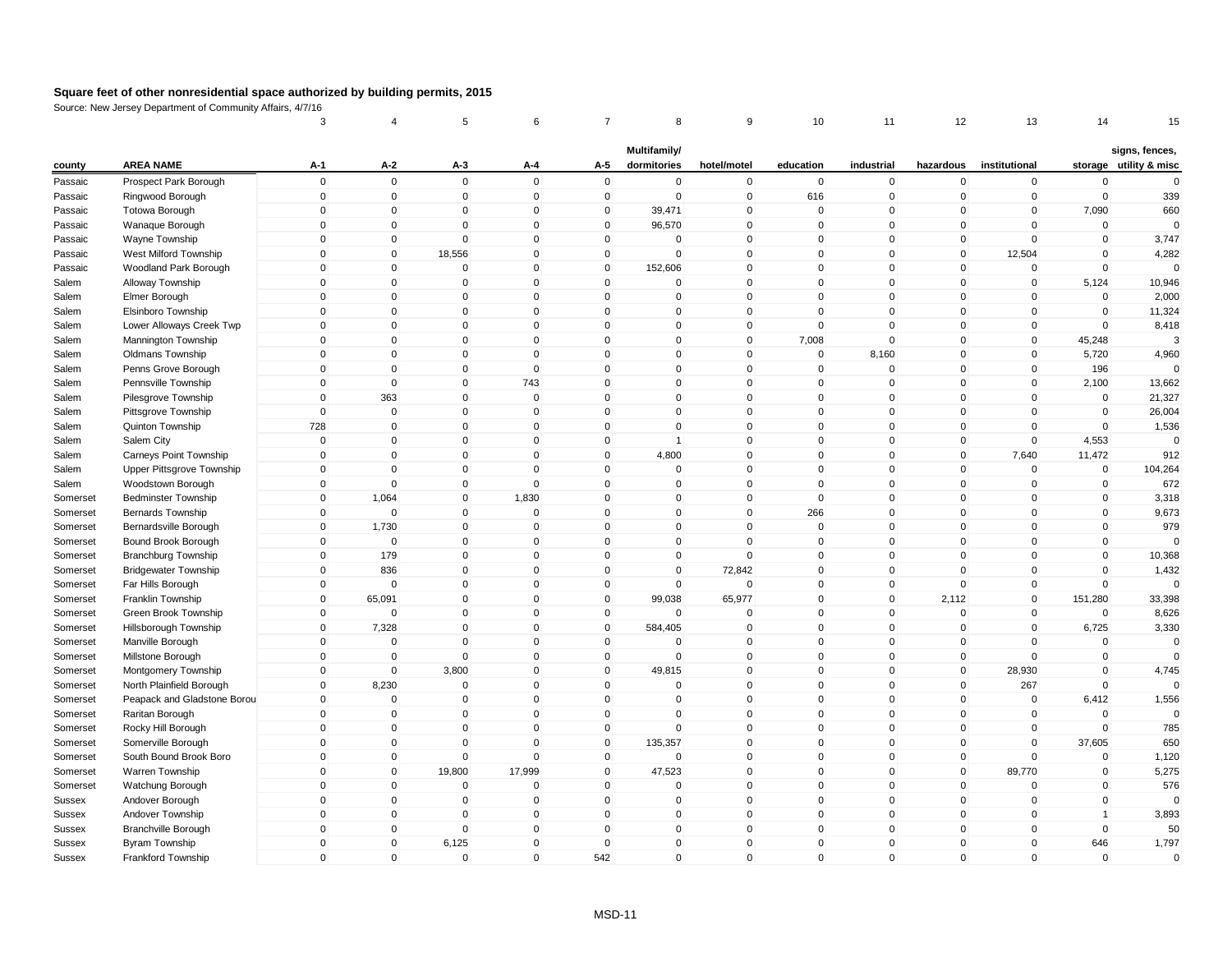|               |                            | 3           | 4              | 5              | 6            | 7            | 8                           | 9              | 10           | 11          | 12           | 13             | 14          | 15                                       |
|---------------|----------------------------|-------------|----------------|----------------|--------------|--------------|-----------------------------|----------------|--------------|-------------|--------------|----------------|-------------|------------------------------------------|
| county        | <b>AREA NAME</b>           | $A-1$       | $A-2$          | $A-3$          | A-4          | A-5          | Multifamily/<br>dormitories | hotel/motel    | education    | industrial  | hazardous    | institutional  |             | signs, fences,<br>storage utility & misc |
| <b>Sussex</b> | Franklin Borough           | $\mathsf 0$ | 2,200          | $\mathbf 0$    | $\mathbf 0$  | $\mathbf 0$  | $\mathbf 0$                 | $\pmb{0}$      | $\mathbf 0$  | $\mathbf 0$ | $\mathbf 0$  | $\mathbf 0$    | $\mathbf 0$ | $\mathbf 0$                              |
| Sussex        | Fredon Township            | $\mathsf 0$ | $\overline{0}$ | 1,189          | $\mathbf 0$  | $\mathbf 0$  | $\mathbf 0$                 | $\mathbf 0$    | $\mathbf 0$  | $\mathbf 0$ | $\mathbf 0$  | $\overline{0}$ | $\mathbf 0$ | 8,050                                    |
| Sussex        | Green Township             | $\mathbf 0$ | 0              | $\mathbf 0$    | $\pmb{0}$    | $\Omega$     | 0                           | $\mathbf 0$    | $\mathbf 0$  | $\mathbf 0$ | 0            | $\mathbf{0}$   | 0           | 15,764                                   |
| Sussex        | Hamburg Borough            | $\mathsf 0$ | $\mathbf{0}$   | $\mathbf 0$    | $\mathbf 0$  | $\mathbf{0}$ | $\mathbf{0}$                | $\pmb{0}$      | $\mathbf 0$  | $\mathbf 0$ | $\mathbf 0$  | $\mathbf{0}$   | $\mathbf 0$ | 100                                      |
| Sussex        | Hampton Township           | $\mathbf 0$ | $\mathbf 0$    | $\mathbf 0$    | $\mathbf 0$  | $\mathbf 0$  | $\mathbf 0$                 | $\mathbf 0$    | $\mathbf 0$  | $\mathbf 0$ | $\mathbf 0$  | $\mathbf 0$    | $\mathbf 0$ | 15,794                                   |
| <b>Sussex</b> | Hardyston Township         | $\mathbf 0$ | $\mathbf{0}$   | $\Omega$       | $\mathbf{0}$ | $\mathbf{0}$ | $\mathbf{0}$                | $\mathbf 0$    | $\mathbf 0$  | $\mathbf 0$ | $\mathbf 0$  | $\mathbf{0}$   | 528         | 2,228                                    |
| Sussex        | Hopatcong Borough          | $\Omega$    | $\mathbf{0}$   | $\mathbf 0$    | $\mathbf 0$  | $\Omega$     | 24,106                      | $\mathbf 0$    | $\mathbf 0$  | $\mathbf 0$ | $\mathbf 0$  | $\mathbf{0}$   | $\mathbf 0$ | 3,576                                    |
| Sussex        | Lafayette Township         | $\mathsf 0$ | $\mathbf 0$    | 0              | $\mathbf 0$  | $\mathbf 0$  | 0                           | $\mathbf 0$    | $\mathbf 0$  | $\mathbf 0$ | $\mathbf 0$  | $\mathbf 0$    | $\mathbf 0$ | 13,059                                   |
| <b>Sussex</b> | Montague Township          | $\mathsf 0$ | $\mathbf{0}$   | $\mathbf 0$    | $\mathbf{0}$ | $\Omega$     | $\mathbf 0$                 | $\mathbf 0$    | $\mathbf 0$  | $\mathbf 0$ | $\mathbf 0$  | $\mathbf{0}$   | $\mathbf 0$ | $\mathbf 0$                              |
| Sussex        | Newton Town                | $\mathbf 0$ | $\mathbf 0$    | 0              | $\mathbf 0$  | $\mathbf 0$  | $\mathbf 0$                 | $\mathbf 0$    | $\mathbf 0$  | $\mathbf 0$ | $\mathbf 0$  | $\mathbf 0$    | $\mathbf 0$ | 1,152                                    |
| Sussex        | Ogdensburg Borough         | $\Omega$    | $\mathbf 0$    | $\Omega$       | $\mathbf 0$  | $\Omega$     | $\mathbf 0$                 | $\pmb{0}$      | 0            | $\Omega$    | 0            | $\mathbf 0$    | $\mathbf 0$ | $\mathcal{P}$                            |
| Sussex        | Sandyston Township         | $\mathsf 0$ | $\mathbf 0$    | $\overline{0}$ | $\mathbf 0$  | $\mathbf 0$  | $\mathbf 0$                 | $\mathbf 0$    | $\mathbf 0$  | $\mathbf 0$ | $\mathbf 0$  | $\mathbf 0$    | $\mathbf 0$ | 25,512                                   |
| Sussex        | Sparta Township            | $\mathsf 0$ | $\mathbf 0$    | $\mathbf 0$    | $\mathbf 0$  | $\mathbf 0$  | $\mathbf 0$                 | $\mathbf 0$    | $\mathbf 0$  | $\mathbf 0$ | $\mathbf 0$  | $\mathbf 0$    | 27,580      | $\mathbf 0$                              |
| Sussex        | Stanhope Borough           | $\Omega$    | $\mathbf{0}$   | $\mathbf 0$    | $\mathbf{0}$ | $\Omega$     | $\mathbf 0$                 | $\mathbf 0$    | $\mathbf 0$  | $\mathbf 0$ | $\mathbf 0$  | $\mathbf{0}$   | $\mathbf 0$ | $\mathbf 0$                              |
| Sussex        | Stillwater Township        | $\mathbf 0$ | $\Omega$       | 0              | $\mathbf 0$  | $\Omega$     | $\mathbf{0}$                | $\pmb{0}$      | $\mathbf 0$  | $\mathbf 0$ | $\mathbf 0$  | $\mathbf 0$    | 1,380       | 19,248                                   |
| Sussex        | Sussex Borough             | $\mathsf 0$ | $\mathbf 0$    | $\mathbf 0$    | $\mathbf 0$  | $\mathbf 0$  | $\mathbf 0$                 | $\mathbf 0$    | $\mathsf 0$  | $\mathbf 0$ | $\mathbf 0$  | $\mathbf 0$    | $\mathbf 0$ | $\Omega$                                 |
| <b>Sussex</b> | Vernon Township            | $\mathsf 0$ | $\Omega$       | $\mathbf 0$    | 6,000        | $\mathbf 0$  | $\mathbf 0$                 | $\mathbf 0$    | $\mathbf 0$  | $\mathsf 0$ | $\mathbf 0$  | $\mathbf 0$    | 2,400       | 25,805                                   |
| Sussex        | Walpack Township           | $\mathsf 0$ | $\overline{0}$ | $\mathbf 0$    | $\mathbf 0$  | $\mathbf 0$  | $\mathbf 0$                 | $\mathbf 0$    | $\mathbf 0$  | $\mathbf 0$ | $\mathbf 0$  | $\mathbf 0$    | $\mathbf 0$ | $\Omega$                                 |
| Sussex        | Wantage Township           | 0           | 3,951          | 0              | $\mathbf 0$  | $\Omega$     | 0                           | $\pmb{0}$      | 0            | $\mathbf 0$ | 0            | $\mathbf 0$    | 1,184       | 29,693                                   |
| Union         | Berkeley Heights Township  | $\mathbf 0$ | $\mathbf 0$    | $\mathbf 0$    | $\mathbf 0$  | $\mathbf{0}$ | $\mathbf{0}$                | 36,910         | $\mathbf 0$  | $\mathbf 0$ | $\mathbf 0$  | $\mathbf{0}$   | $\mathbf 0$ | $\mathbf 0$                              |
| Union         | Clark Township             | $\mathbf 0$ | $\mathbf 0$    | $\mathbf 0$    | $\mathbf 0$  | $\mathbf 0$  | $\mathbf 0$                 | $\mathbf 0$    | $\mathbf 0$  | $\mathbf 0$ | $\mathbf 0$  | $\mathbf 0$    | $\mathbf 0$ | 526                                      |
| Union         | Cranford Township          | $\mathbf 0$ | $\mathbf{0}$   | $\Omega$       | $\mathbf{0}$ | $\mathbf{0}$ | 12,183                      | $\Omega$       | $\mathbf 0$  | $\Omega$    | 0            | $\mathbf{0}$   | $\mathbf 0$ | 8,976                                    |
| Union         | Elizabeth City             | $\Omega$    | $\mathbf{0}$   | $\mathbf 0$    | $\mathbf{0}$ | $\Omega$     | 82,860                      | $\pmb{0}$      | $\mathbf 0$  | $\mathbf 0$ | $\mathbf 0$  | $\mathbf{0}$   | 886,050     | 2,480                                    |
| Union         | Fanwood Borough            | $\mathbf 0$ | $\mathbf 0$    | 0              | $\mathbf 0$  | 0            | 47,923                      | $\mathbf 0$    | $\mathbf 0$  | $\mathbf 0$ | $\mathbf 0$  | $\mathbf 0$    | 0           | 886                                      |
| Union         | Garwood Borough            | $\mathbf 0$ | 3,331          | $\mathbf 0$    | $\mathbf{0}$ | $\mathbf 0$  | 322                         | $\mathbf 0$    | $\mathbf 0$  | $\mathbf 0$ | $\mathbf 0$  | $\mathbf{0}$   | $\mathbf 0$ | 576                                      |
| Union         | Hillside Township          | $\mathbf 0$ | $\mathbf 0$    | 0              | $\mathbf 0$  | $\mathbf 0$  | 9,008                       | 850            | $\mathbf 0$  | $\mathbf 0$ | $\mathbf 0$  | $\mathbf 0$    | $\mathbf 0$ | $\mathbf 0$                              |
| Union         | Kenilworth Borough         | $\mathsf 0$ | $\mathbf 0$    | $\mathbf 0$    | $\mathbf 0$  | $\mathbf 0$  | $\mathbf 0$                 | $\mathbf 0$    | $\mathbf 0$  | $\mathbf 0$ | $\mathbf 0$  | $\mathbf 0$    | $\mathbf 0$ | $\Omega$                                 |
| Union         | <b>Linden City</b>         | $\Omega$    | $\mathbf 0$    | $\mathbf 0$    | $\mathbf{0}$ | $\Omega$     | 834                         | $\mathbf 0$    | $\mathsf 0$  | 50,735      | $\mathbf 0$  | $\mathbf{0}$   | 535,135     | 1,827                                    |
| Union         | Mountainside Borough       | $\mathsf 0$ | $\overline{0}$ | $\mathbf 0$    | $\mathbf 0$  | $\mathbf 0$  | $\mathbf 0$                 | $\mathbf 0$    | 195          | $\mathbf 0$ | $\mathbf 0$  | $\overline{0}$ | $\mathbf 0$ | $\Omega$                                 |
| Union         | New Providence Borough     | $\Omega$    | $\mathbf 0$    | $\mathbf 0$    | $\mathbf 0$  | $\mathbf 0$  | 177,520                     | $\overline{0}$ | $\mathbf 0$  | $\mathbf 0$ | $\mathbf 0$  | $\overline{0}$ | $\mathbf 0$ | 1,487                                    |
| Union         | <b>Plainfield City</b>     | $\mathbf 0$ | $\Omega$       | 0              | $\mathbf 0$  | $\Omega$     | $\Omega$                    | $\mathbf 0$    | $\mathbf 0$  | $\mathbf 0$ | $\mathbf 0$  | $\mathbf 0$    | $\mathbf 0$ | 550                                      |
| Union         | Rahway City                | $\mathbf 0$ | $\mathbf 0$    | $\mathbf 0$    | $\mathbf 0$  | $\mathbf 0$  | 7,649                       | $\mathbf 0$    | $\mathbf 0$  | 6,783       | $\mathbf 0$  | $\mathbf{0}$   | $\mathbf 0$ | 2,546                                    |
| Union         | Roselle Borough            | $\mathsf 0$ | $\mathbf 0$    | $\mathbf 0$    | $\mathbf 0$  | 125,000      | $\mathbf 0$                 | $\mathbf 0$    | $\mathbf 0$  | $\mathsf 0$ | $\mathbf 0$  | $\mathbf 0$    | $\mathbf 0$ | 1,500                                    |
| Union         | Roselle Park Borough       | $\mathsf 0$ | $\mathbf 0$    | $\mathbf 0$    | $\mathbf 0$  | $\mathbf 0$  | $\mathbf 0$                 | $\mathbf 0$    | $\mathbf 0$  | $\mathbf 0$ | $\mathbf 0$  | $\mathbf 0$    | $\mathbf 0$ | $\Omega$                                 |
| Union         | Scotch Plains Township     | 0           | $\mathbf 0$    | 0              | $\mathbf 0$  | 0            | 0                           | $\pmb{0}$      | 11,135       | $\mathbf 0$ | $\mathbf 0$  | $\mathbf 0$    | $\pmb{0}$   | 9,225                                    |
| Union         | Springfield Township       | $\mathbf 0$ | $\mathbf{0}$   | $\Omega$       | $\mathbf{0}$ | 1,550        | $\mathbf{0}$                | 4,859          | $\mathbf 0$  | $\Omega$    | $\mathbf{0}$ | $\mathbf{0}$   | $\mathbf 0$ | 954                                      |
| Union         | Summit City                | $\mathbf 0$ | $\mathbf 0$    | 801            | $\mathbf 0$  | $\mathbf 0$  | $\mathbf 0$                 | $\mathbf 0$    | 46,650       | $\mathbf 0$ | $\mathbf 0$  | $\mathbf 0$    | $\mathbf 0$ | 3,072                                    |
| Union         | Union Township             | $\mathsf 0$ | 2,695          | $\mathbf 0$    | $\mathbf 0$  | $\mathbf 0$  | 542,959                     | $\mathbf 0$    | 0            | $\mathbf 0$ | $\mathbf 0$  | $\overline{0}$ | 255,417     | 15,673                                   |
| Union         | Westfield Town             | $\Omega$    | 3,695          | $\mathbf 0$    | $\mathbf{0}$ | $\Omega$     | $\mathbf 0$                 | $\mathbf 0$    | $\mathbf 0$  | $\mathbf 0$ | $\mathbf 0$  | $\mathbf{0}$   | $\mathbf 0$ | 8,944                                    |
| Union         | Winfield Township          | $\mathsf 0$ | $\mathbf 0$    | 0              | $\mathbf 0$  | $\mathbf 0$  | $\mathbf 0$                 | $\pmb{0}$      | $\mathbf 0$  | $\mathbf 0$ | $\mathbf 0$  | $\mathbf 0$    | $\mathbf 0$ | $\Omega$                                 |
| Warren        | Allamuchy Township         | $\mathbf 0$ | $\mathbf{0}$   | $\mathbf{0}$   | $\mathbf{0}$ | $\mathbf{0}$ | $\mathbf{0}$                | $\mathbf{0}$   | $\mathbf{0}$ | $\Omega$    | $\mathbf{0}$ | $\mathbf{0}$   | 4,500       | 38,842                                   |
| Warren        | Alpha Borough              | $\mathbf 0$ | $\mathbf 0$    | $\mathbf 0$    | $\mathbf 0$  | $\mathbf 0$  | $\mathbf 0$                 | $\mathbf 0$    | $\mathbf 0$  | 13,997      | $\mathbf 0$  | $\mathbf 0$    | $\mathbf 0$ | 1,968                                    |
| Warren        | <b>Belvidere Town</b>      | $\mathsf 0$ | $\mathbf 0$    | $\mathbf 0$    | $\mathbf 0$  | $\mathbf 0$  | $\mathbf 0$                 | $\mathbf 0$    | $\mathbf 0$  | $\mathbf 0$ | $\mathbf 0$  | $\mathbf 0$    | $\mathbf 0$ | $\Omega$                                 |
| Warren        | <b>Blairstown Township</b> | $\mathbf 0$ | 6,011          | 182            | $\mathbf 0$  | $\mathbf 0$  | 3                           | $\pmb{0}$      | $\mathbf 0$  | 576         | $\mathbf 0$  | $\mathbf 0$    | 2,930       | 7,718                                    |
| Warren        | Franklin Township          | $\mathsf 0$ | $\overline{0}$ | $\overline{0}$ | $\mathbf 0$  | $\mathbf 0$  | $\mathbf 0$                 | $\mathbf 0$    | $\mathbf 0$  | 10,800      | $\mathbf 0$  | $\mathbf 0$    | 2,000       | 996                                      |
| Warren        | Frelinghuysen Township     | $\mathbf 0$ | $\overline{0}$ | $\overline{0}$ | $\mathbf 0$  | $\mathbf 0$  | $\mathbf 0$                 | $\overline{0}$ | $\mathbf 0$  | $\mathbf 0$ | $\mathbf 0$  | $\mathbf 0$    | $\mathbf 0$ | 10,232                                   |
| Warren        | Greenwich Township         | $\mathbf 0$ | 1              | 0              | $\mathbf{0}$ | $\Omega$     | $\mathbf{0}$                | $\pmb{0}$      | $\mathbf 0$  | $\mathbf 0$ | $\mathbf{0}$ | $\mathbf{0}$   | $\mathbf 0$ | 2,727                                    |
| Warren        | Hackettstown Town          | $\Omega$    | $\mathbf{0}$   | $\mathbf 0$    | $\mathbf 0$  | $\Omega$     | $\mathbf{0}$                | $\mathbf 0$    | $\mathbf{0}$ | $\mathbf 0$ | 2,925        | $\mathbf{0}$   | $\mathbf 0$ | 216                                      |
|               |                            |             |                |                |              |              |                             |                |              |             |              |                |             |                                          |